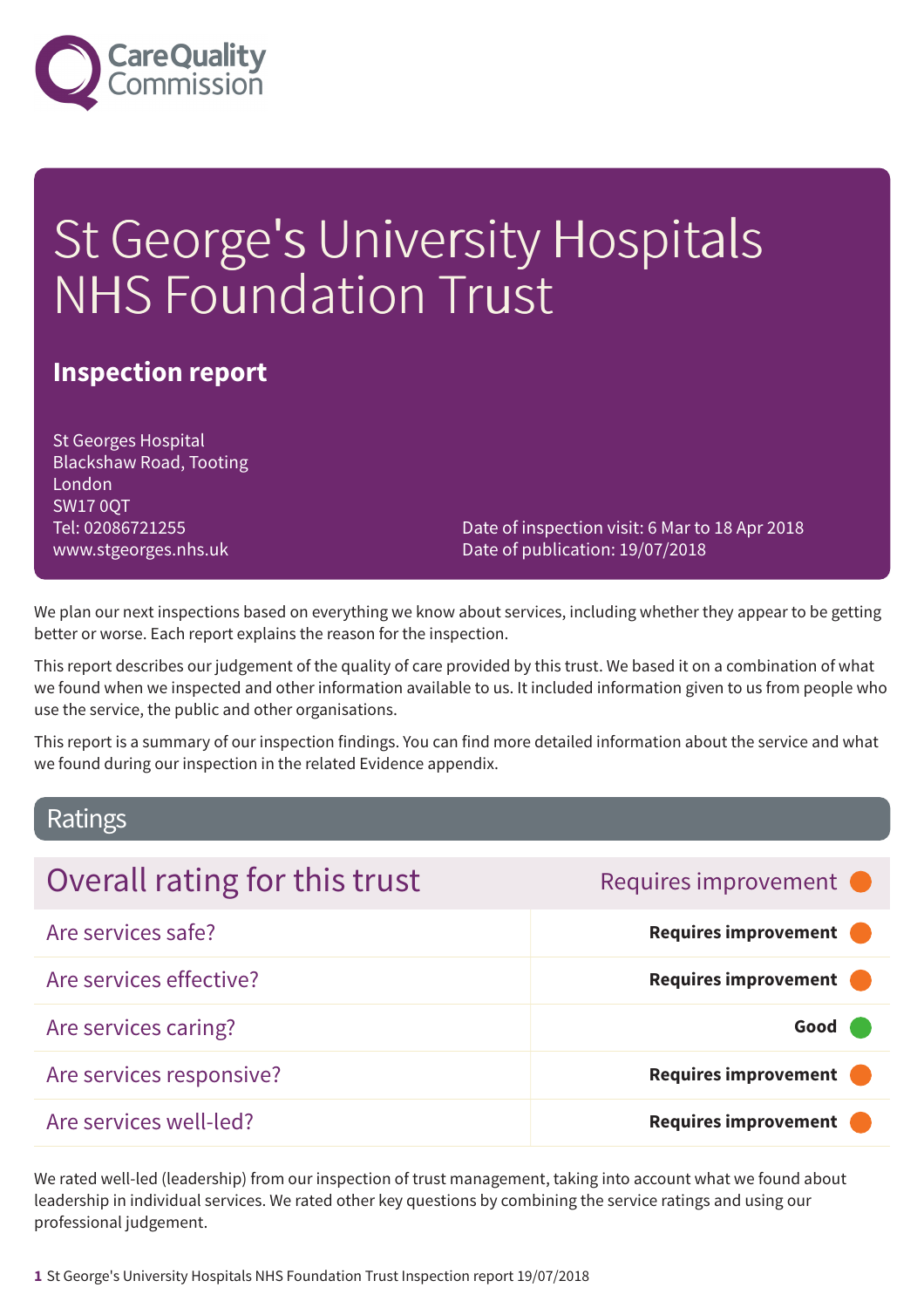### Background to the trust

St George's University Hospitals NHS Foundation Trust is a combined healthcare service. The trust provides secondary and tertiary acute hospital services and community services to the local population. The Trust is a teaching trust with two hospital locations; St George's Hospital, Tooting, and Queen Mary's Hospital, Roehampton. The main acute site is St George's Hospital, which provides general and specialist services and has an emergency department, major trauma centre and hyper-acute stroke unit. We visited both locations during this inspection.

St George's University Hospitals NHS Foundation Trust has 1083 beds; 995 at St George's Hospital and 88 at Queen Mary's Hospital. The beds at St George's Hospital include acute, medical, surgical, maternity, and critical care. The beds at Queen Mary's Hospital are for people with limb amputations who require neurorehabilitation and others for the subacute care, treatment and rehabilitation of older people.

The hospitals are both in the London Borough of Wandsworth. The lead clinical commissioning group is Wandsworth, who co-ordinates the commissioning activities on behalf of the other local clinical commissioning groups such as Merton and Lambeth.

The trust provides all eight acute core services: urgent and emergency care; medical care; surgery; critical care; services for children and young people; maternity; outpatients and end of life care. In addition, the trust provides the additional services of gynaecology and diagnostic imaging. The trust provides three community core services: community inpatients; community adults and community children, young people and families.

St George's University Hospitals NHS Foundation Trust serves a population of 1.3 million across south west London. A large number of services, such as cardiothoracic medicine and surgery, neurosciences and renal transplantation, also cover significant populations from Surrey and Sussex, totalling around 3.5 million people.

The number of staff employed by the trust as of March 2018 was 8,801 staff.

### Overall summary

### Our rating of this trust improved since our last inspection. We rated it as Requires improvement

### ♠

### **What this trust does**

St George's University Hospitals NHS Foundation Trust provides acute district general and specialist services to the whole population of South West London more specialist services and for the population of Surrey and Sussex. St George's Hospital in Tooting is the only trust location which provides accident and emergency department services.

### **Key questions and ratings**

We inspect and regulate healthcare service providers in England.

To get to the heart of patients' experiences of care and treatment, we ask the same five questions of all services: are they safe, effective, caring, responsive to people's needs, and well-led?

Where we have a legal duty to do so, we rate the quality of services against each key question as outstanding, good, requires improvement or inadequate.

Where necessary, we take action against service providers that break the regulations and help them to improve the quality of their services.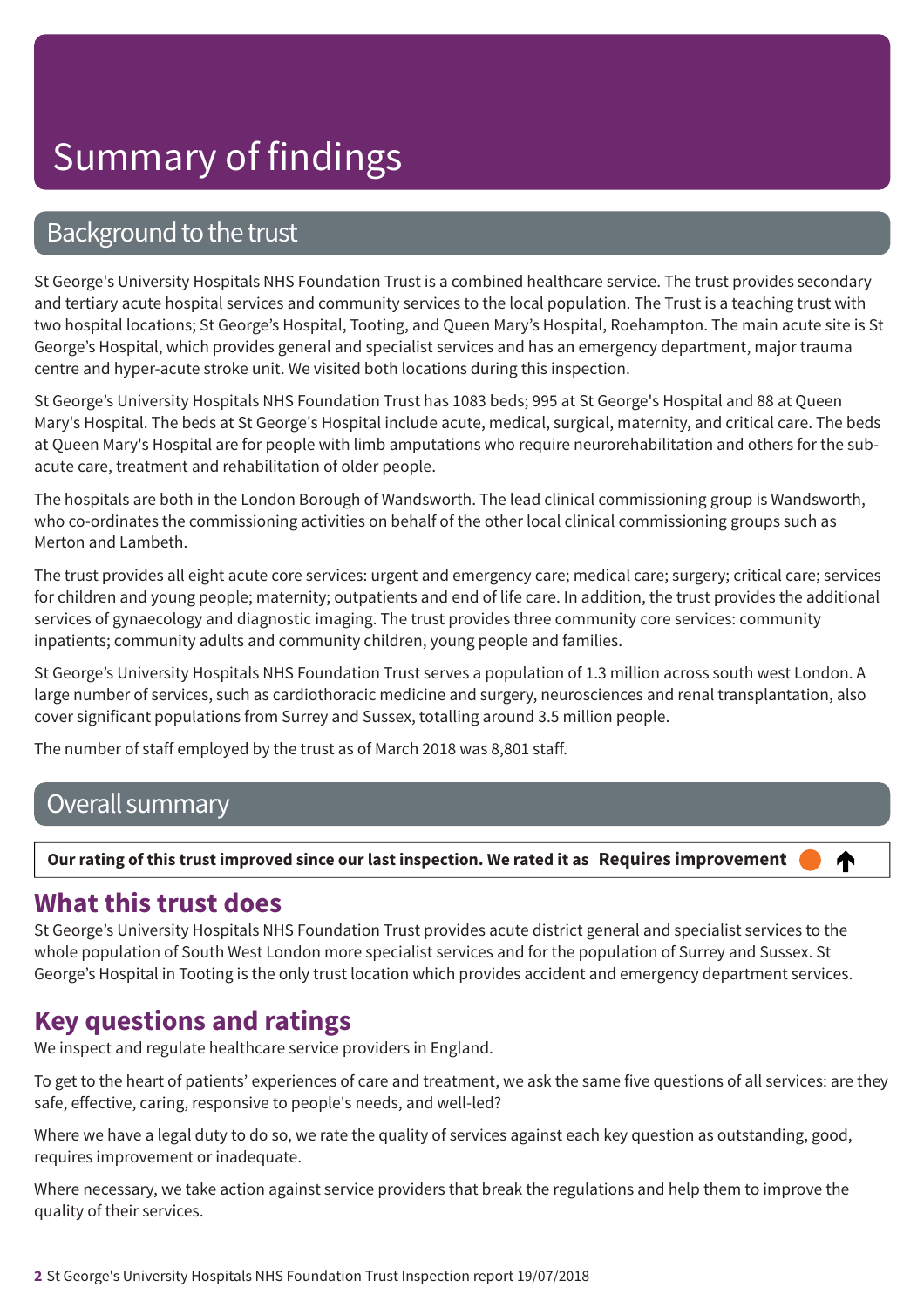### **What we inspected and why**

We plan our inspections based on everything we know about services, including whether they appear to be getting better or worse.

We inspected St George's Hospital and Queen Mary's Hospital. At St George's Hospital, we inspected the core services of urgent and emergency services, medical care, surgery, services for children and young people and outpatients, as part of our continual checks on the safety and quality of healthcare services.

At Queen Mary's Hospital, we inspected community inpatients, surgery and outpatients.

We selected the services for inclusion in this inspection based on those that were 'inadequate' or 'requires improvement' as a result of our findings at the previous inspection carried out in June 2016. Intelligence information we held on these areas indicated the need for re-inspection. However, although community end of life services was rated as 'inadequate' at the previous inspection, the trust no longer provide these services.

Our comprehensive inspections of NHS trusts have shown a strong link between the quality of overall management of a trust and the quality of its services. For that reason, all trust inspections now include inspection of the well-led key question for the trust overall. What we found is summarised in the section headed Is this organisation well-led?

### **What we found**

Our overall findings indicated that many areas made improvements. Of the services inspected, all were rated as requires improvement.

Overall, we rated safe, effective, responsive and well-led as requires improvement. We rated caring as good. We rated St George's Hospital, Queen Mary's Hospital and the community services all as requires improvement.

There was a relatively new executive team in place and they were addressing the many challenges facing the trust. The trust was in special measures for both quality and safety. The trust was meeting the 62 day cancer standard and the twoweek standard. The trust was not meeting the accident and emergency four hour wait target and was not reporting Referral to Treatment (RTT) data to NHS England.

We found the urgent and emergency services at St George's Hospital remained as requires improvement. Effective and responsive decreased from good to requires improvement. Safe and well-led remained as requires improvement. Caring remained as good.

Medical care at St George's Hospital remained as requires improvement. Safe improved from inadequate to requires improvement. Caring, responsive and well-led all improved from requires improvement to good. Effective remained as requires improvement.

Surgery at St George's Hospital remained as requires improvement. However, safe improved from inadequate to requires improvement. Effective and responsive remained as requires improvement. Caring remained as good and wellled improved from requires improvement to good.

Services for children and young people remained as requires improvement. Safe and well-led remained as requires improvement; and effective, caring and responsive remained as good.

We previously inspected outpatients at St George's Hospital jointly with diagnostic imaging, so we cannot compare our new ratings directly with previous ratings. Safe and responsive were rated as requires improvement. Caring was rated as good. Well-led was rated as inadequate. We did not rate effective.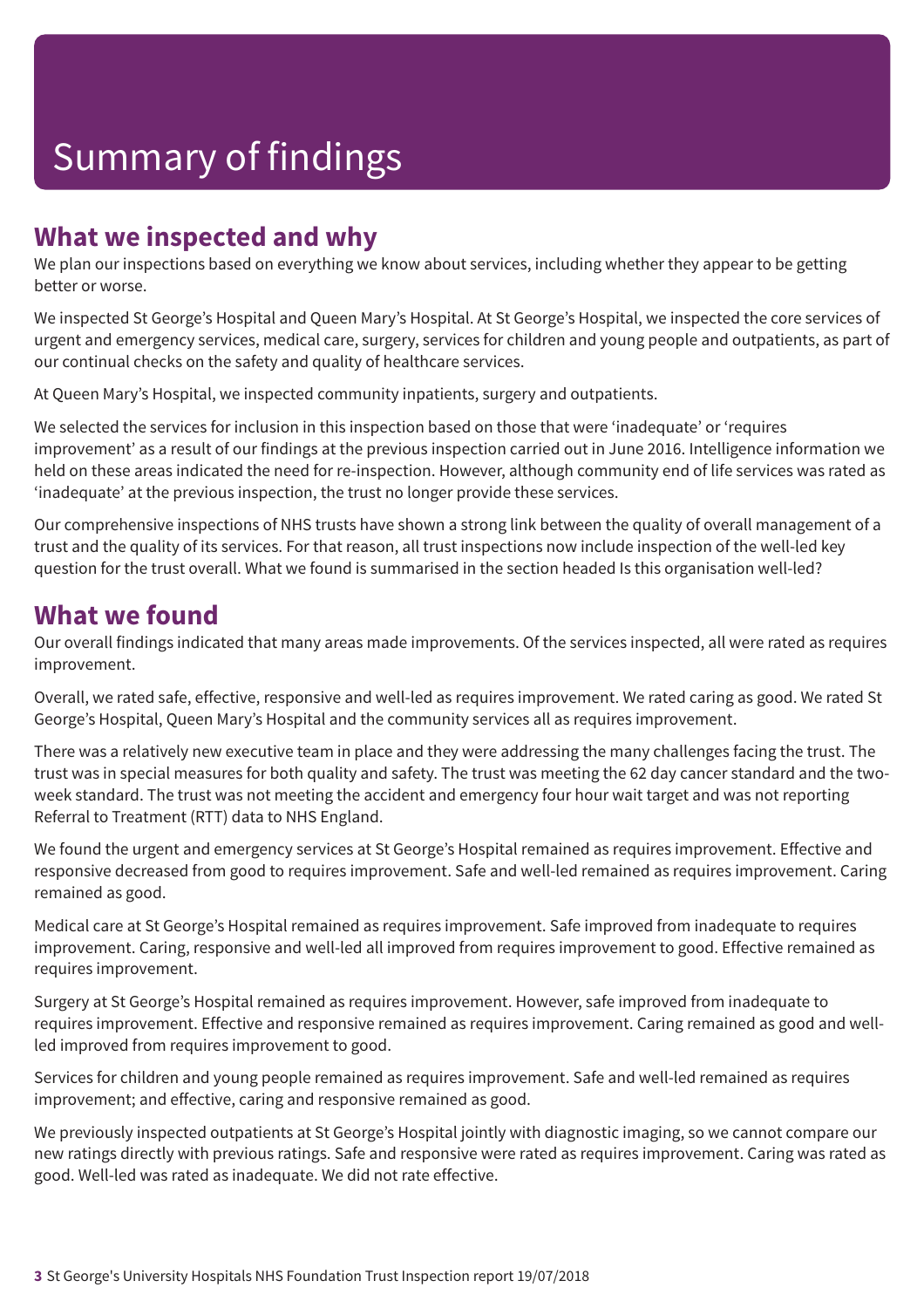Community inpatients at Queen Mary's Hospital improved from inadequate to requires improvement. Safe and well-led improved from inadequate to requires improvement. Effective and responsive improved from requires improvement to good and caring remained as good.

It was the first time we rated surgery at Queen Mary's Hospital, so we cannot compare our new ratings directly with previous ratings. Safe, effective and well-led were rated as requires improvement. Caring and responsive were rated as good.

It was the first time we rated outpatients at Queen Mary's Hospital, so we cannot compare our new ratings directly with previous ratings. Safe, effective and well-led were rated as requires improvement. Caring was rated as good. We did not rate effective.

We noted that in many areas on the St George's Hospital site, the environment was not always appropriate for the services being delivered, due to the age, structure and maintenance backlog. This area was on the trust's corporate risk register and was a major challenge for the trust.

### Overall trust

Our rating of the trust improved. We rated it as requires improvement because:

- We rated safe, effective, responsive and well-led as requires improvement and caring as good. We rated three of the trust's 13 services as good and ten as requires improvement. In rating the trust, we took into account the current ratings of the five services not inspected this time.
- We rated well-led for the trust overall as requires improvement.

Our full Inspection report summarising what we found and the supporting Evidence appendix containing detailed evidence and data about the trust is available on our website .

### Are services safe?

Our rating of safe improved. We rated it as requires improvement because:

- There was variable adherence by staff to infection prevention and control procedures.
- Patient records were not always accurately recorded or stored securely and separate recording systems meant there could be difficulty in accessing records when patients moved between wards.
- Several clinical areas on the St George's Hospital site were in need of significant improvement and maintenance.
- Equipment was not always available for use and there were delays in equipment being repaired.
- Safeguarding assessments for children and adults in accident and emergency were not always completed.
- Proving holistic care to patients living with mental illness was in need of improvement.

- Managers investigated incidents and shared lessons learned to their respective teams to prevent them happening again.
- Staff were managing the risks to patients well. Staff monitored changes in the patients' conditions using nationally recognised systems and escalated deteriorating patients. The majority of patients had risk assessments completed and reviewed regularly from admission to discharge.
- Staff were aware of Duty of candour and were able to give examples of when they had displayed this with patients and relatives.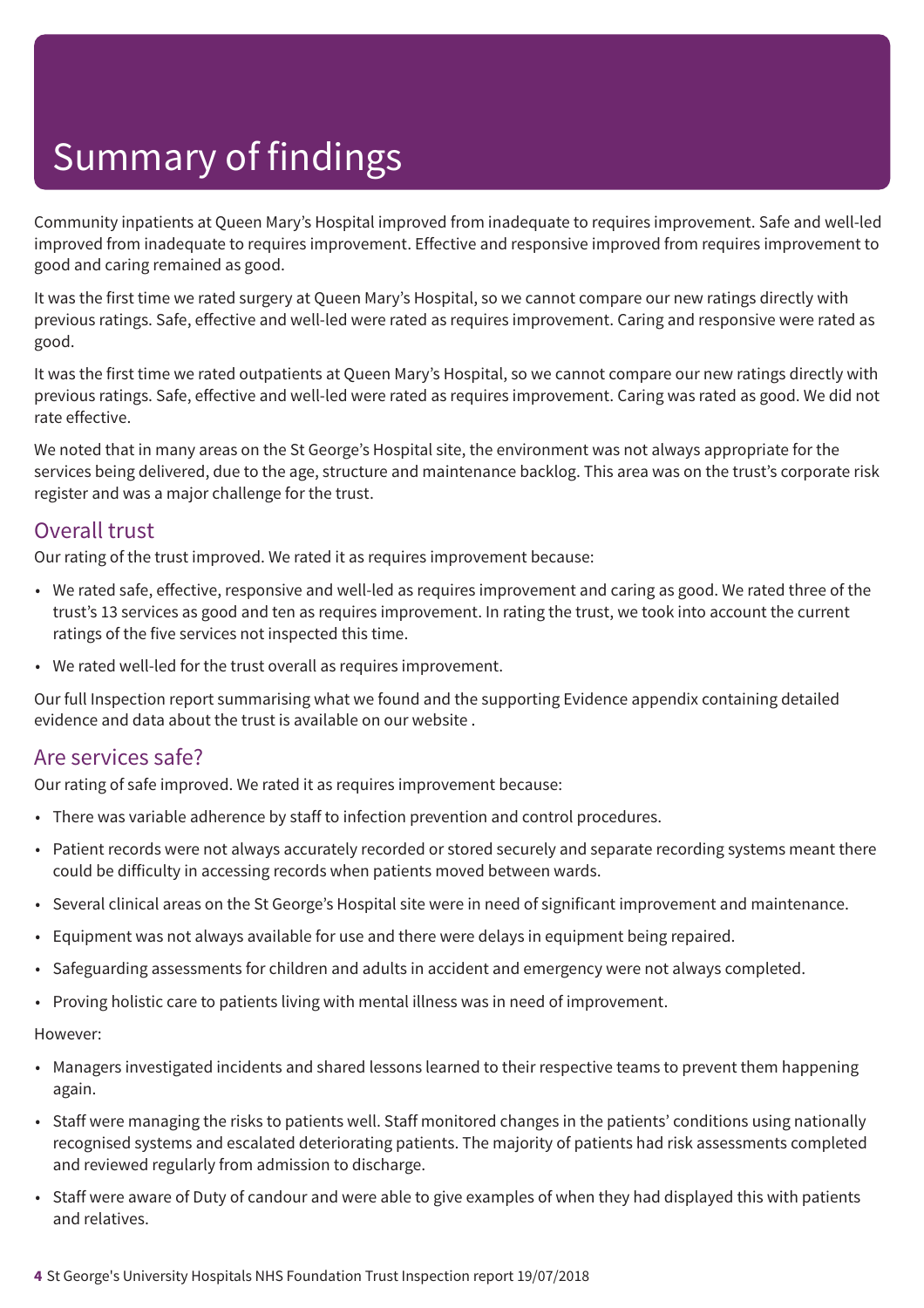- Medicines were stored securely and staff followed appropriate procedures for controlled drugs.
- At St George's Hospital, progress had been made to ensure outpatient records were tracked and could be located for clinicians.

### Are services effective?

Our rating of effective stayed the same. We rated it as requires improvement because:

- Staff had limited knowledge of the Mental Capacity Act (MCA) and Deprivation of Liberty Safeguards (DoLS) in many areas and we found staff did not always complete the required documentation fully or consistently. This was similar to what we found at the previous comprehensive inspection.
- Staff appraisal rates were below the trust's target in many areas.
- The trust preformed worse than the national average in respect of the proportion of patients receiving surgery on the day of or day after admission.
- St George's Hospital was in the bottom 25% of trusts in terms of the proportion of patients not developing pressure ulcers.
- St George's Hospital performed worse than the national average of Patient Reported Outcomes Measures (PROMS) in respect of groin hernias, varicose veins, hip replacements and knee replacements.
- Pain scores tools were not consistently completed and records demonstrated that timely pain relief was not always administered. We found this was similar at the last inspection.
- There was a lack of local clinical audits and information on patient outcomes in some areas.

However:

- Multidisciplinary team (MDT) working was well established in the organisation and formed an integral part of patient care.
- Many areas provided care and treatment based on national guidance. There was strong evidence of a good education and research culture within the cardiac investigation unit and the therapies department.
- Staff gave patients enough food and drink to meet their needs and improve their health. They used special feeding and hydration techniques when necessary.
- Most patients received clear explanations before and after procedures.

Patients were cared for by appropriately qualified staff. Nurses had gone through an induction and achieved specific competencies before being able to care for patients independently. Medical staff received regular training as well as support from consultants.

### Are services caring?

Our rating of caring stayed the same. We rated it as good because:

- Staff were observed to be caring, compassionate and attentive in their interactions with patients.
- Feedback from patients was overwhelmingly positive and confirmed staff treated them with dignity and compassion.
- Patients told us staff respected their needs and most patients felt involved in their care.
- Staff took time to ensure patients and their families understood the treatment.
- Children and young people, as well as their families had access to counselling services and psychological support.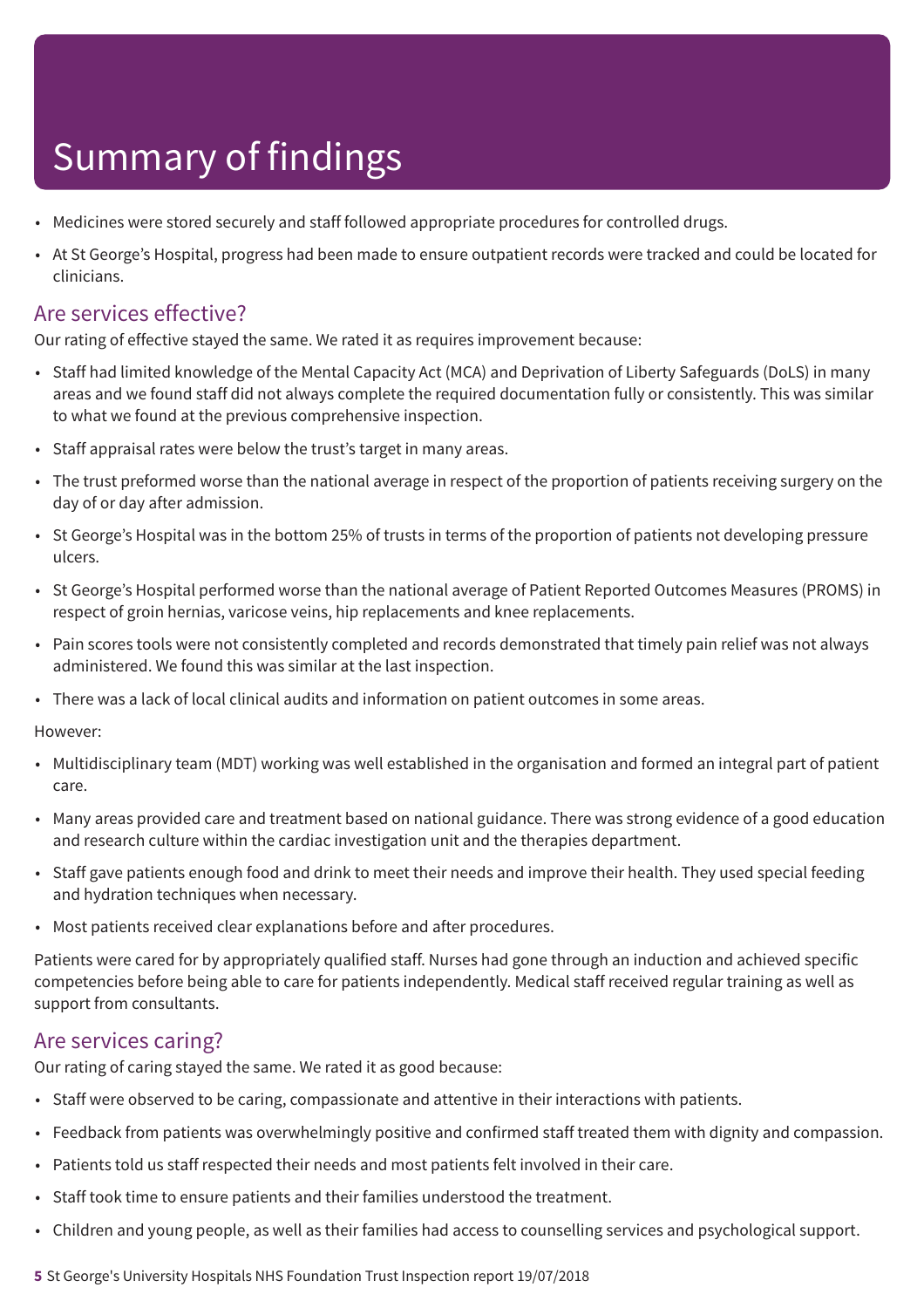• Staff communicated with patients and those close to them in a way they could understand and took time to answer their questions.

However:

• There were instances where patients' privacy and dignity were compromised within the emergency department, the infusion suite in the outpatients department at St George's Hospital and the Frederick Hewitt paediatric ward.

### Are services responsive?

Our rating of responsive stayed the same. We rated it as requires improvement because:

- Referral to treatment data was still not being reported to NHS England. An external review of the data quality in June 2016 identified that patients were not being treated in chronological order, as a result of a high number of unknown start times of a patient's referral journey. In addition, the trust's Elective Care Recovery Programme (ECRP) identified a large number of patients where the trust cannot say with certainty that they had been treated or were at the correct stage of their pathway.
- There were increasing numbers of medical patients being cared for on surgical wards and this continued to be a challenge for the trust.
- The Department of Health and Social Care accident and emergency standard for 95% of patients to be admitted, transferred or discharged within four hours, was consistently not met between January 2017 and December 2017.
- The trust consistently failed to meet the Royal College of Emergency Medicine recommendation that the time patients should wait from time of arrival to receiving treatment was no more than one hour.
- The monthly median of the percentage of patients leaving the trust's urgent and emergency care services before being seen for treatment between January to November 2017 was worse than the England average in five out of 11 months.
- The trust performed consistently worse than the England average in terms of the percentage of patients who were not treated within 28 days after a cancelled operation. Whilst there had been an improvement in the first quarter of 2017/ 18 (April to June 2017), there was a deterioration in the second quarter.
- Most clinics in the outpatients department at St George's Hospital overran due to the high demand for clinic slots, meaning patients waited longer than they needed to for their appointment. Waiting times were not always displayed in a way that was accessible to less mobile patients.
- The system for booking appointments varied and caused confusion amongst patients.
- The system for blood testing in Lanesborough Wing at St George's Hospital was unclear meaning most patients queued for the reception desk to report for their blood test. This caused long queues.

- The trust had made changes designed to improve patient flow since our last inspection.
- Translation services were available when needed. A patient we spoke with told us he had been supported with his diet and prayer needs.
- From January 2017 to December 2017, only three of the trust's patients waited more than four hours from the decision to admit until being admitted. The trust's performance for this metric was much better than the England average.
- The service ran ad hoc clinics to try and meet breach dates and ran clinics on Saturdays when there was a high demand.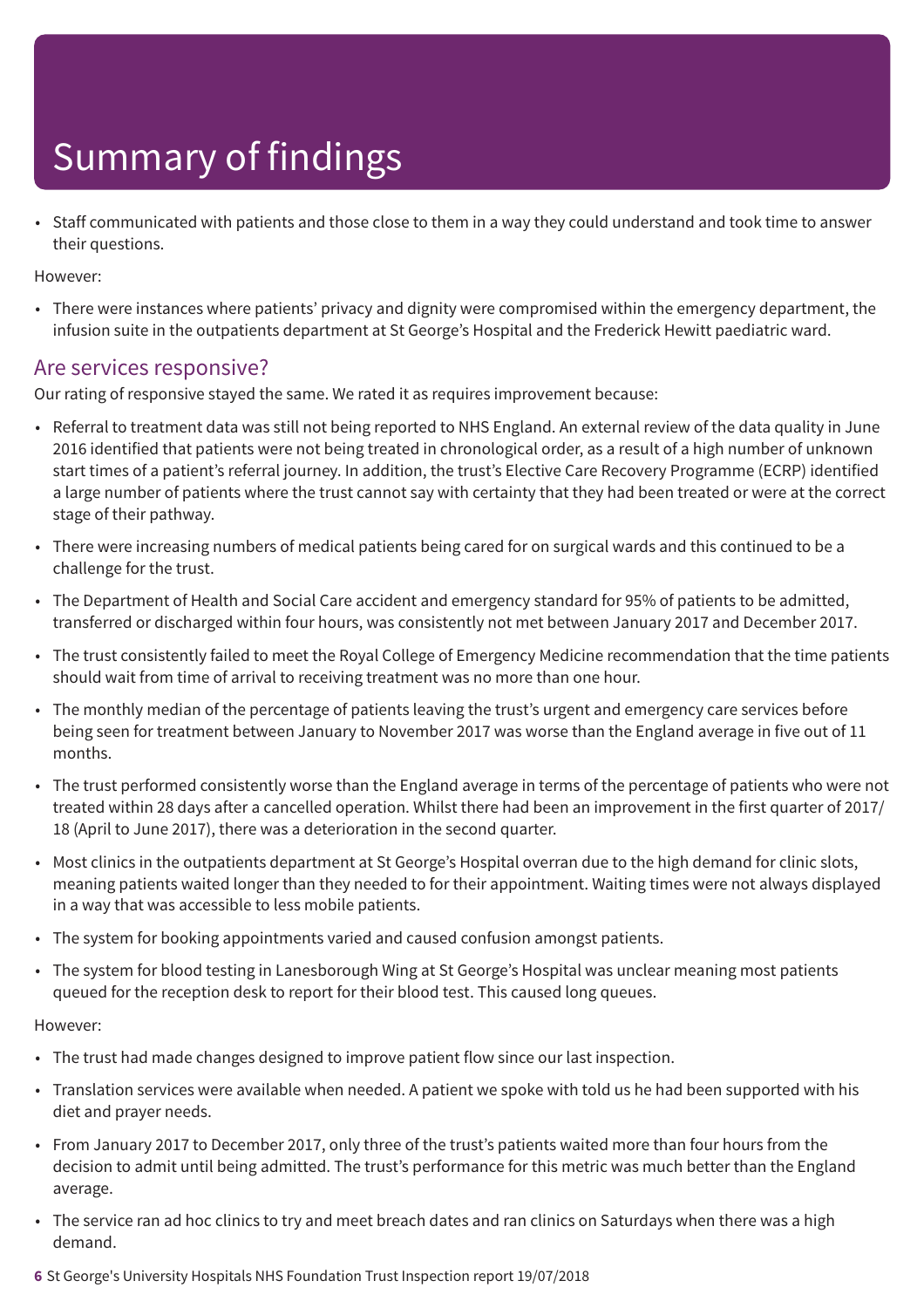- The specialist seating service provided extra equipment such as adding a box for a patient with a complex posture to put a bottle of water and their mobile phone inside without the patient asking for it.
- Children and young people had access to same day and next day clinics. GPs could obtain advice from paediatricians via a hotline.
- Children and young people had access to interpreting services so that they could make decisions about their care.
- The hospital school was rated as 'outstanding' by Ofsted and teachers at the school provided educational and learning support to children and young people across the hospital.
- There was a discharge co-ordinator nursing team within the directorate who worked with local authority and community nursing colleagues for complex discharges.
- There were a range of support teams available including dementia, learning disability and mental health liaison to meet patients' individual needs.
- There was access to face to face and telephone translation services and patient information leaflets could be accessed in languages other than English upon request.
- The trust had introduced an automatic text or phone reminder system which had reduced the Did Not Attend rate by approximately 7%.

### Are services well-led?

Our rating of well-led improved. We rated it as requires improvement because:

- The trust had an Elective Care Recovery Programme as well as a Clinical Harm Reduction Programme which were progressing. However, as RTT was still not being reported, the trust was not assured about the identification and treatment of patients referred to them.
- In the ED at St George's Hospital, staff lacked an understanding of mental health and did not know how to care for patients who were experiencing psychotic symptoms.
- Some risks were not being dealt with in a timely way and not had associated actions. The risk register for community services did not fully reflect the risks on the ward's risk register and some of the ward risks lacked suitable assurances in place.
- The Queen Mary's Hospital site required greater oversight of the quality and safety of care provided on some areas.
- There remained no overall strategy for the services for children and young people.

- Some areas had clear leadership structures and vision for their services.
- There was a governance structure to support the delivery of care and treatment and staff at different levels were clear about their roles and responsibilities.
- Managers could articulate some of the challenges caused by the continuing operational pressures, and the impact this had on the quality and delivery of sustainable services; however, they had plans in place to mitigate risks or address challenges.
- Staff morale was generally good across in many services.
- Staff had access to the relevant information systems such as the incident reporting system and policies available through the intranet. Information was shared with staff through newsletters, email and ward meetings.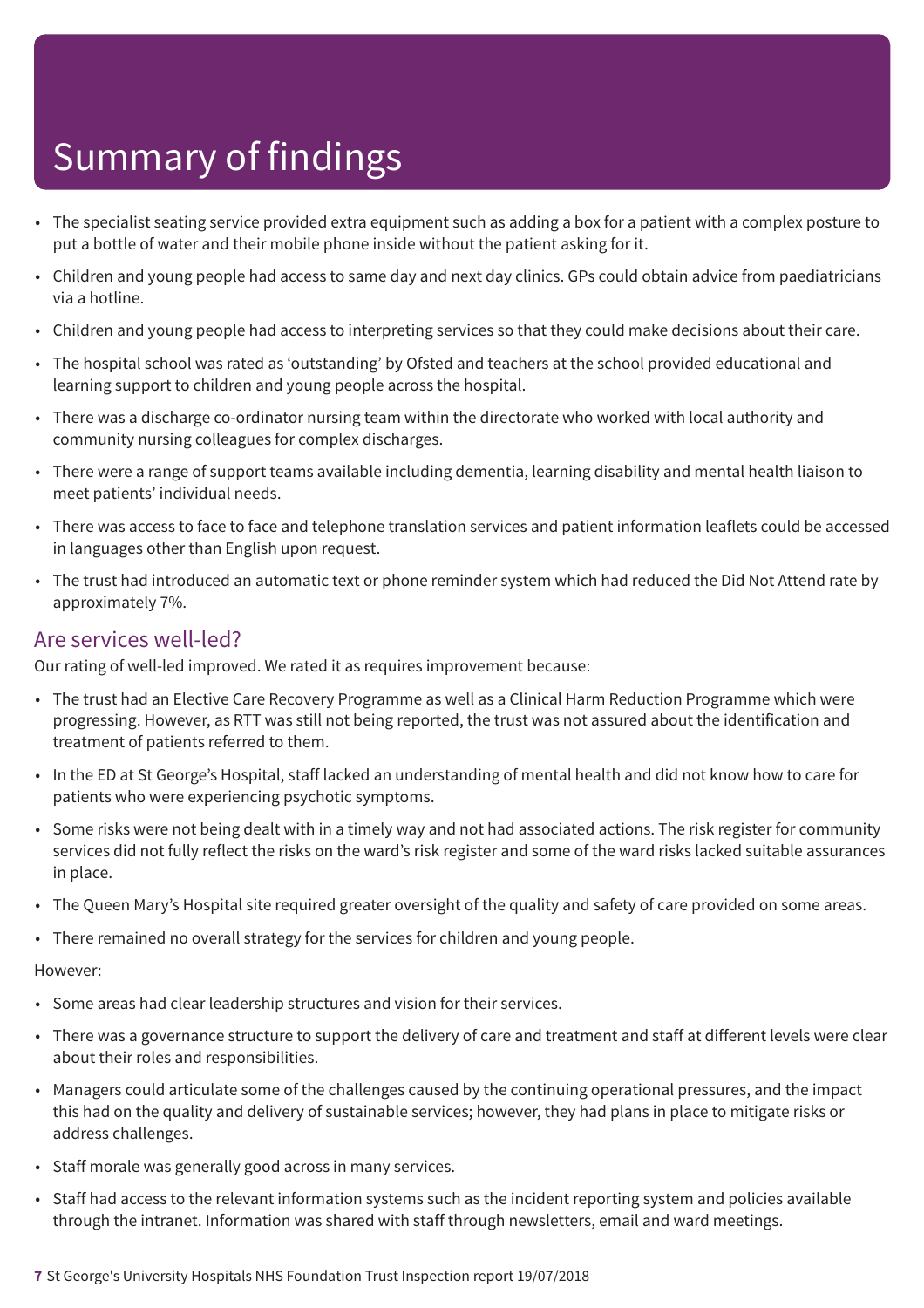- Children and young people were engaged thorough surveys and feedback forms. Children were also engaged in various projects to design logos and to raise money for charities. Paediatric ED nursing staff were interviewed by a children's interview panel as well as going through a normal recruitment process.
- A Queen Mary's Hospital Clinical Partnership Meeting ensured all clinical staff involved with the hospital could meet to discuss quality and development.

### **Ratings tables**

The ratings tables show the ratings overall and for each key question, for each service, hospital and service type, and for the whole trust. They also show the current ratings for services or parts of them not inspected this time. We took all ratings into account in deciding overall ratings. Our decisions on overall ratings also took into account factors including the relative size of services and we used our professional judgement to reach fair and balanced ratings.

### **Outstanding practice**

We found examples of outstanding practice in St George's Hospital and Queen Mary's Hospital.

For more information, see the Outstanding practice section of this report.

### **Areas for improvement**

We found areas for improvement including 17 breaches of legal requirements that the trust must put right. We found 50 things that the trust should improve to comply with a minor breach that did not justify regulatory action, to prevent breaching a legal requirement, or to improve service quality.

For more information, see the Areas for improvement section of this report.

### **Action we have taken**

We issued five (5) requirement notices to the trust.

For more information on action we have taken, see the sections on Areas for improvement and Regulatory action.

### **What happens next**

We will check that the trust takes the necessary action to improve its services. We will continue to monitor the safety and quality of services through our continuing relationship with the trust and our regular inspections.

### **Outstanding practice**

We found examples of outstanding practice at St George's Hospital.

- The orthotics department had received a Bureau Veritas certificate which was an international certificate that demonstrated excellence and a drive for continuous improvement within the department. The orthotics department also met greater than 90% of the national targets.
- The bariatric surgery team had streamlined the patient pathway for gastric bypass patients, allowing them to carry out the first day surgery gastric bypass in the UK.
- In March 2018, the cardiac surgery team was short-listed for a British Medical Journal award for Clinical Leadership Team of the year for the management of aortic aneurysm and aortic valve disease.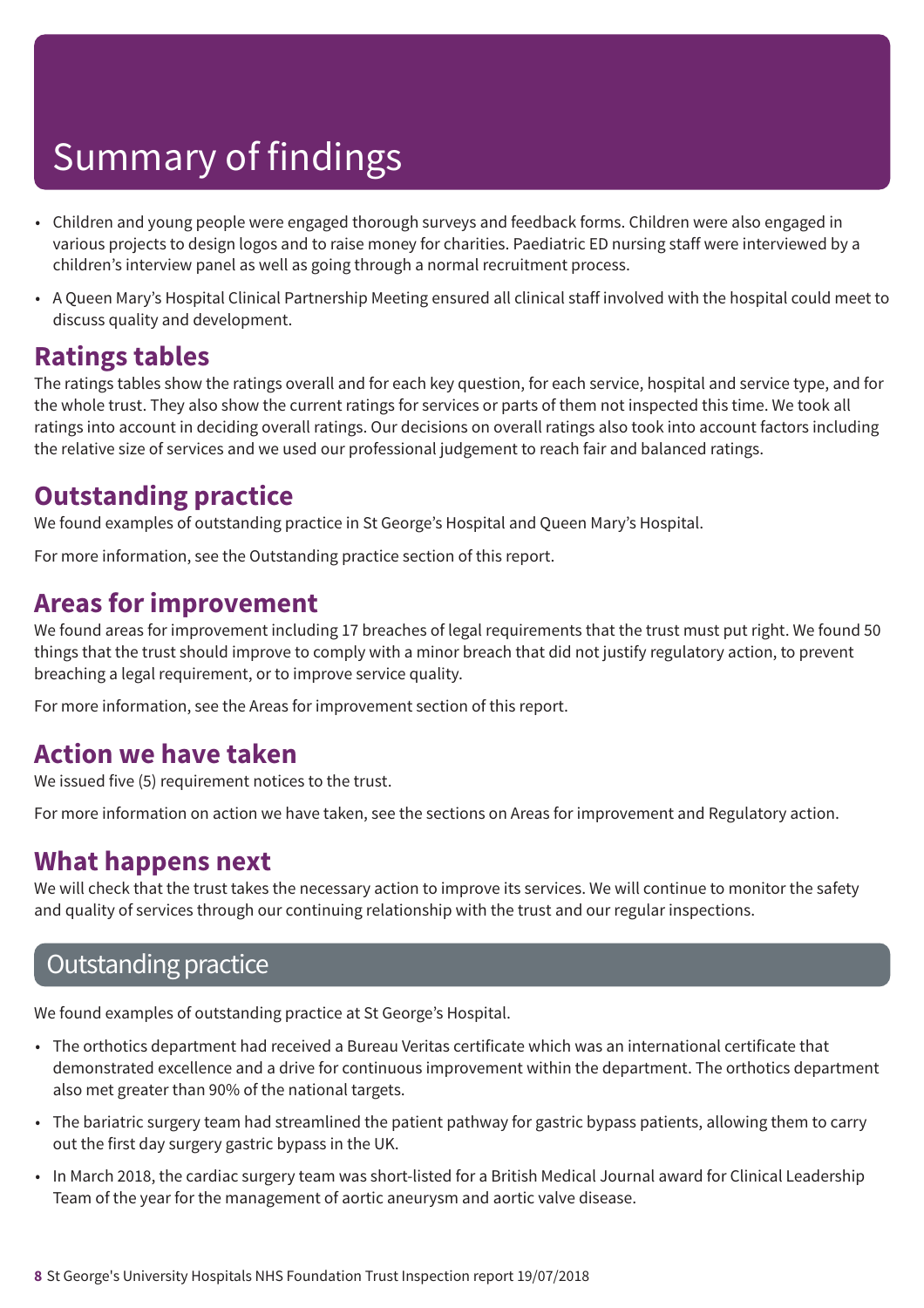- In medical records, some patient notes were equipped with electronic stationery meaning they could be tracked on their journey throughout the hospital.
- In the therapies department, therapists could use software to send videos of exercises to send to their patients to complete, which staff told us had improved patient outcomes.
- The service engaged children in various projects to design logos and to raise money for charities.
- The paediatric intensive care unit had better than average patient outcomes when compared with similar units despite the high acuity of patients cared for.
- Care of children and young people living with mental health conditions on paediatric wards had improved since our last inspection. Frederick Hewitt Ward received the team of the year award for their work in Mental Health.

We found examples of outstanding practice at Queen Mary's Hospital.

- The orthotics department had received a Bureau Veritas certificate which was an international certificate that demonstrated excellence and a drive for continuous improvement within the department. The orthotics department also met greater than 90% of the national targets.
- Staff engagement and the commitment to service improvement on Gwynne Holford Ward was inclusive and enabled delivery of high-quality care. We saw innovative approaches to staffing shortages which had improved patient care.
- A pharmacist who had been trained in medicines administration was employed on Gwynne Holford Ward. This pharmacist spent time talking to patients about their medicines when they administered them. This resulted in patients having better access to information about their medicines to help them make decisions about their treatment, and they were more prepared and confident to begin self-administration of their medicines.

### Areas forimprovement

Action the trust MUST take is necessary to comply with its legal obligations. Action a trust SHOULD take is to comply with a minor breach that did not justify regulatory action, to prevent it failing to comply with legal requirements in future, or to improve services.

### **Action the trust MUST take to improve**

### **At provider level:**

- Continue with the Elective Care Recovery Programme and Clinical Harm Review Group with regards to RTT data.
- Ensure staff receive training, are aware of their responsibility and apply the principles of the Mental Capacity Act 2005 (MCA) and Deprivation of Liberty Safeguards (DoLS).
- Ensure mandatory training meets the trust target of 85% in all of the mandatory areas.
- Improve the maintenance backlog of its estate, so that clinical areas are safe and fit for purpose.
- Improve the IT system, so that it was less vulnerable to unauthorised access or system breakdowns and more areas were able to prescribe electronically.

### **In the emergency department at St George's Hospital:**

- Ensure the needs of people living with mental health issues are met.
- Review and monitor mental health patients who are subject to the use of restraint and/or rapid tranquillisation in line with National Institute for Health and Care guidance.

**9** St George's University Hospitals NHS Foundation Trust Inspection report 19/07/2018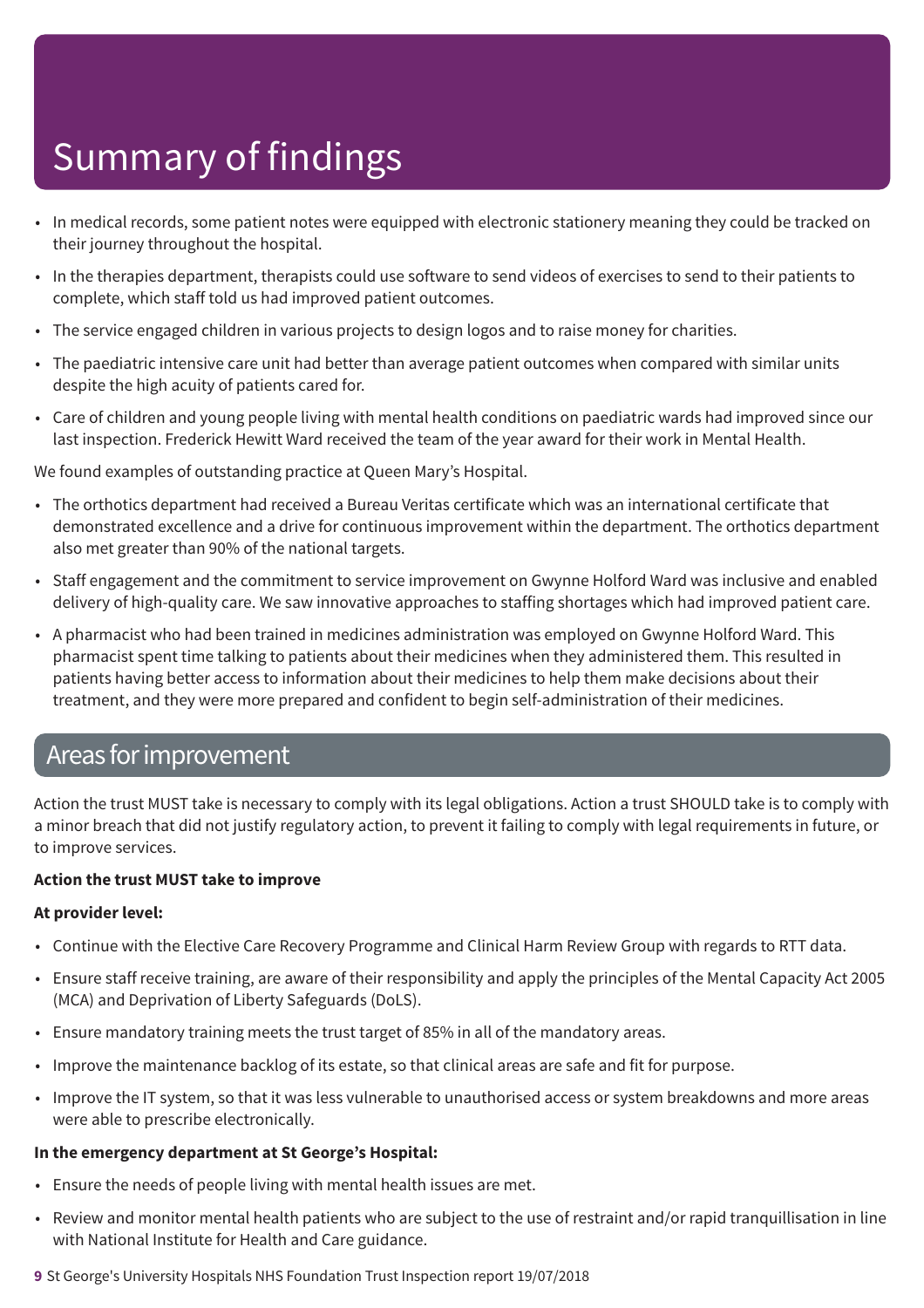#### **In surgery St George's Hospital:**

- Continue to work to ensure that theatres are fit for purpose. In addition to continuing to refurbish the theatre suite, the division must ensure that those theatres awaiting refurbishment remain fit for purpose and are adequately maintained. The division must ensure that the door to the main theatres is closable and kept closed when not in use.
- Ensure that staff actively sign the controlled drug (CD) book, rather than using a stamp.

#### **In services for children and young people at St George's Hospital:**

- Ensure there are sufficient numbers of suitably qualified staff on each shift to provide safe care.
- Ensure adequate monitoring systems are in place to monitor the risk to fire safety on paediatric wards.

#### **In outpatients at St George's Hospital:**

- Ensure all incidents are reported to enable appropriate oversight.
- Review the storage of medical records in all clinics to ensure that they cannot be accessed by unauthorised persons.

#### **In surgery at Queen Mary's Hospital:**

- Review and ensure there is full compliance with the WHO surgical safety checklist.
- Ensure staff following the trust's policy in relation to swab and instrument count.
- Ensure staff use a recognised tool for monitoring deteriorating patients and a policy made available for the treatment/transfer of patients who deteriorate and require a higher level of care.

### **Action the trust SHOULD take to improve**

#### **At provider level:**

- Speed up the implementation of an overall strategy, clinical strategy, estate strategy and workforce strategy.
- Work to improve the pace of change in order that substantial improvements to the quality and safety of patient care are evident.
- Make the Quality Improvement Plan clearer, so that the names of meetings/committees are consistent, when referring to the same one.
- Ensure that patients' pain is assessed, recorded and actioned; and their pain relief monitored, particularly for patients living with a terminal illness.
- Continually review the systems in place for infection prevention and control.
- Ensure patient records are kept securely and recorded accurately.
- Ensure governance arrangements on the Queen Mary's Hospital site are consistent with those on the St George's Hospital site.
- Improve and develop its engagement with the local sustainability and transformation partnership (STP) in South West London.
- Ensure the Workforce Race Equality Standard action plan is implemented.

#### **In the emergency department at St George's Hospital:**

- Deal with the five risks linked to the environment within the ED in a timely way to meet the timescales.
- Complete and record safeguarding assessments for children and adults.
- **10** St George's University Hospitals NHS Foundation Trust Inspection report 19/07/2018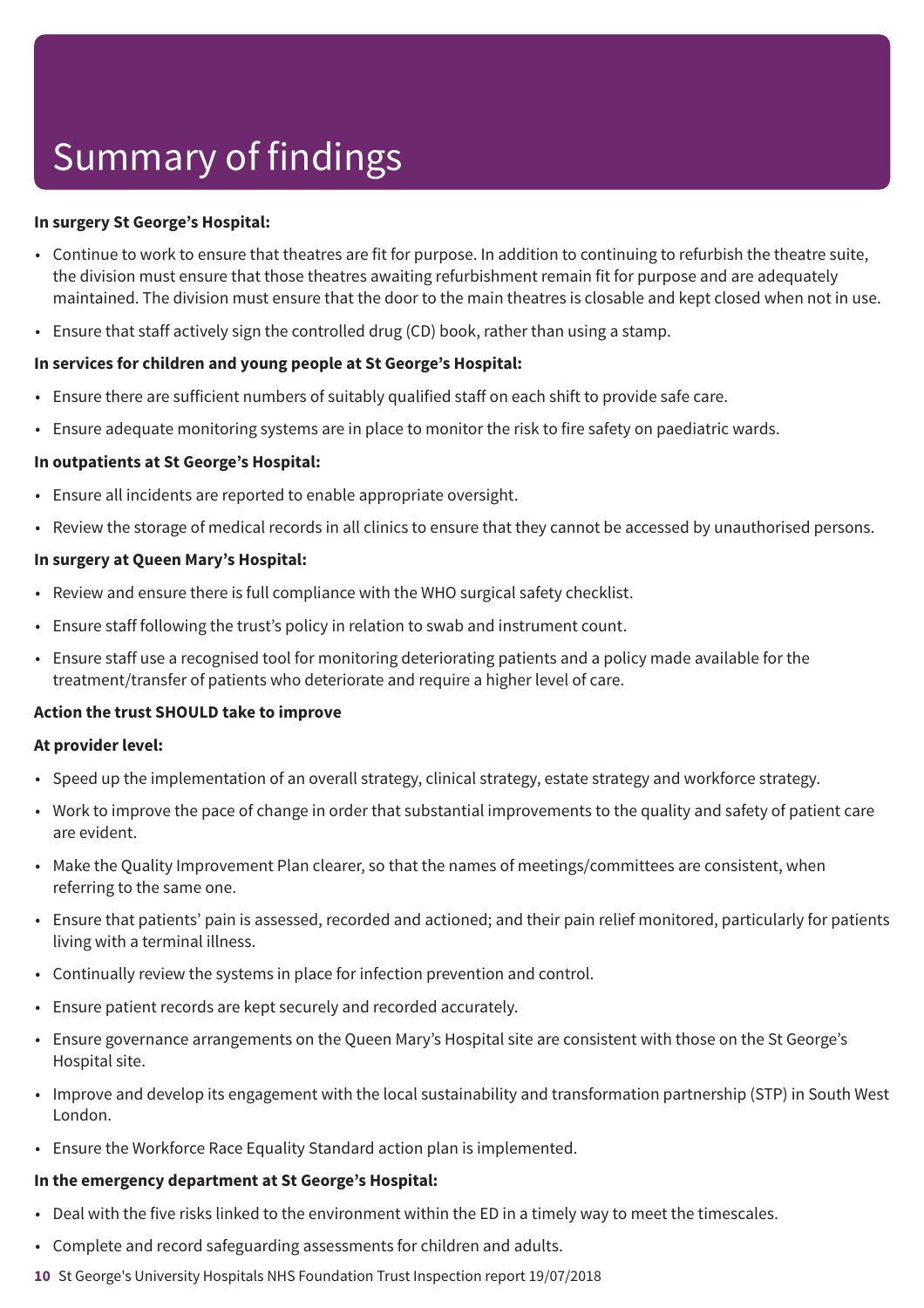- Record patient consent and best interest decisions patients' notes.
- Ensure the management of sharps complies with Health and Safety (sharps instruments in healthcare) regulation 2013.
- Ensure the management of hazardous substances complies with Control of Substances Hazardous to Health (COSHH) regulations 2002.
- Ensure medical records are held securely and are completed consistently.
- Ensure appraisals rates for nursing staff meet the trust's target of 90%.
- Investigate and close complaints in line with the trust policy of 85% of complaints being responded to within 25 working days of receipt.
- Ensure the Department of Health's standard for 95% emergency departments to admit, transfer or discharge patients within four hours is met.
- Have specific arrangements to meet the needs of patients with dementia and have a means of identifying them.
- Meet the Royal College of Emergency Medicine recommendation that the time patients should wait from time of arrival to receiving treatment is no more than one hour.

#### **In medical care St George's Hospital:**

- Ensure consistency in the use of 'Forget me not' stickers on patient records and on whiteboards to indicate that a patient was living with dementia, where appropriate.
- Improve access and flow in order to reduce bed occupancy rates to safe levels and minimise bed moves including some at nights and at weekends.
- Devise plans to improve performance in National Diabetes Inpatient Audit 2016 and National Audit of Inpatient Falls.

### **In services for children and young people at St George's Hospital:**

- Ensure the privacy and dignity of patients are protected on all paediatric wards, in particular, in the anti-ligature bay on Frederick Hewitt Ward.
- Ensure the environment on paediatric wards are routinely monitored and appropriate actions are taken to ensure patients are safe and comfortable. These include ensuring ventilation systems are in a good state of repair and bed spaces comply with the department of health building note.
- Ensure all works scheduled for the anti-ligature bay on Frederick Hewitt Ward are completed.

#### **In outpatients St George's Hospital:**

- Ensure that all risks on the OPD risk register have associated actions, a date for review and a date by which actions are to be completed.
- Improve the signage and make the system for blood testing in Lanesborough Wing clearer for patients.
- Consider improving the environment in the infusion suite to make it less cramped for staff and patients.
- Review the placement of the resuscitation trolley in Lanesborough Wing, to ensure emergency equipment and drugs are readily available for all clinics.

#### **In surgery at Queen Mary's Hospital:**

- Improve staff awareness of the signs and management of sepsis.
- **11** St George's University Hospitals NHS Foundation Trust Inspection report 19/07/2018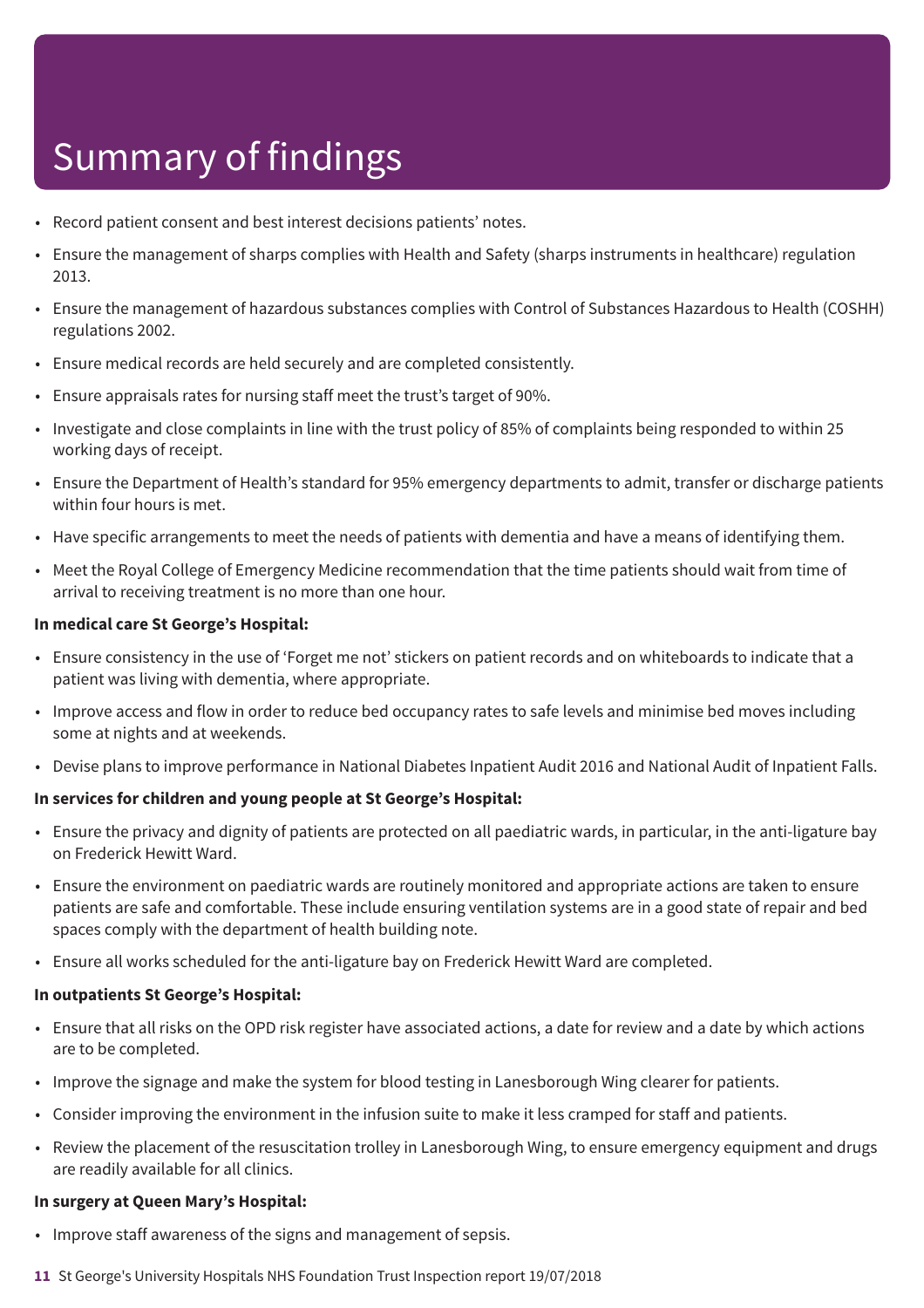- Ensure all staff comply with local and national guidance regarding consent, including where oral consent is given.
- Create a culture where all staff are enabled to challenge/question poor/unfamiliar practice.
- Ensure staff are aware of all the potential and actual signs of physical and mental abuse.
- Review and update where appropriate, all polices in line with agreed timescales.
- Ensure information is available about the uptake of all training for all staff groups.
- Continue to work to move to an electronic rather than paper system for patient information including referrals to ensure patients records are accessible to staff who work across all sites.
- Improve the completion of staff appraisals.
- Collect and make available data on the number of cancelled procedures and the reason why they were cancelled.
- Continue to review and recruit to nursing posts to ensure there is consistent effective leadership and oversight of the day case unit.
- Review and improve staff involvement in clinical governance including audits.

### **In outpatients at Queen Mary's Hospital:**

- Obtain feedback from patients and relatives to improve the quality of the service as the feedback from the FFT was low.
- Ensure staff receive feedback from learning from incidents.
- Ensure that senior management and specialist nurses from St George's Hospital are visible and accessible by staff at Queen Mary's Hospital.
- Develop, where appropriate, action plans following audits and complete the audit cycle following audits.

### **In community inpatients at Queen Mary's Hospital:**

- Ensure staffing numbers are suitable to meet the needs of patients, including one-to-one care and patients with more complex needs.
- Improve training completion rates for mandatory training, particularly for life support modules.
- Ensure medicines are stored and managed suitably.
- Ensure that care is provided in line with current best practice guidelines.
- Ensure effective senior leadership on Mary Seacole Ward.
- Take steps to effectively reduce observed high levels of staff stress and work overload on Mary Seacole Ward.
- Ensure that risks are suitably recorded and managed between ward and divisional level.

### Is this organisation well-led?

Our comprehensive inspections of NHS trusts have shown a strong link between the quality of overall management of a trust and the quality of its services. For that reason, we look at the quality of leadership at every level. We also look at how well a trust manages the governance of its services – in other words, how well leaders continually improve the quality of services and safeguard high standards of care by creating an environment for excellence in clinical care to flourish.

**12** St George's University Hospitals NHS Foundation Trust Inspection report 19/07/2018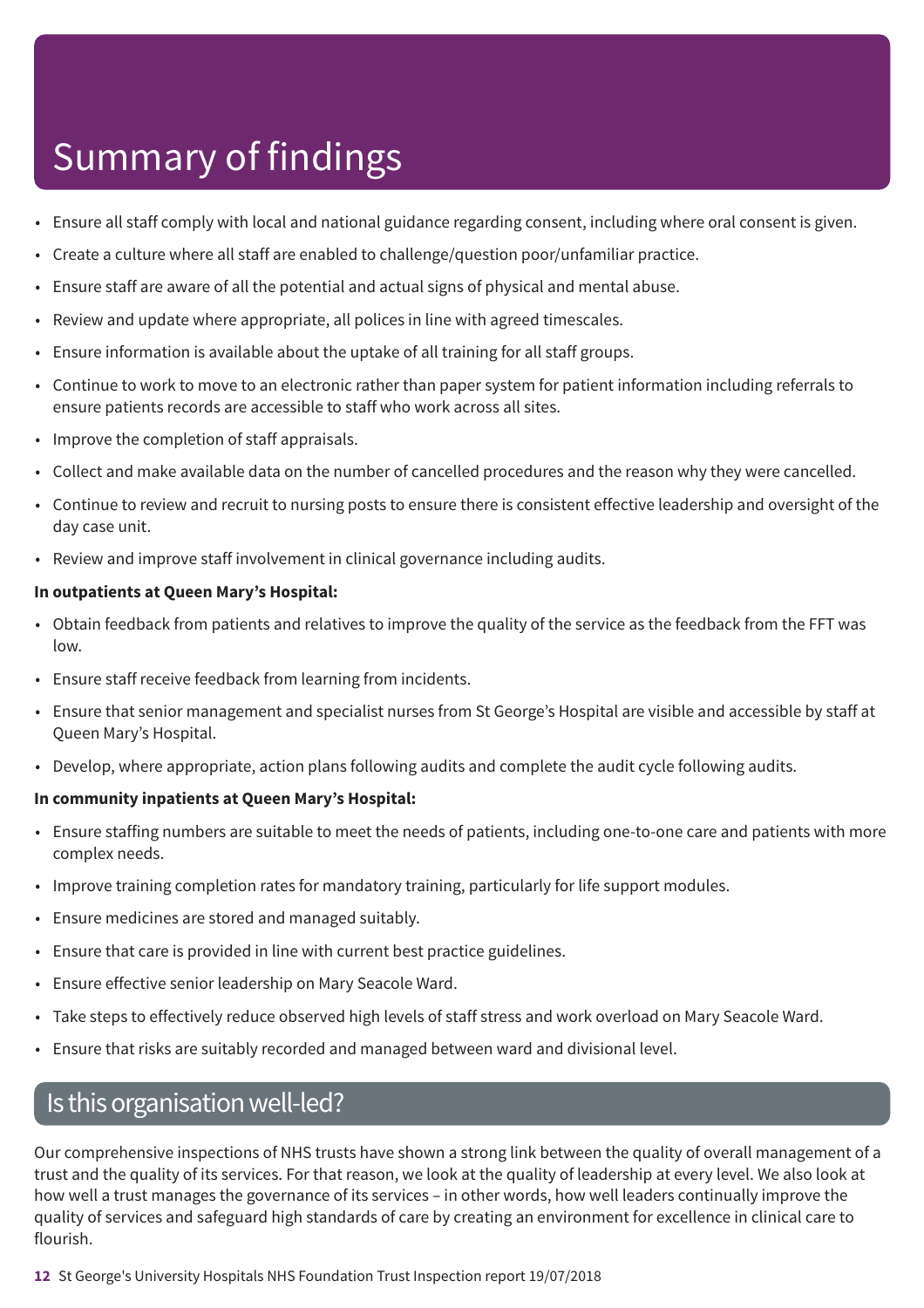Our comprehensive inspections of NHS trusts have shown a strong link between the quality of overall management of a trust and the quality of its services. For that reason, we look at the quality of leadership at every level. We also look at how well a trust manages the governance of its services – in other words, how well leaders continually improve the quality of services and safeguard high standards of care by creating an environment for excellence in clinical care to flourish.

We rated well-led at the trust as requires improvement because:

- Since our previous comprehensive inspection in June 2016, the trust was still not reporting RTT data to NHS England. This meant it could not be assured about the identification and treatment of patients referred to them. The trust had highlighted this as one of their most significant challenges. The trust had programmes in place to correct this issue and planned to return to reporting RTT data at the St George's Hospital site later in 2018.
- The trust did not have an overall organisational strategy, a clinical strategy or an up to date estate strategy. The trust was at the start of the process of writing its organisational and clinical strategies for 2018 to 2023.
- It was difficult for the trust to plan an estate strategy prior to the development of a clinical strategy. As a result, the trust was managing its estate on a day to day, reactive way and this was not consistent with strategic planning. There was an estimated £100 million of risk assessed backlog of maintenance work.
- The trust did not have a workforce strategy as this was still in draft. The trust's Workforce Race Equality Standard (WRES) results were poor and some indicators got worse than the previous year. The trust had a WRES action plan and published this on its website.
- The theatre refurbishment programme had been ongoing at the St George's Hospital site for the past two years. Four out of 17 theatres had now been refurbished. This was challenging for the trust and the local sector.
- The application of the Duty of candour by the trust was variable.
- There was a less robust level of assurance on the Queen Mary's Hospital site, when compared to the St George's Hospital site.
- The board assurance framework (BAF) was in a process of development. The wording of risks was not clear if it was referring to a current issue or future risk.
- The Quality Improvement Plan (QIP) provided a helpful summary of the challenges and inspection findings and described the journey to the point of publication. However, the description of the governance for the QIP was not clear, because the names of meetings/committees varied, when referring to the same one. The 'floor to board' governance section was largely about strategic risk rather than how risks were identified, mitigated and assurance gained through the various levels of the organisation.
- IT systems had been under-resourced and were vulnerable to IT breaches. Although progress had been made over the past year, this was not enough. Only 50% of wards were electronically prescribing. However, a large proportion of capital spending for 2018/19 was due to be spent on improving IT and getting the basics in place.
- The trust's engagement with their sustainability and transformation partnership (STP) in South West London was an area to be developed.
- Complaint risk assessments and evidence of complaints making a difference were not consistently seen in records we reviewed.
- At Queen Mary's Hospital, in order to contact the Patient Advice and Liaison Service (PALS) office, patients and relatives had to ring a Freephone number to raise concerns about the site. However, information about the Freephone number was not well signposted.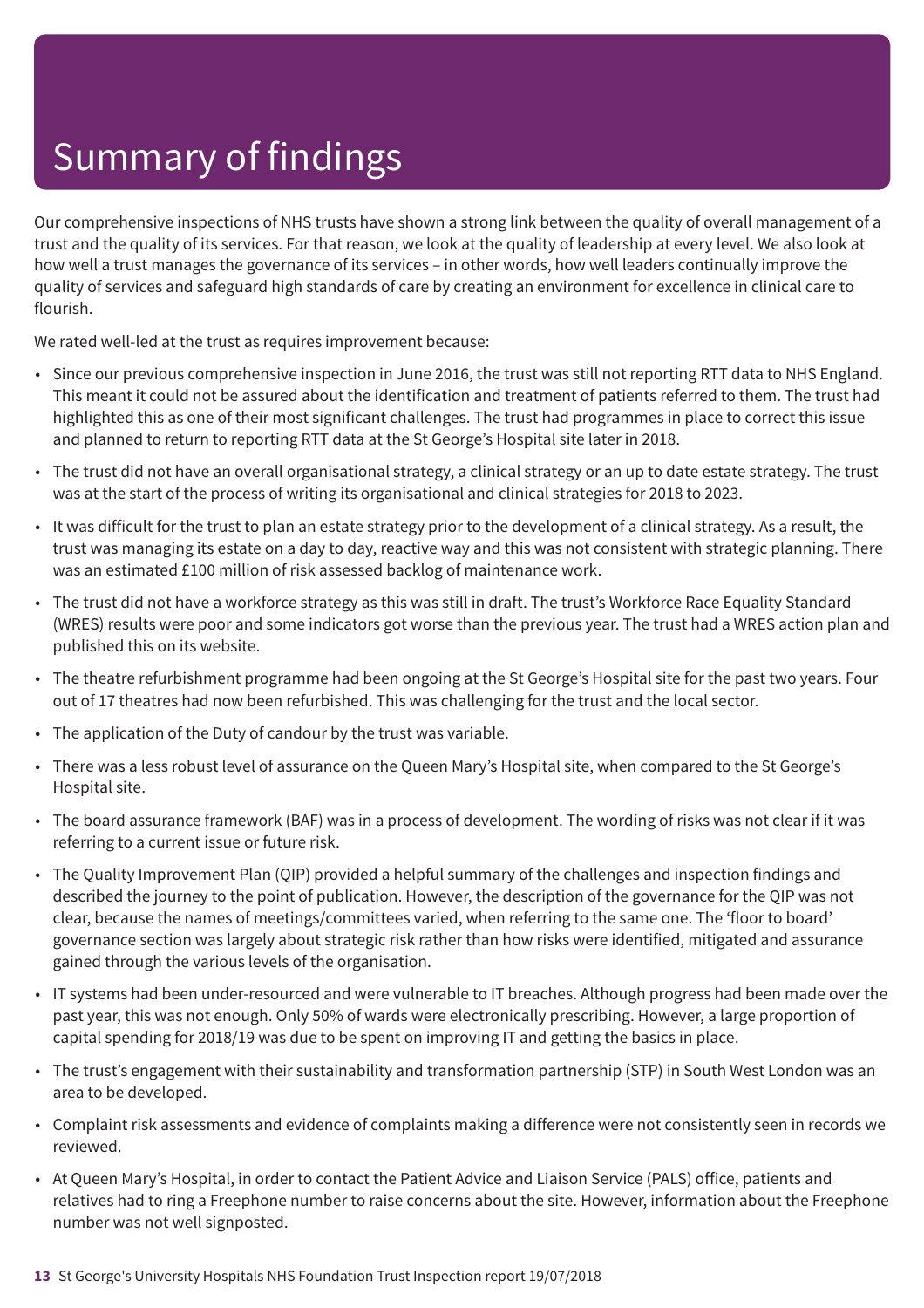• One to one supervision of staff was variable. We found and were told that this was not happening very much, particularly with community midwives, who were delivering care to vulnerable women.

- The trust had made progress on recruitment and retention. Staff turnover had reduced from 19% to 16% and vacancies from around 20% to 12%. Speed of recruitment had reduced from an average of 75 days to around 35 days.
- Papers for board meetings and other committees were of a reasonable standard and contained appropriate information.
- The trust board had the appropriate range of skills, knowledge and experience to perform its role. The new executive team were relatively new, with the majority in post for less than one year.
- Fit and Proper Person checks of directors were in place.
- There was a programme of board visits to clinical areas and staff fed back to us that the leaders were approachable. Board members visited the clinical areas on a monthly basis prior to board meetings.
- The trust had appointed a Freedom To Speak Up Guardian (FTSUG) and provided them with sufficient resources and support to help staff to raise concerns.
- Quality and performance was now being viewed at the executive level as equally important as finance.
- The trust received a number of accreditations. These included; St George's Hospital (July 2017) and Queen Mary's Hospital (October 2015) Endoscopy Units, were both Joint Advisory Group (JAG) accredited. All laboratories were Clinical Pathology Accredited during the ISO assessment and the MacMillan information centre obtained MacMillan Quality Environment Award accreditation in December 2016.
- Effective systems were in place to identify and learn from unanticipated deaths. The 'learning from deaths' leads began their working day in the bereavement office and met with relatives if necessary. There was evidence that reviewers checked the patient records including their care plans; however, there was no documentation of the quality of care received on the review form.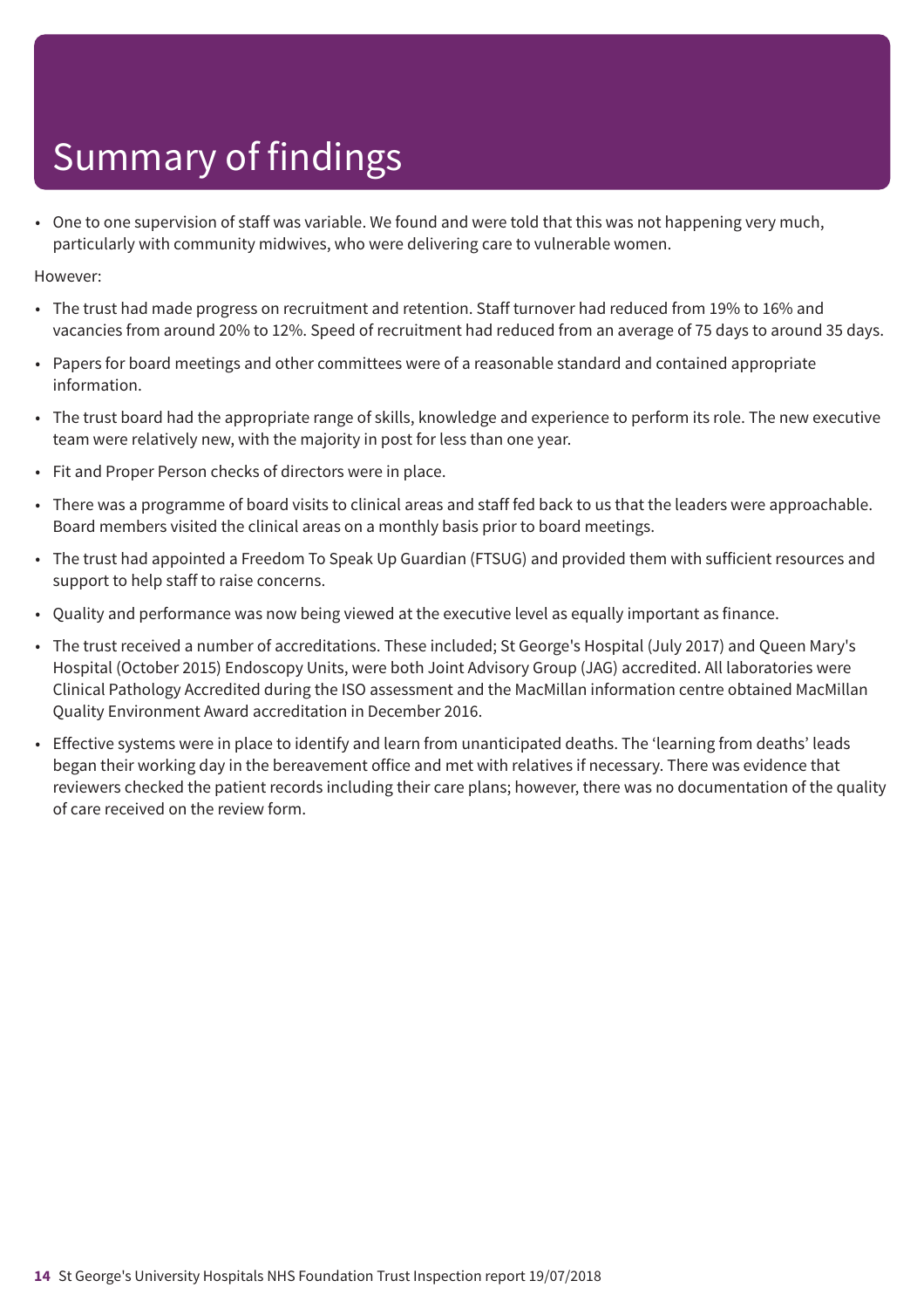### Ratings tables

| <b>Key to tables</b>                    |                          |                   |                                |      |                                    |
|-----------------------------------------|--------------------------|-------------------|--------------------------------|------|------------------------------------|
| Ratings                                 | <b>Not rated</b>         | <b>Inadequate</b> | <b>Requires</b><br>improvement | Good | <b>Outstanding</b>                 |
|                                         |                          |                   |                                |      |                                    |
| Rating change since<br>last inspection  | Same                     | Up one rating     | Up two ratings                 |      | Down one rating   Down two ratings |
| Symbol*                                 | $\rightarrow \leftarrow$ | T                 | <b>11</b>                      | ₩    | ↓↓                                 |
| Month Year = Date last rating published |                          |                   |                                |      |                                    |

\* Where there is no symbol showing how a rating has changed, it means either that:

- we have not inspected this aspect of the service before or
- we have not inspected it this time or
- changes to how we inspect make comparisons with a previous inspection unreliable.

### **Ratings for the whole trust**

| <b>Safe</b>                                              | <b>Effective</b>                                                                | Caring           | Responsive                                       | Well-led                                          | Overall                                    |
|----------------------------------------------------------|---------------------------------------------------------------------------------|------------------|--------------------------------------------------|---------------------------------------------------|--------------------------------------------|
| <b>Requires</b><br><i>improvement</i><br><b>Jul 2018</b> | <b>Requires</b><br>improvement<br>$\rightarrow$ $\leftarrow$<br><b>Jul 2018</b> | Good<br>Jul 2018 | Requires<br>improvement<br>→←<br><b>Jul 2018</b> | <b>Requires</b><br>improvement<br><b>Jul 2018</b> | <b>Requires</b><br>improvement<br>Jul 2018 |

The rating for well-led is based on our inspection at trust level, taking into account what we found in individual services. Ratings for other key questions are from combining ratings for services and using our professional judgement.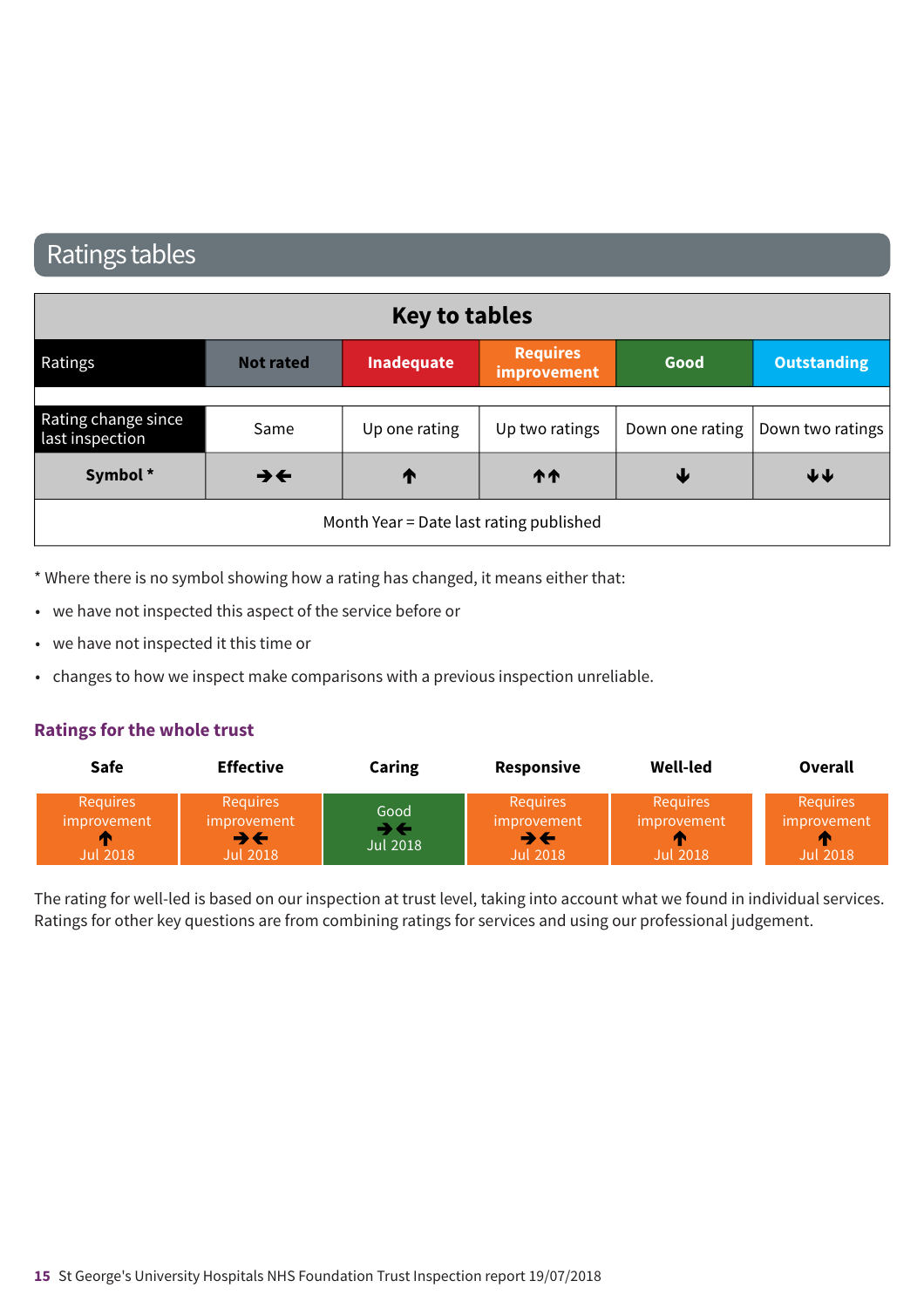### **Ratings for St George's Hospital**

|                                                 | <b>Safe</b>                                                                          | <b>Effective</b>                                                              | <b>Caring</b>                                       | <b>Responsive</b>                                                                    | <b>Well-led</b>                                                               | <b>Overall</b>                                                                |
|-------------------------------------------------|--------------------------------------------------------------------------------------|-------------------------------------------------------------------------------|-----------------------------------------------------|--------------------------------------------------------------------------------------|-------------------------------------------------------------------------------|-------------------------------------------------------------------------------|
| Urgent and emergency<br>services                | <b>Requires</b><br><i>improvement</i><br>$\rightarrow \leftarrow$<br><b>Jul 2018</b> | <b>Requires</b><br>improvement<br>ψ<br><b>Jul 2018</b>                        | Good<br>$\rightarrow \leftarrow$<br><b>Jul 2018</b> | <b>Requires</b><br>improvement<br><b>Jul 2018</b>                                    | <b>Requires</b><br>improvement<br>$\rightarrow \leftarrow$<br><b>Jul 2018</b> | <b>Requires</b><br>improvement<br>$\rightarrow \leftarrow$<br><b>Jul 2018</b> |
| Medical care (including older<br>people's care) | Requires<br><i>improvement</i><br><b>Jul 2018</b>                                    | <b>Requires</b><br>improvement<br>$\rightarrow \leftarrow$<br><b>Jul 2018</b> | Good<br><b>Jul 2018</b>                             | Good<br><b>Jul 2018</b>                                                              | Good<br><b>Jul 2018</b>                                                       | <b>Requires</b><br>improvement<br>$\rightarrow$<br><b>Jul 2018</b>            |
| Surgery                                         | <b>Requires</b><br>improvement<br><b>Jul 2018</b>                                    | <b>Requires</b><br>improvement<br>$\rightarrow \leftarrow$<br><b>Jul 2018</b> | Good<br>$\rightarrow \leftarrow$<br><b>Jul 2018</b> | <b>Requires</b><br>improvement<br>$\rightarrow \leftarrow$<br><b>Jul 2018</b>        | Good<br><b>Jul 2018</b>                                                       | <b>Requires</b><br>improvement<br>$\rightarrow \leftarrow$<br><b>Jul 2018</b> |
| Critical care                                   | <b>Requires</b><br>improvement<br>$\rightarrow$ $\leftarrow$<br><b>Nov 2016</b>      | Good<br>$\rightarrow \leftarrow$<br><b>Nov 2016</b>                           | Good<br>$\rightarrow \leftarrow$<br>Nov 2016        | Good<br>$\rightarrow \leftarrow$<br><b>Nov 2016</b>                                  | Good<br>$\rightarrow \leftarrow$<br><b>Nov 2016</b>                           | Good<br>$\rightarrow \leftarrow$<br><b>Nov 2016</b>                           |
| Maternity                                       | Good<br>$\rightarrow$<br><b>Nov 2016</b>                                             | Outstanding<br>$\rightarrow \leftarrow$<br><b>Nov 2016</b>                    | Good<br>$\rightarrow$ $\leftarrow$<br>Nov 2016      | Good<br>$\rightarrow \leftarrow$<br><b>Nov 2016</b>                                  | Good<br>$\rightarrow \leftarrow$<br><b>Nov 2016</b>                           | Good<br>$\rightarrow \leftarrow$<br><b>Nov 2016</b>                           |
| Services for children and<br>young people       | <b>Requires</b><br><i>improvement</i><br>$\rightarrow \leftarrow$<br><b>Jul 2018</b> | Good<br>$\rightarrow \leftarrow$<br><b>Jul 2018</b>                           | Good<br>$\rightarrow \leftarrow$<br><b>Jul 2018</b> | Good<br>$\rightarrow \leftarrow$<br><b>Jul 2018</b>                                  | <b>Requires</b><br>improvement<br>$\rightarrow \leftarrow$<br><b>Jul 2018</b> | <b>Requires</b><br>improvement<br>$\rightarrow \leftarrow$<br><b>Jul 2018</b> |
| End of life care                                | <b>Requires</b><br><i>improvement</i><br>$\rightarrow \leftarrow$<br><b>Nov 2016</b> | <b>Requires</b><br>improvement<br>$\rightarrow \leftarrow$<br><b>Nov 2016</b> | Good<br>$\rightarrow \leftarrow$<br>Nov 2016        | Good<br>$\rightarrow$<br><b>Nov 2016</b>                                             | <b>Requires</b><br>improvement<br>$\rightarrow \leftarrow$<br>Nov 2016        | <b>Requires</b><br>improvement<br>$\rightarrow \leftarrow$<br><b>Nov 2016</b> |
| Outpatients                                     | <b>Requires</b><br>improvement<br>$\rightarrow \leftarrow$<br><b>Jul 2018</b>        | Not rated                                                                     | Good<br>$\rightarrow$<br><b>Jul 2018</b>            | <b>Requires</b><br>improvement<br><b>Jul 2018</b>                                    | Inadequate<br>$\rightarrow \leftarrow$<br><b>Jul 2018</b>                     | <b>Requires</b><br>improvement<br><b>Jul 2018</b>                             |
| Overall*                                        | <b>Requires</b><br>improvement<br>T<br><b>Jul 2018</b>                               | <b>Requires</b><br>improvement<br>$\rightarrow \leftarrow$<br><b>Jul 2018</b> | Good<br>$\rightarrow \leftarrow$<br><b>Jul 2018</b> | <b>Requires</b><br><i>improvement</i><br>$\rightarrow \leftarrow$<br><b>Jul 2018</b> | Requires<br>improvement<br>$\rightarrow \leftarrow$<br><b>Jul 2018</b>        | <b>Requires</b><br>improvement<br>$\rightarrow \leftarrow$<br><b>Jul 2018</b> |

\*Overall ratings for this hospital are from combining ratings for services. Our decisions on overall ratings take into account the relative size of services. We use our professional judgement to reach fair and balanced ratings.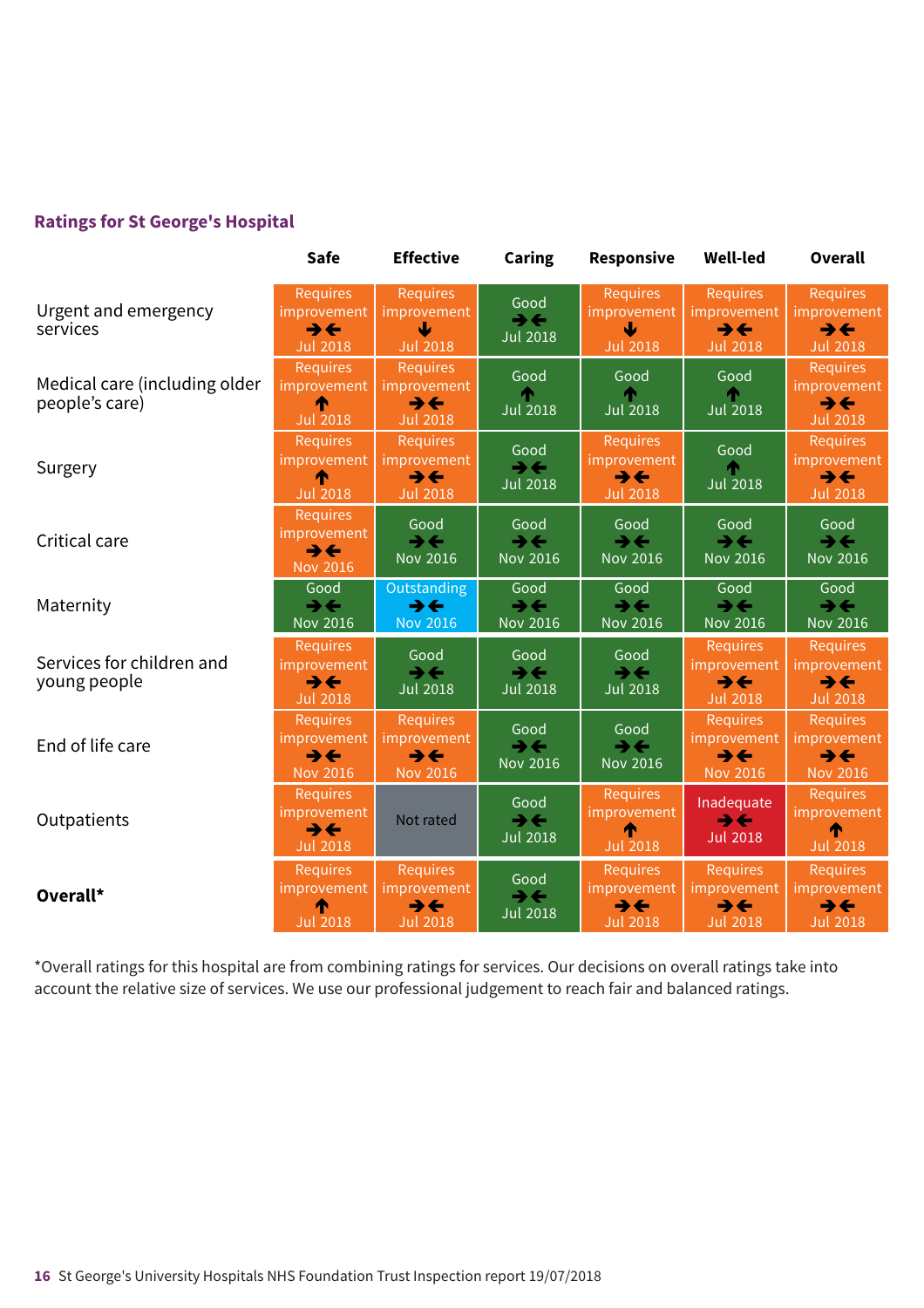### **Ratings for Queen Mary's Hospital**

|             | <b>Safe</b>                    | <b>Effective</b>               | Caring          | Responsive                     | <b>Well-led</b>                | <b>Overall</b>                        |
|-------------|--------------------------------|--------------------------------|-----------------|--------------------------------|--------------------------------|---------------------------------------|
| Surgery     | <b>Requires</b><br>improvement | <b>Requires</b><br>improvement | Good            | Good                           | <b>Requires</b><br>improvement | <b>Requires</b><br><i>improvement</i> |
|             | <b>Jul 2018</b>                | <b>Jul 2018</b>                | <b>Jul 2018</b> | <b>Jul 2018</b>                | <b>Jul 2018</b>                | <b>Jul 2018</b>                       |
| Outpatients | <b>Requires</b><br>improvement | Not rated                      | Good            | <b>Requires</b><br>improvement | <b>Requires</b><br>improvement | <b>Requires</b><br><i>improvement</i> |
|             | <b>Jul 2018</b>                |                                | Jul 2018        | <b>Jul 2018</b>                | <b>Jul 2018</b>                | <b>Jul 2018</b>                       |
| Overall*    | <b>Requires</b><br>improvement | <b>Requires</b><br>improvement | Good            | <b>Requires</b><br>improvement | <b>Requires</b><br>improvement | <b>Requires</b><br><i>improvement</i> |
|             | <b>Jul 2018</b>                | <b>Jul 2018</b>                | <b>Jul 2018</b> | <b>Jul 2018</b>                | <b>Jul 2018</b>                | <b>Jul 2018</b>                       |

\*Overall ratings for this hospital are from combining ratings for services. Our decisions on overall ratings take into account the relative size of services. We use our professional judgement to reach fair and balanced ratings.

### **Ratings for community health services**

|                                                               | <b>Safe</b>                                                    | <b>Effective</b>        | Caring                                                | <b>Responsive</b>     | <b>Well-led</b>                                        | Overall                                                        |
|---------------------------------------------------------------|----------------------------------------------------------------|-------------------------|-------------------------------------------------------|-----------------------|--------------------------------------------------------|----------------------------------------------------------------|
| Community health services<br>for adults                       | Good                                                           | Good                    | Good                                                  | Good                  | <b>Requires</b><br>improvement                         | Good                                                           |
|                                                               | <b>Nov 2016</b>                                                | Nov 2016                | Nov 2016                                              | <b>Nov 2016</b>       | <b>Nov 2016</b>                                        | Nov 2016                                                       |
| Community health services<br>for children and young<br>people | <b>Requires</b><br><i>improvement</i>                          | Good                    | Good                                                  | Good                  | <b>Requires</b><br>improvement                         | <b>Requires</b><br><i>improvement</i>                          |
|                                                               | <b>Nov 2016</b>                                                | <b>Nov 2016</b>         | <b>Nov 2016</b>                                       | <b>Nov 2016</b>       | <b>Nov 2016</b>                                        | <b>Nov 2016</b>                                                |
| Community health inpatient<br>services                        | <b>Requires</b><br>improvement<br>T<br><b>Jul 2018</b>         | Good<br><b>Jul 2018</b> | Good<br>$\rightarrow$ $\leftarrow$<br><b>Jul 2018</b> | Good<br>æ<br>Jul 2018 | <b>Requires</b><br>improvement<br>T<br><b>Jul 2018</b> | <b>Requires</b><br>improvement<br>T<br><b>Jul 2018</b>         |
| Overall*                                                      | <b>Requires</b><br><i>improvement</i><br>→←<br><b>Jul 2018</b> | Good<br><b>Jul 2018</b> | Good<br>$\rightarrow$ $\leftarrow$<br><b>Jul 2018</b> | Good<br>Jul 2018      | <b>Requires</b><br>improvement<br>m<br><b>Jul 2018</b> | <b>Requires</b><br>improvement<br><b>BE</b><br><b>Jul 2018</b> |

\*Overall ratings for community health services are from combining ratings for services. Our decisions on overall ratings take into account the relative size of services. We use our professional judgement to reach fair and balanced ratings.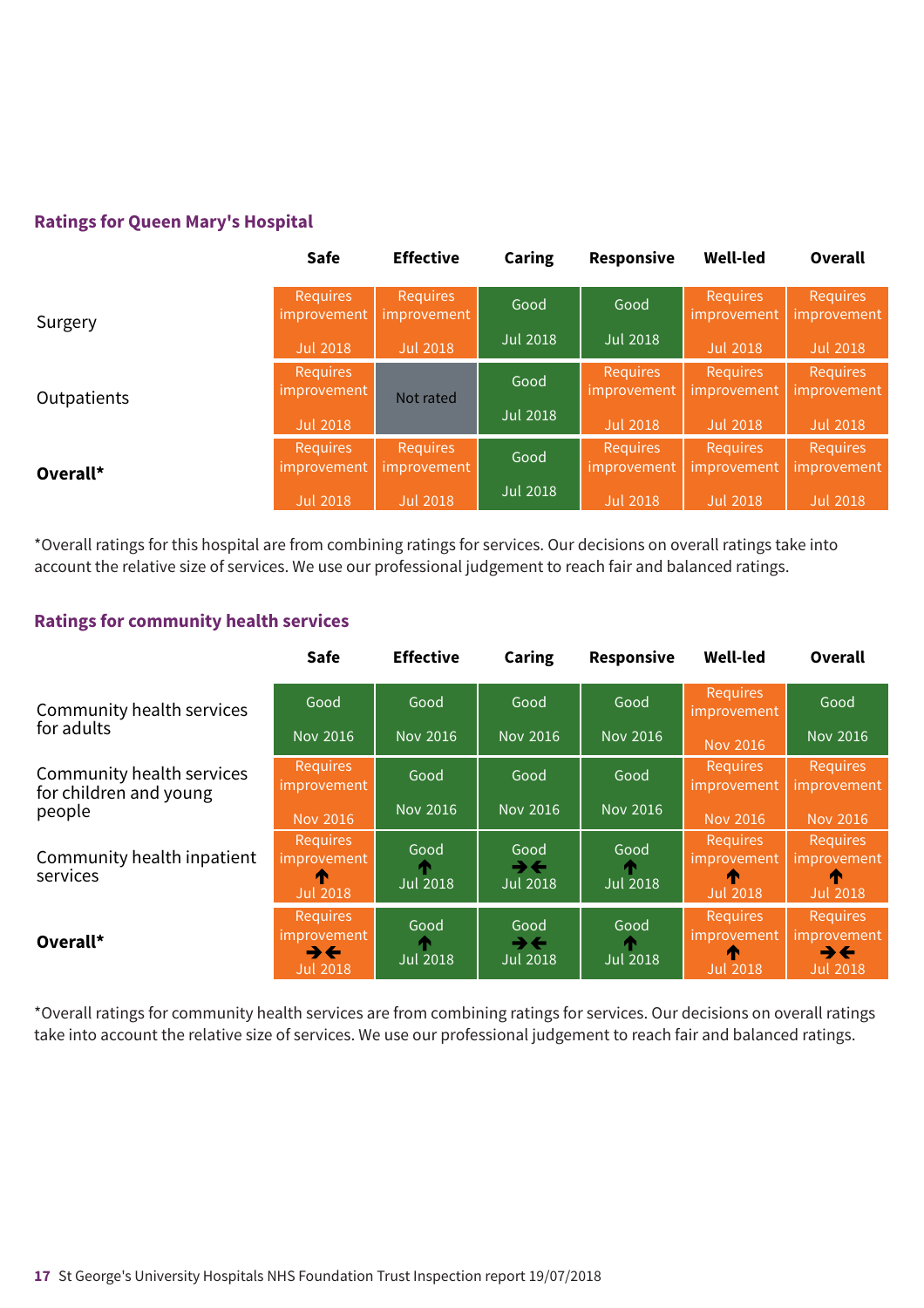

# Acute health services

### Background to acute health services

St George's University Hospitals NHS Foundation Trust provides all acute health services to a population of approximately 1.3 million people in south west London. St George's Hospital in Tooting, London, is the trust's main location. The hospital has 995 beds and has around 110,571 admissions each year. Services include urgent and emergency care, medical care, surgery, critical care, maternity, gynaecology, services for children and young people, neonatal intensive

care, diagnostic imaging and outpatient services.

We previously inspected all acute services at St George's Hospital at the announced comprehensive inspection in June 2016. We undertook a short notice focused inspection of medical care services and at provider level in May 2017, to follow up on a Section 29A Warning Notice, which

we issued in August 2016, following the comprehensive inspection.

Queen Mary's Hospital in Roehampton, London, is the trust's second location. The hospital has 78 beds and sees over 130,000 patients a year. Services include outpatients (adults and children and

young people), community inpatients, neurorehabilitation, limb fitting, burns dressing and dermatology, a day case unit which offers diagnostic service for endoscopy and urology.

We previously inspected Queen Mary's Hospital as part of the community inpatients core service, during the announced comprehensive inspection in June 2016.

### Summary of acute services

### **Requires improvement –––**

We did not rate acute services overall at last inspection in June 2016, as we did not inspect surgery and outpatients at Queen Mary's Hospital.

At this inspection, our overall rating of acute services stayed the same as the inspection in 2016. There was some improvement, but all services inspected were rated as requires improvement. We rated acute services as requires improvement because:

- The trust was still not reporting Referral to Treatment Time (RTT) data. This meant the trust could not be fully assured that all patients had received their appointments nor could they identify what stage patients were at in their treatment pathway.
- Risks were not being dealt with in a timely way. For example, in accident and emergency, some risks entered on to the register in 2014, were still waiting to be resolved.
- There was low compliance in some mandatory training modules for most staff groups and staff appraisal rates were below the trust target.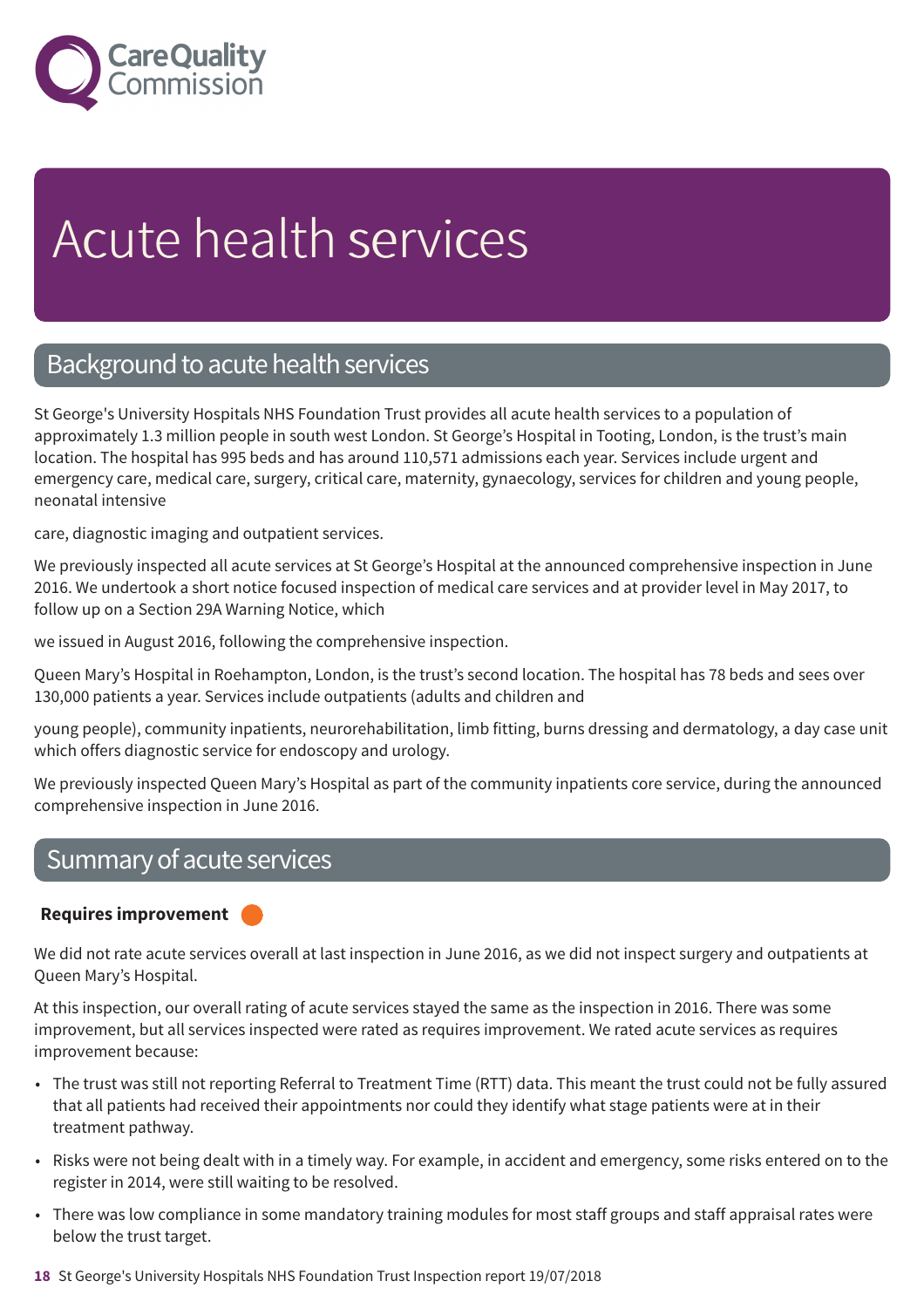- The hospital was in the bottom 25% of trusts in terms of the proportion of patients not developing pressure ulcers.
- Knowledge and awareness among staff about the Mental Capacity Act 2005 and how to apply it in practice was limited across services.
- Some clinics had long waiting times and staff were not recording and monitoring how long patients were waiting.
- The effectiveness of local leadership varied. Although there was a senior leadership team for QMH the senior nurse in outpatients was clearly a key person whom most people sought advice and help from. Senior leaders from the directorates, based at St George's Hospital, were not so visible and some of them acknowledged this during our inspection.

- The emergency department (ED) was meeting the Royal College of Emergency Medicine (RCEM) recommendations that consultants should provide 24 hour, 7 days a week cover, as the hospital was a major trauma centre. There was a good incident reporting culture and learning from incidents were shared across the hospital.
- There was effective multi-disciplinary team working in all areas.
- Staff cared for patients with compassion, involved them and those close to them in decisions about their care and took time to ensure patients and their families understood treatment. Feedback from patients we spoke with was overwhelmingly positive about the care they
- There were effective systems in place to safeguard children and young people from harm. Children were monitored to identify any deterioration in their condition. Children and young people living with mental health challenges were cared for in an anti-ligature bay on Frederick Hewitt Ward.
- There was strong evidence of a good education and research culture, particularly within the cardiac investigation unit and the therapies department.
- In medical records, some patient notes were equipped with electronic stationery meaning they could be tracked on their journey throughout the hospital.
- In the therapies department, therapists could use software to send videos of exercises to send to their patients to complete, which staff told us had improved patient outcomes.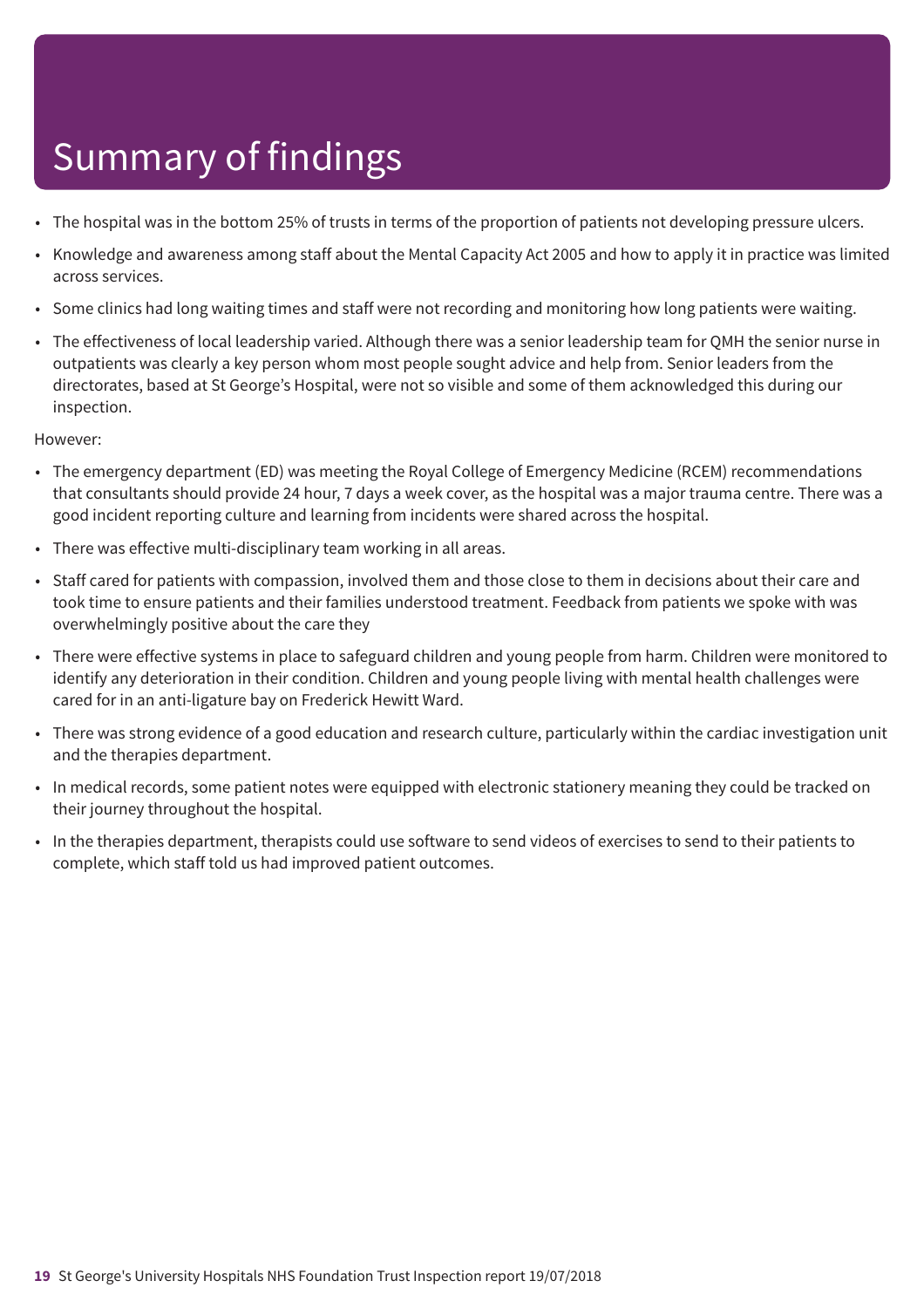

# Queen Mary's Hospital

Roehampton Lane Roehampton London SW15 5PN Tel: 02087253206 www.stgeorges.nhs.uk

### Key facts and figures

Queen Mary's Hospital (QMH) provides services for adults and children and young people and sees over 130,000 patients a year. The hospital offers more than 60 services, which are provided by St George's University Hospitals NHS Foundation Trust and other NHS trusts in including Kingston Hospital NHS Foundation Trust.

Services provided by Queen Mary's Hospital include outpatients (adults and children and young people), community inpatients, neurorehabilitation, limb fitting, burns dressing and dermatology, a day case unit which offers diagnostic service for endoscopy and urology. There are 78 inpatient beds and 10 day case beds.

There are two inpatient wards which provide sub-acute care, treatment and rehabilitation for older people and rehabilitation and support for adults who have had limb amputations.

The majority of services are provided on weekdays only with the inpatient wards open 24 hours a day, seven days a week.

On 6, 7 and 8 March 2018 we carried out an unannounced inspection (staff did not know we were coming) to enable us to observe routine activity. We inspected surgery (day case unit), the two inpatient wards and the outpatients department (OPD).

During the inspection we spoke with 14 patients and four relatives. We also spoke with 37 staff and two volunteers.

### Summary of services at Queen Mary's Hospital

**Requires improvement –––**

We have not rated this service before. We rated it as requires improvement because:

- The trust had not taken all action to mitigate risks to patients. Staff were not adhering to their own guidance and national guidance regarding checking patients prior to procedures and counting instruments and swabs at the end of a procedure.
- Staff did not always comply with infection prevention and control best practice. Some staff did not wash their hands between patients.
- Learning from incidents was not consistent across services.
- Records were not always stored securely and the uptake of mandatory training was below the trust target.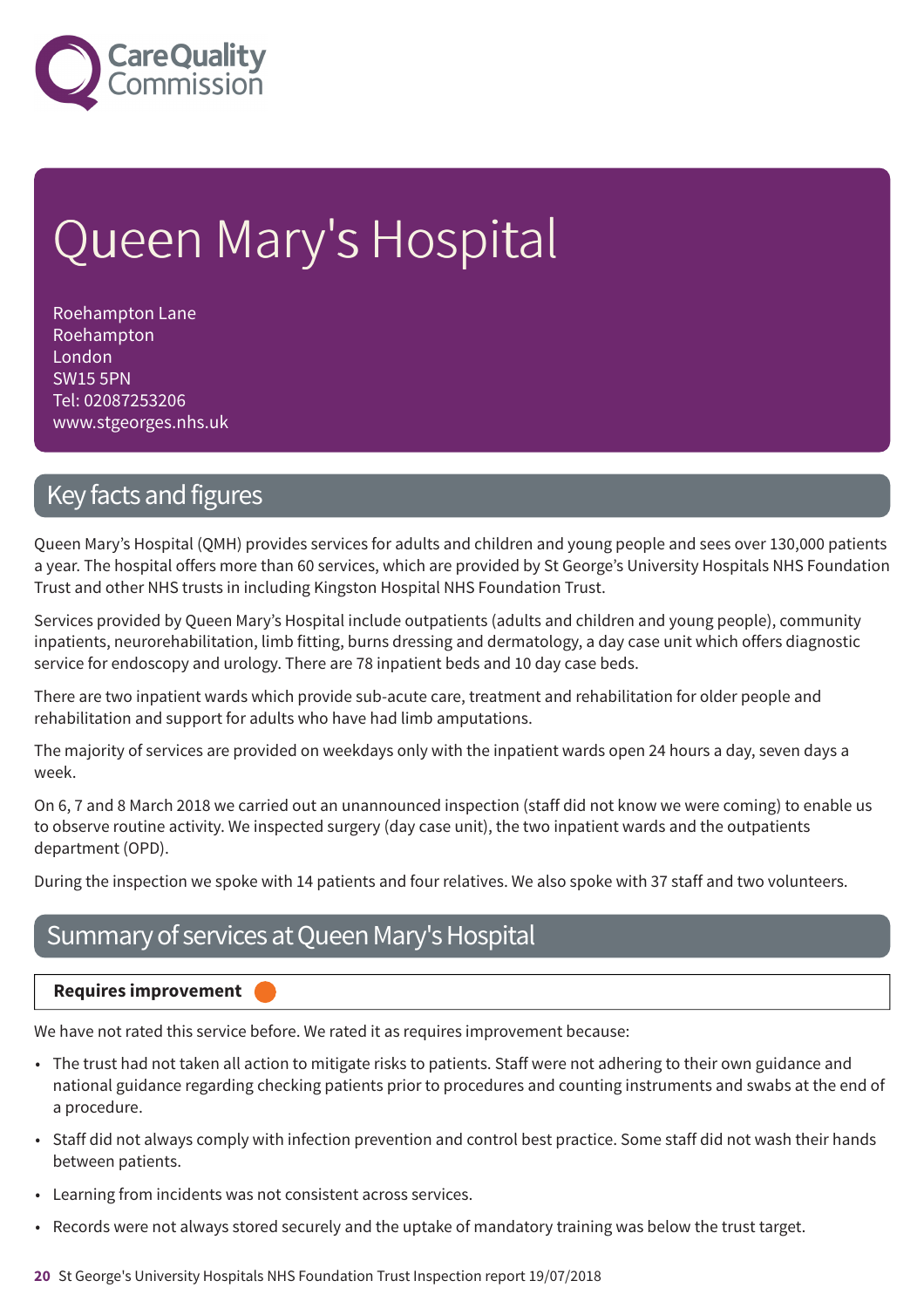- Awareness of how to recognise actual and potential signs of abuse was variable.
- Knowledge and awareness among staff about the Mental Capacity Act 2005 and how to apply it in practice was limited across services.
- Some policies and procedures had not been reviewed and updated.
- Local audit to monitor the quality and performance services provided and compliance with best practice was limited along with action plans following audits which had been completed.
- Patients were not always kept informed about delays with their outpatient appointment.
- The trust was not reporting referral to treatment times.
- Some clinics had long waiting times and staff were not recording and monitoring how long patients were waiting.
- The effectiveness of local leadership varied. Although there was a senior leadership team for QMH the senior nurse in outpatients was clearly a key person whom most people sought advice and help from. Senior leaders from the directorates, based at St George's Hospital, were not so visible and some of them acknowledged this during our inspection.
- There was some governance activity but, some staff at QMH were not actively involved. Governance was led by individual directorates and directorate senior staff were mainly based at St George's Hospital. Much of the activity was driven and led by St George's Hospital with little focus on the specific needs of QMH.
- Senior nursing staff were available to support staff but, we found there was a lack of oversight of some services and opportunity for staff meetings where the quality and safety of the service could be reviewed and discussed. This meant that some risks, as found during this inspection, were not always identified and action taken.
- There was a sense of isolation and lack of specific professional support among staff at QMH and this was evidenced in the limited visibility of specialist/lead nurses/freedom to speak up guardian who rarely visited the hospital.

- The endoscopy decontamination met national standards of good practice.
- Some staff were aware of the Duty of candour.
- Services were providing evidence-based care.
- We found action had been taken to improve the timeliness of reporting results and reduce waiting time for some services.
- Patients spoke positively about the care they received.
- We observed staff providing emotional support and reassurance before and after procedures.
- Staff maintained patient's privacy and dignity and kept them informed about their care and treatment.
- Additional clinics were made available when demand was high to reduce delays in patients having their consultation.
- Consideration of the needs of children attending the hospital were taken into account with dedicated play areas in the outpatient clinics.
- Staff spoke positively about their local managers and the support they received from them.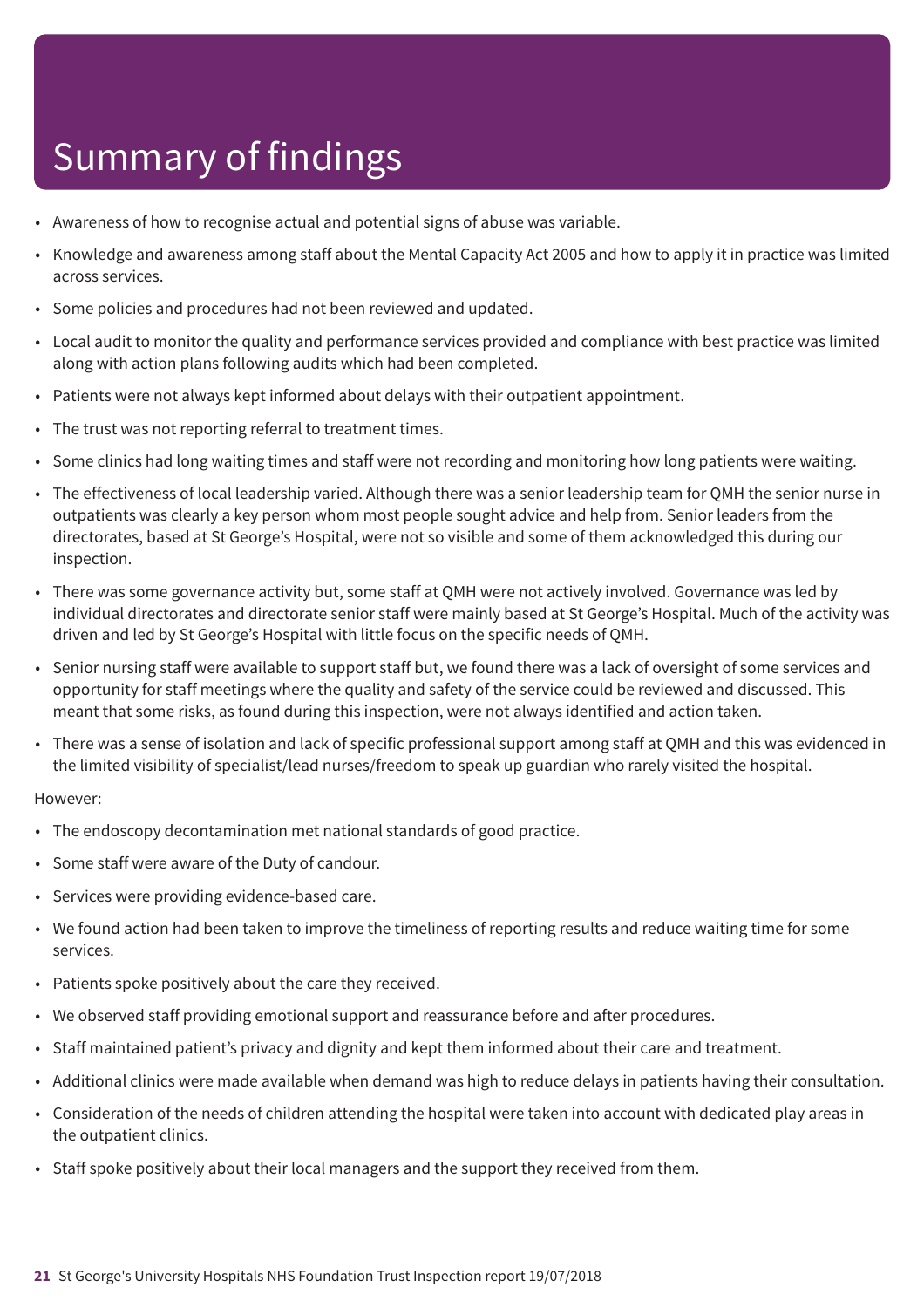

#### **Requires improvement –––**

## Key facts and figures

The Day Case Unit (DCU) at Queen Mary's Hospital (QMH) provides diagnostic and surgical services in upper and lower gastroenterology, urology, plastic surgery, ophthalmology and podiatry. The unit comprises one operating theatre and two endoscopy suites. There are 10 recovery beds. The procedures are carried out with patients who are sedated, or who have received local anaesthetic. Procedures requiring a general anaesthetic are not carried out in the unit. Patients are normally discharged on the same day as the procedure.

During our inspection we visited the DCU over two days. We spoke with the DCU manager, the QMH site manager, three band 5 nurses, two technicians, five patients and two relatives.

Patients were assessed to ensure only patients with a low risk of complications are treated in the unit. Medical staff from St George's Hospital, Kingston Hospital NHS Foundation Trust and Moorfields Eye Hospital NHS Foundation Trust provided services at QMH.

The DCU is managed as part of St George's University Hospital Foundation Trust. The current hospital was rebuilt in 2006 on land adjacent to the old hospital site, which first opened as a hospital in 1925. The DCU provides services for the local population of Roehampton and patients referred to St George's University Hospital Foundation Trust, Kingston Hospital NHS Foundation Trust and Moorfields Eye Hospital NHS Foundation Trust.

The unit carries out approximately 5525 endoscopies per annum.

GPs are able to make direct access referrals for gastroscopies.

Occasionally, patients are admitted to an inpatient bed the day before, or following their procedure. This happens if the person lives alone and they are unable to complete the necessary preparation for the procedure. Patients who live alone are also admitted to a bed on the community in-patient ward if they have no one to accompany them home following sedation.

The DCU is open five days a week with treatment sessions held in the morning and the afternoon.

The service treats adults only.

### **Summary of this service**

We have not rated this service before. We rated it as requires improvement because:

- More action needs to be taken to mitigate risks to patients and ensure they receive safe care.
- Senior nursing staff were available to support staff. However, we found there was a lack of oversight of the service and opportunity for staff meetings, where the quality and safety of the service could be reviewed and discussed.
- Staff did not have a good understanding of the Mental Capacity Act (2005) and how it should be applied in practice.
- Information about the uptake of some training was not available.
- Not all policies and procedures had been updated in line with agreed timescales.
- Governance structures needed to be improved including the involvement of nursing staff.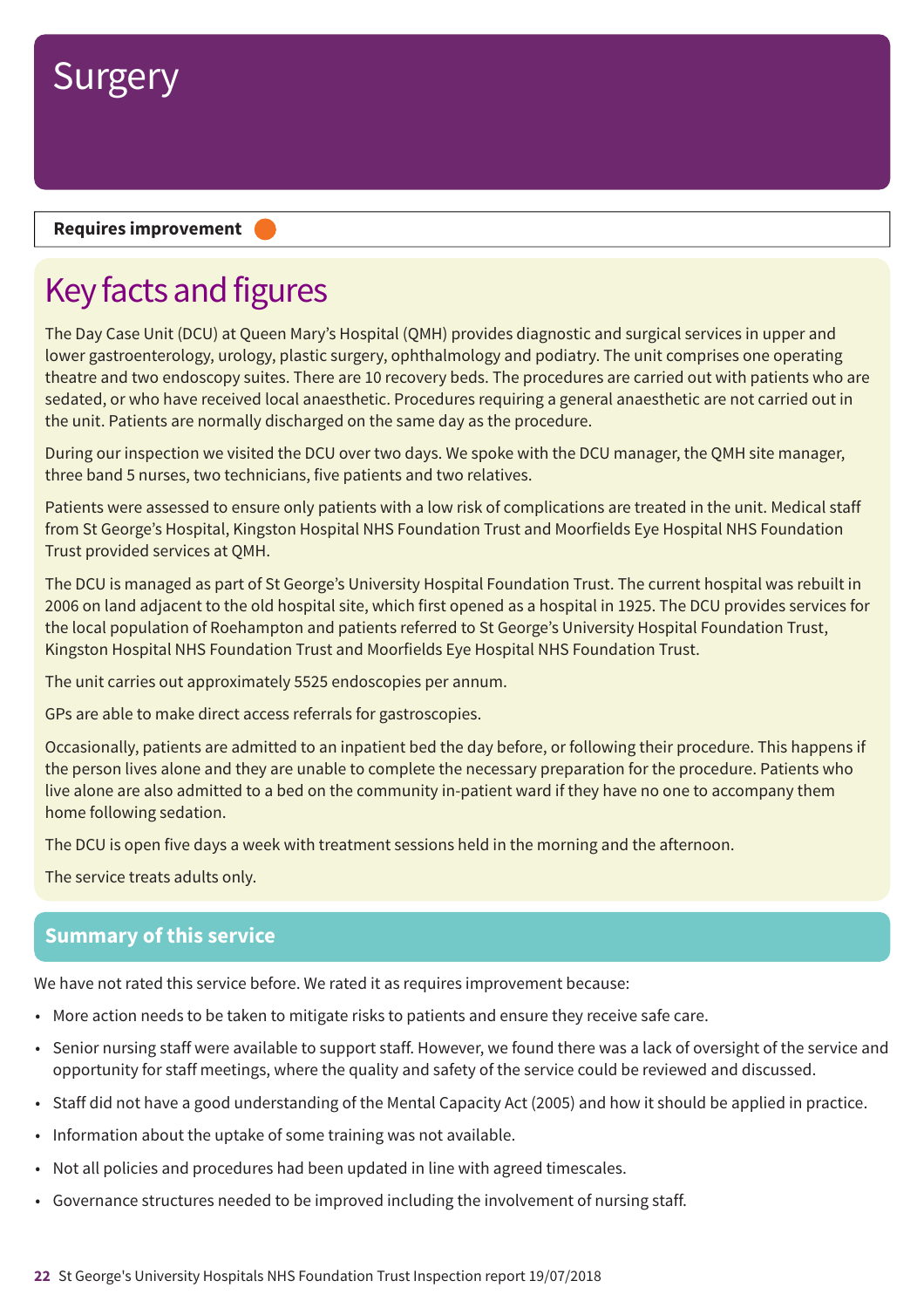- When we spoke with staff they told us the culture did not encourage nursing staff to challenge or question poor or unfamiliar practice.
- The culture did not encourage nursing staff to challenge/question poor/unfamiliar practice.

#### However:

- The service complied with national standards for quality and safety and was accredited by the Joint Advisory Group.
- The endoscopy decontamination process had improved to comply with national standards of best practice.
- Patients felt fully involved in all stages of their treatment and well informed about what to expect.
- Patients were treated with kindness and compassion.
- The service was experiencing difficulty recruiting to vacant posts and it was difficult to release staff for training and development.

### **Is the service safe?**

#### **Requires improvement –––**

We have not rated this service before. We rated safe as requires improvement because:

- The service was not fully compliant with the World Health Organisation (WHO) surgical safety checklist.
- The procedures in theatre for the swab and instrument count did not follow the department's guidelines.
- Staff had limited awareness of the physical and mental signs of abuse. They were aware of the obvious signs of possible abuse such as bruising but not the more subtle signs.
- Completion of mandatory training was below the trust's standard.

#### However:

- There were effective mechanisms for selecting patients suitable for procedures carried out with sedation or local anaesthetic.
- The endoscopy decontamination unit met national standards of good practice.
- Staff had good awareness on safeguarding policies and procedures.
- Records we reviewed were clear, up-to-date and contained all relevant information. Records were stored securely.
- Equipment was clean and safety checks were complete.

### **Is the service effective?**

#### **Requires improvement –––**

We have not rated this service before. We rated effective as requires improvement because:

- Local guidelines for surgery were out of date. They had not been reviewed by the review date.
- Staff were not clear about the requirements of the Mental Capacity Act 2005 and its potential relevance for their work in caring for vulnerable patients.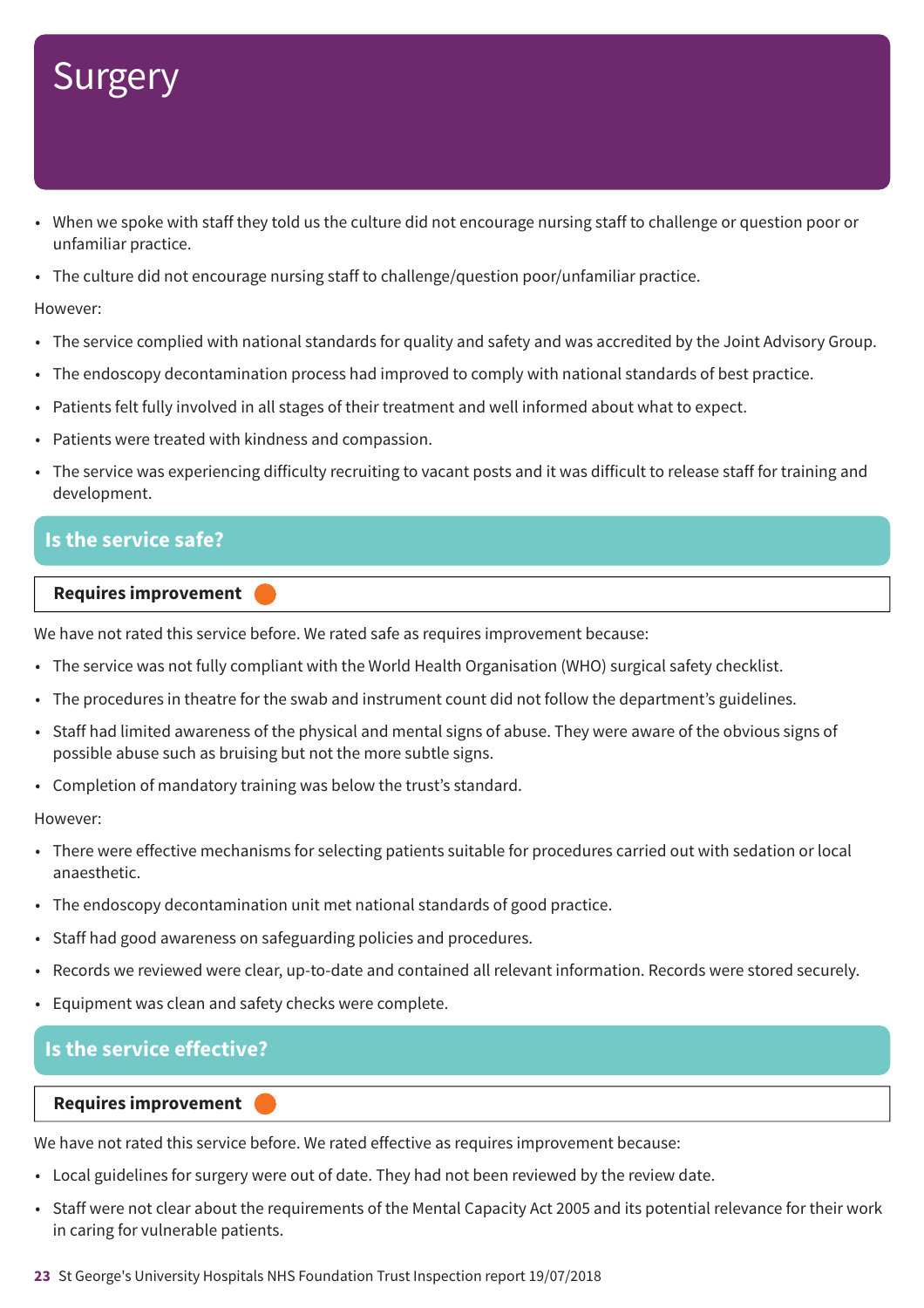• There was little evidence of local clinical audits being undertaken.

However:

- The service was re accredited by the Joint Advisory Group (JAG) for endoscopy in December 2017. This is a national audit which reviews the service against national quality indicators.
- The unit participated in national audits.
- A surveillance programme was in place which monitored patients' symptoms.
- Patients were assessed over the telephone prior to admission and provided with the medicines they needed to prepare for the procedure.
- Patients received clear explanations about the procedures they were about to undergo and after the procedure in recovery.
- Staff understood the importance of ensuring patients' nutritional needs were met.

### **Is the service caring?**

**Good –––**

We have not rated this service before. We rated caring as good because:

- Patients felt well cared for. They told us they felt involved all stages prior to treatment, during and afterwards in recovery.
- We observed staff reassuring patients during their procedure and afterwards in recovery.
- Staff maintained patient's dignity by ensuing they were covered with a blanket whilst the procedure was underway.
- The service arranged for patients to be admitted if they lived alone and no one to accompany them home.

However:

• The day case unit contributed to the trust's Friends and Family Test but there were no results available for the DCU.

### **Is the service responsive?**

#### **Good –––**

We have not rated this service before. We rated responsive as good because:

- Patients were supported to make arrangements following their surgery and advised about what to expect on discharge.
- If cancer was suspected following an investigation, staff contacted the specialist nurse and faxed the endoscopy report and booked a CT scan before the patient left the unit.
- Nursing staff assessed patients over the phone once the referral had been reviewed.
- The waiting time for routine non urgent referrals was five weeks.
- The service followed up patients referred on a two week pathway, if they did not attend for their appointment. This meant that where there was suspicion of cancer, patients did not miss their investigations.

**24** St George's University Hospitals NHS Foundation Trust Inspection report 19/07/2018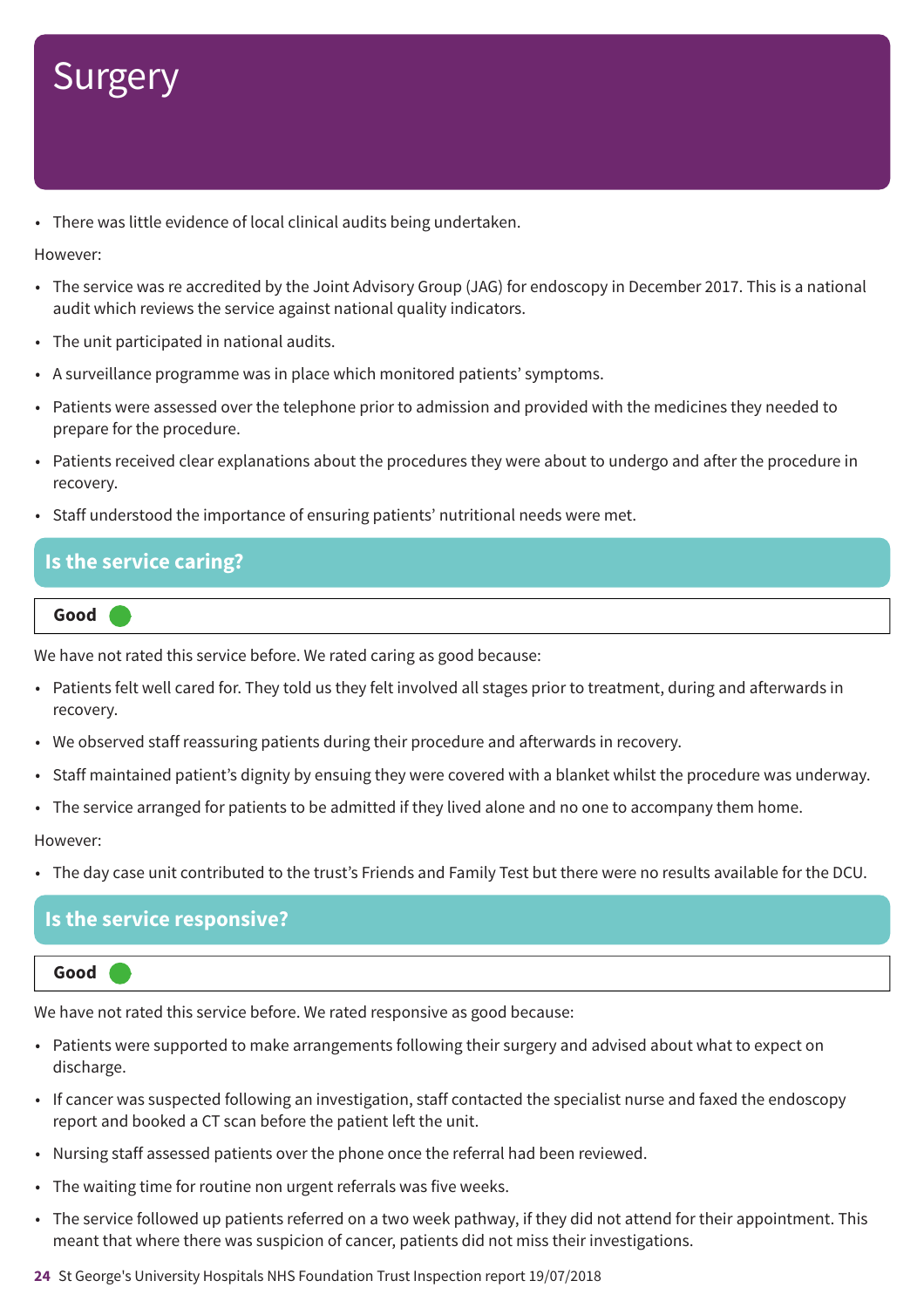• A wide range of information leaflets were on display in the main waiting area. Leaflets were individually tailored to provide information about each of the procedures carried out by the unit and more specific advice.

However:

- The service was not always able to meet patients' individual needs. Information about patients booked directly on to lists was limited and meant the service was not always aware of patients' needs when they arrived.
- We asked for information about the number of cancelled procedures but this information was not provided.

### **Is the service well-led?**

#### **Requires improvement –––**

We have not rated this service before. We rated well-led as requires improvement because:

- There was a governance framework but, given some of the problems identified during the inspection, more oversight of the quality and safety of care provided by the day case unit was needed.
- The quality and performance report did not include any information about the day case unit.
- A range of senior nursing staff were available to support staff but, we found there was a lack of oversight of some aspects of quality and safety and time for staff to meet and review the service provided.
- Staff progression was limited because the majority of staff were on the same grade.

However:

- A service level agreement had been developed to cover the provision of medical cover from other local trusts.
- A QMH senior leadership team had devolved authority from the medical director, chief nurse and chief operating officer to hold clinical divisions to account for delivery of services at QMH.
- A QMH Clinical Partnership Meeting provided an opportunity for all clinical staff involved with the hospital to meet and discuss quality and development.
- Staff spoke highly about clinical and managerial leadership within the department.

### Areas for improvement

We found areas for improvement in this service. See the Areas for Improvement section above.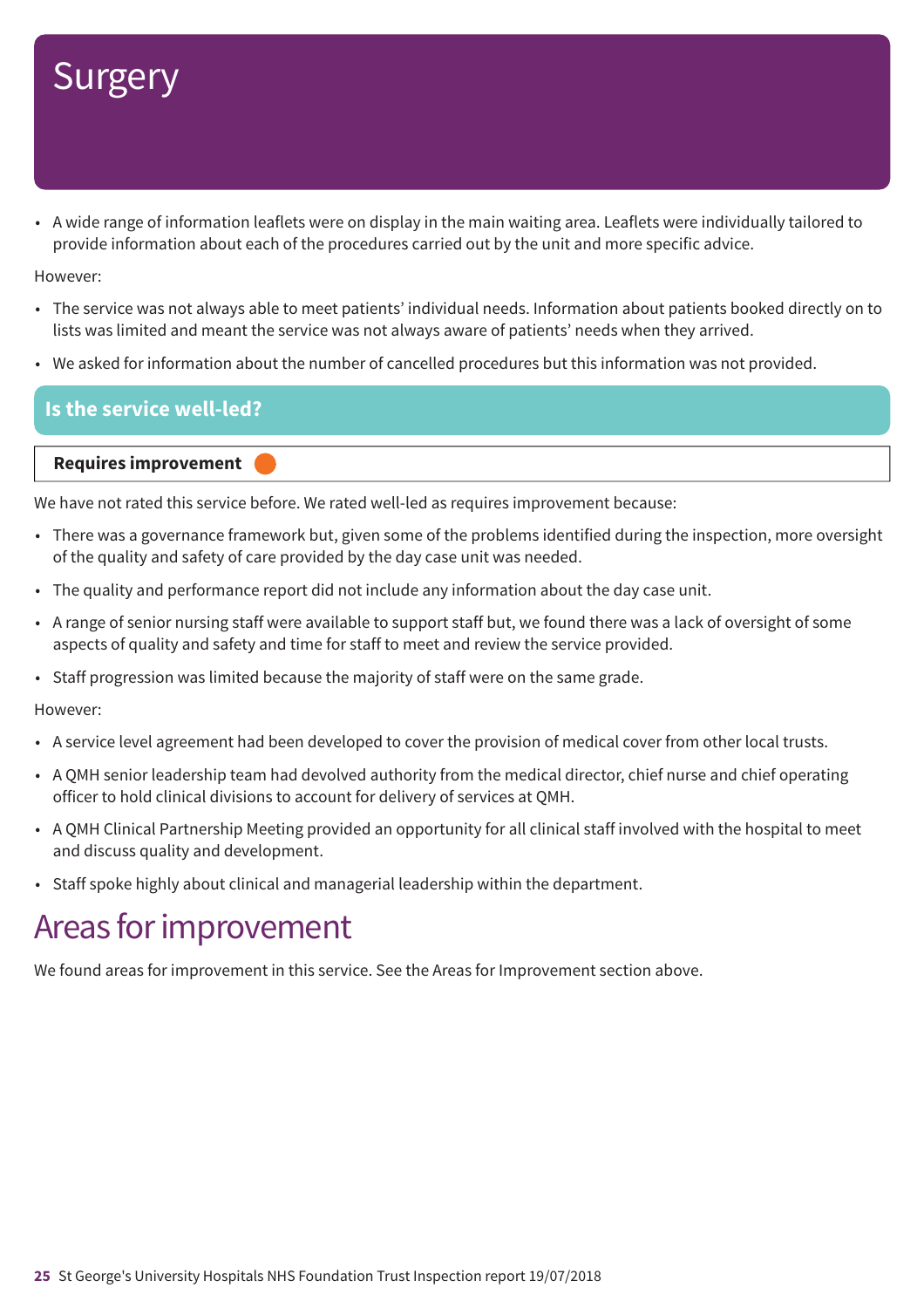#### **Requires improvement –––**

## Key facts and figures

Queen Mary's Hospital runs a range of outpatient services for children, young people and adults, including urology, ophthalmology, rheumatology, audiology, cardiovascular, gynaecology, vascular, prosthetic, orthotic, and dermatology clinics. Approximately 3,000 patients a week are seen in the outpatients departments. The general manager and matron told us that there were approximately five paediatric clinics per week and roughly 10 children were seen per clinic.

During our inspection we visited the orthotics, prosthetics, phlebotomy, urology, rheumatology, dermatology, diabetes, paediatric, cardiology, wheelchair and special seating departments. We spoke with thirty members of staff including the head of nursing, the divisional chair, matron, lead nurse, general manager, band 5 nurses, doctors, healthcare assistants and allied health professionals. We also spoke with nine patients, two relatives and two volunteers.

### **Summary of this service**

We previously inspected outpatients jointly with diagnostic imaging so we cannot compare our new ratings directly with previous ratings.

We rated this service as requires improvement because:

- The service was not always responsive to patients needs and was not recording waiting times or reporting referral to treatment times (RTTs). There was a plan for the trust to start reporting RTTs in January 2019.
- There was a poor general understanding and implementation of the principles of the Mental Capacity Act 2005.
- Staff felt senior leadership was not always visible, as some leaders were based at the St George's site and did not visit the Queen Mary's site often.
- The paediatric clinic did not have a separate children's area and this had not been included in their risk register.
- Waiting times for appointments for patients were long and they were not always informed by staff of the delay.
- Many of the problems faced were due to poor IT systems. The new IT system was due to be fully implemented in 18 months to help resolve these issues.
- The 'did not attend' rate for the trust's outpatients service at Queen Mary's Hospital was higher than the England average.

#### However:

- The service provided care and treatment based on national guidance.
- Patients were treated with kindness and compassion and felt involved in their decision making processes.

### **Is the service safe?**

**Requires improvement –––**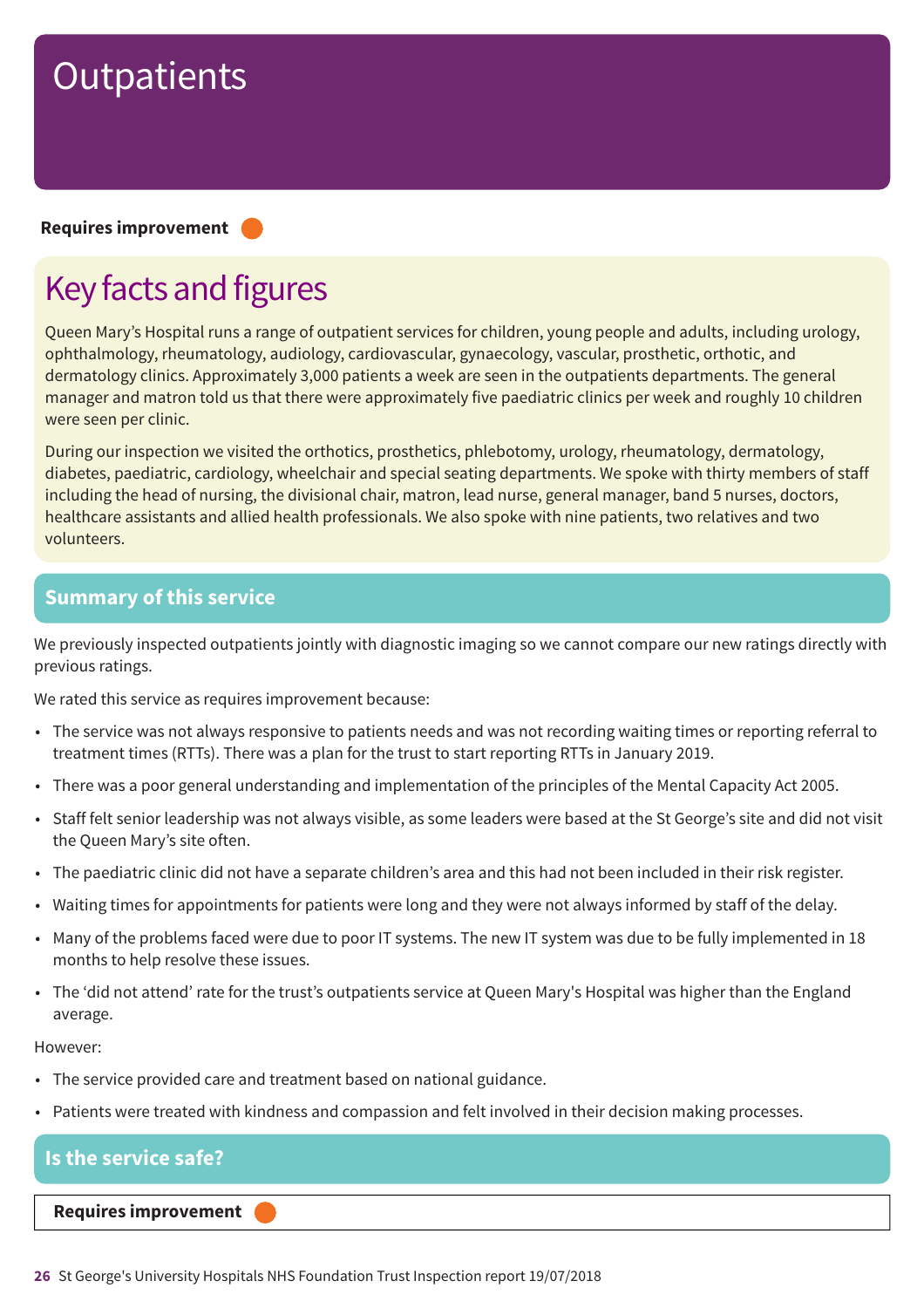We rated safe as requires improvement because:

- Staff were unaware of learning from incidents that took place.
- Records were not always stored securely.
- Equipment was visibly clean; however, we did not see cleaning stickers on all equipment that was checked.
- Trust targets for mandatory training were not always met.
- Personal protective equipment (PPE) was available but not always used.
- Staff did not always follow the infection prevention and control policy. On a few occasions we observed that staff did not wash their hands between seeing patients.

However:

- Staff were aware of policies and procedures in relation to medical emergencies.
- Staff had good awareness on safeguarding policies and procedures.
- Records we reviewed were clear, up-to-date and contained all relevant information.
- Staff were aware of duty of candour and were able to give examples of when they had displayed this with patients and relatives.

### **Is the service effective?**

### **Not sufficient evidence to rate –––**

Not sufficient evidence to rate.

- Staff had poor general understanding of the Mental Capacity Act 2005.
- QMH outpatients had many problems with information technology (IT). The new IT system was not due to be fully implemented for eighteen months.
- The follow-up to new rate for the trust's outpatients service at Queen Mary's Hospital was lower than the England average.
- The 'did not attend' rate for the trust's outpatients service at Queen Mary's Hospital was higher than the England average.
- There was a lack of action plans following the patient waiting time audits.

- The service provided care and treatment based on national guidance. The orthotics department had received a Bureau Veritas certificate which was an international certificate that demonstrated excellence and a drive for continuous improvement within the department.
- The urology clinic had created a rapid assessment unit within the prostate cancer service. This was a one stop clinic where a patient with suspected prostate cancer could be fully diagnosed within one day.
- Waiting lists for patients using the wheelchair service had reduced significantly from October 2017 to March 2018.
- Multi-disciplinary team working was well embedded.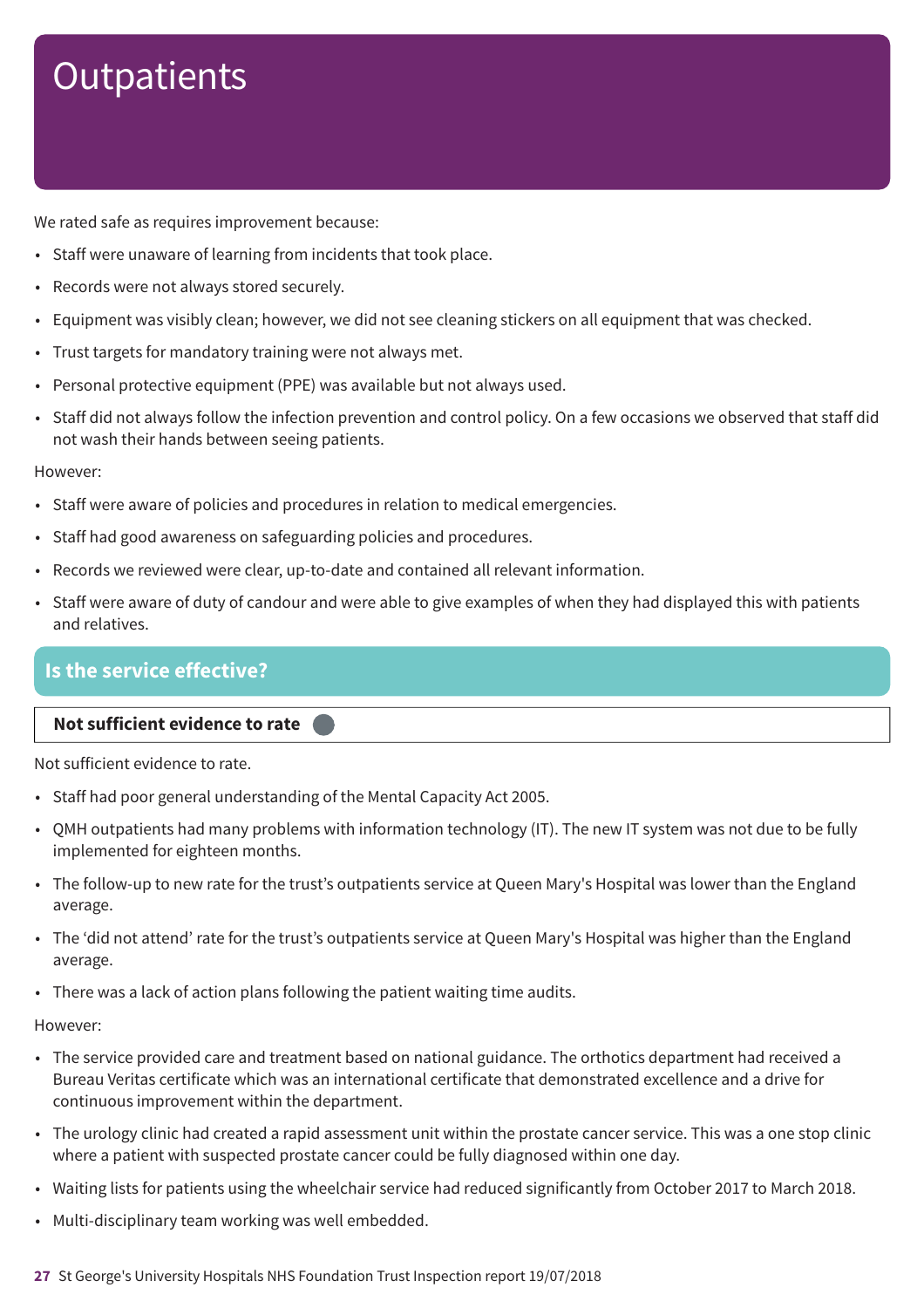### **Is the service caring?**

#### **Good –––**

We rated caring as good because:

- Staff cared for patients with compassion. Feedback from patients confirmed that staff treated them well and with kindness.
- We observed volunteers from the friends who met and greeted patients and visitors in the two reception areas
- Staff respected patient's privacy and dignity.
- Staff provided emotional support to patients to minimise their distress. People told us that they felt that staff understood the emotional impact of their conditions.

#### However:

- The trust had a very low response rate from the friends and family test (FFT).
- Waiting times for appointments for some patients were long and they were not always informed by staff of the delay.
- In the orthotics and diabetic clinic reception area, part of the waiting area was close to the reception desk. This meant that patients could overhear conversations which should be kept private.

### **Is the service responsive?**

#### **Requires improvement –––**

We rated responsive as requires improvement because:

- The trust was not reporting referral to treatment times (RTTs). The administration manager told us that RTTs would be easier to track once the IT system was implemented.
- From quarter 3 of 2016/17 to quarter 2 of 2017/18, the trust consistently failed to meet the 93% operational standard for patients to be seen within two weeks of an urgent GP referral for suspected cancer.
- The phlebotomy clinic looked chaotic due to other clinics running alongside the service and we observed waiting times of up to two and a half hours for patients.
- The matron told us that receptionists and nurses reviewed the clinic lists and were able to determine what the maximum waiting times were. However, they did not have a tracking system to record how many patients waited for the maximum waiting time.

- The service ran ad hoc clinics to try and meet breach dates and ran clinics on Saturdays when there was a high demand.
- The service had created children's play areas to keep children entertained.
- Volunteers also played the piano at the entrance of the hospital which added to the friendly, relaxing atmosphere. Books were also available at the entrance of the hospital for patients to read and there was a museum on the lower ground floor for patients or their relatives to visit.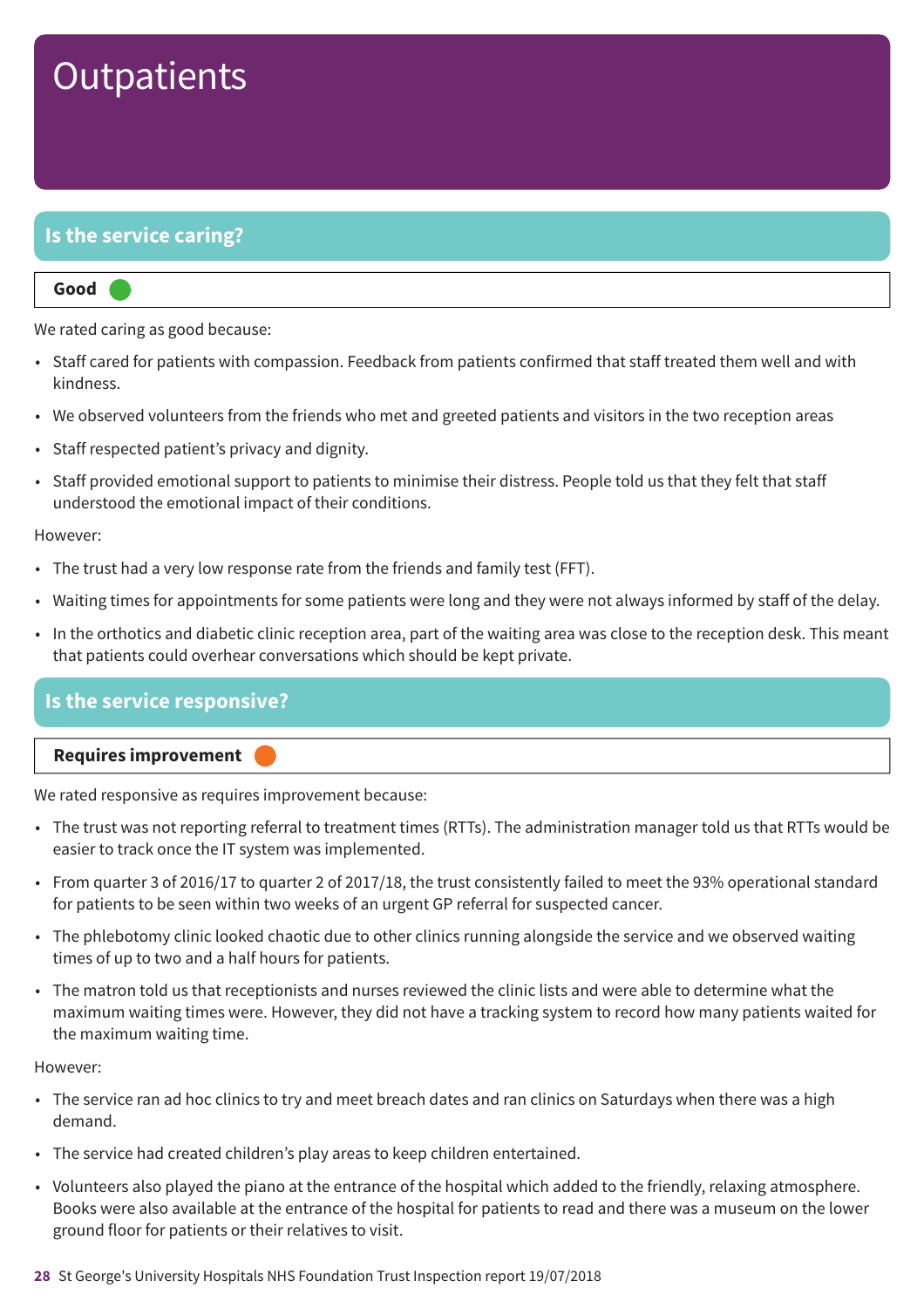• The specialist seating service provided extra equipment such as adding a box for a patient with a complex posture to put a bottle of water and their mobile phone inside without the patient asking for it.

### **Is the service well-led?**



We rated well led as requires improvement because:

- Staff we spoke with felt that the leadership from QMH were supportive; however, senior leadership from the St George's site was not visible. QMH staff felt they were 'forgotten' as senior leaders were based at St George's Hospital and they had more advanced and efficient IT systems.
- Staff from QMH had also not seen any other nurses from the St George's Hospital site such as the learning disability, mental health and dementia specialist nurses and the freedom to speak up guardian.
- Staff were unaware of the changes of the new directorate and what it meant for them.
- There was lack of awareness of the risk register from junior and senior members of staff.
- Not reporting referral to treatment times (RTTs) meant that the trust did not have oversight of patient treatment journeys. The trust had planned to start reporting RTTs again in January 2019.

However:

- Staff felt supported and motivated and there was a positive culture within the workplace.
- The senior management team reviewed the staff survey in outpatients in June 2017 and had developed an action plan to respond to the concerns raised.
- The hospital director was involved in running monthly roadshows. This was an opportunity for staff to ask questions and receive answers from the hospital director and other senior managers.

### **Outstanding practice**

We found examples of outstanding practice in this service. See the Outstanding Practice section above.

### Areas for improvement

We found areas for improvement in this service. See the Areas for Improvement section above.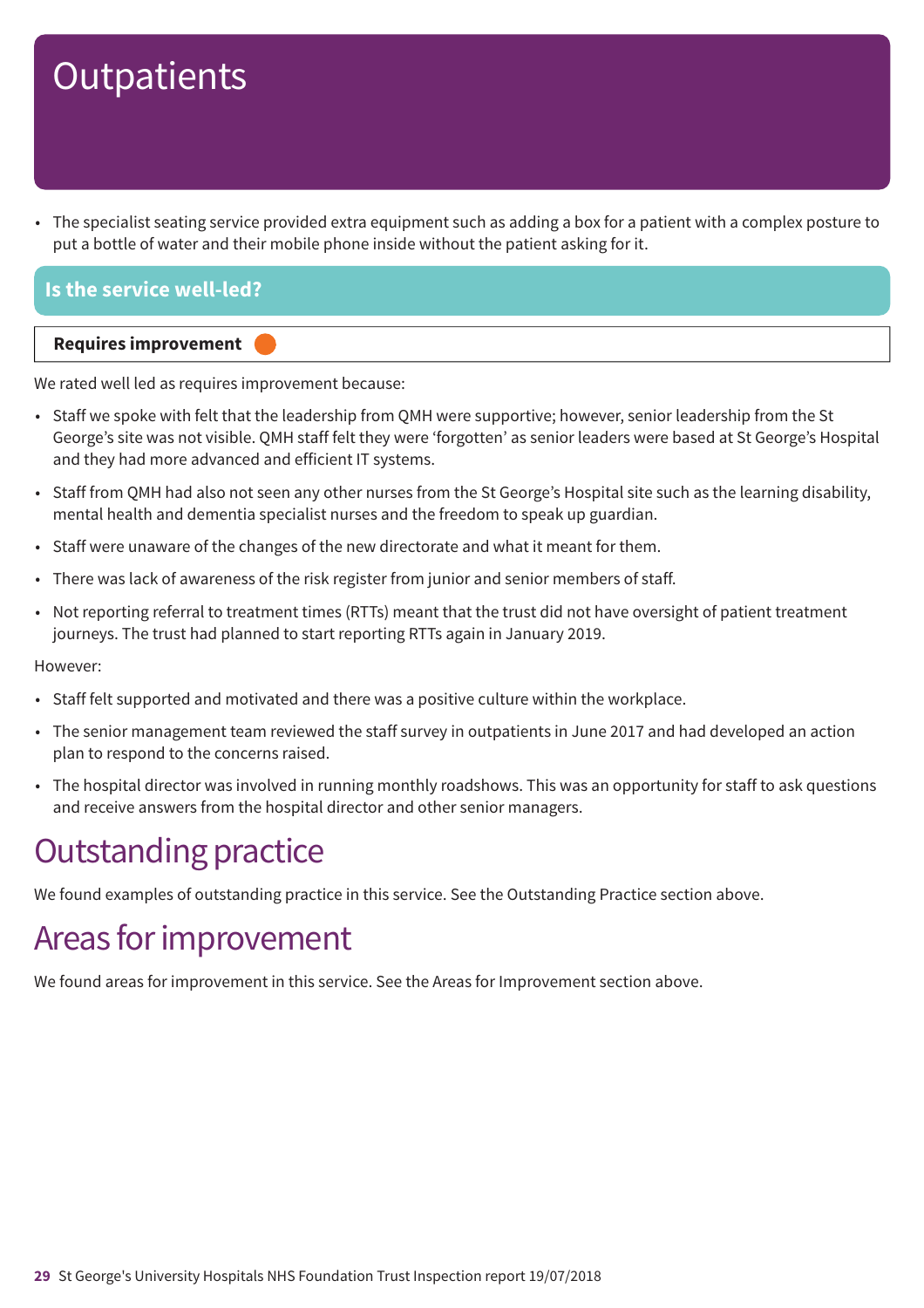

# St George's Hospital (Tooting)

Blackshaw Road Tooting London SW17 0QT Tel: 02086721255 www.stgeorges.nhs.uk

### Key facts and figures

St George's Hospital is located in Tooting, London and managed by St George's University Hospitals NHS Foundation NHS Trust. The hospital serves a population of around 1.3 million people in South West London, with services commissioned by Wandsworth, Merton and Lambeth Clinical Commissioning Groups.

The hospital has 995 beds, including;

• 63 children's (excluding cots)

There are also 10 day surgery beds.

St George's Hospital operates 24 hours per day and has an accident and emergency department and a major trauma centre. The hospital provides acute hospital services and specialist care for the most complex of injuries and illnesses, including trauma, surgery, neurology, cardiothoracic medicine, renal transplantation, cancer care and stroke.

In 2017/18 St Georges Hospital had 149,260 emergency attendances, 110,571 admissions and 646,928 outpatient attendances a year.

During the inspection, we spoke with over 109 patients, relatives and carers, over 177 members of staff from various disciplines. We reviewed over 96 sets of patient records. We observed care being delivered and attended safety briefings and handovers.

### Summary of services at St George's Hospital (Tooting)

**Requires improvement**  $\rightarrow$   $\leftarrow$ 

Our rating of services stayed the same. We rated it as requires improvement because:

- The Department of Health and Social Care standard for 95% of patients in accident and emergency to be admitted, transferred or discharged within four hours, was consistently not met between January 2017 and December 2017.
- From quarter 3 of 2016/17 to quarter 2 of 2017/18, the trust consistently failed to meet the 93% operational standard for patients to be seen within two weeks of an urgent GP referral for suspected cancer.
- The environment in theatres remained a significant issue. Theatres were old and in need of significant improvement and maintenance. This presented an increased risk of infection as well as a risk of theatres becoming unusable due to urgent maintenance requirements.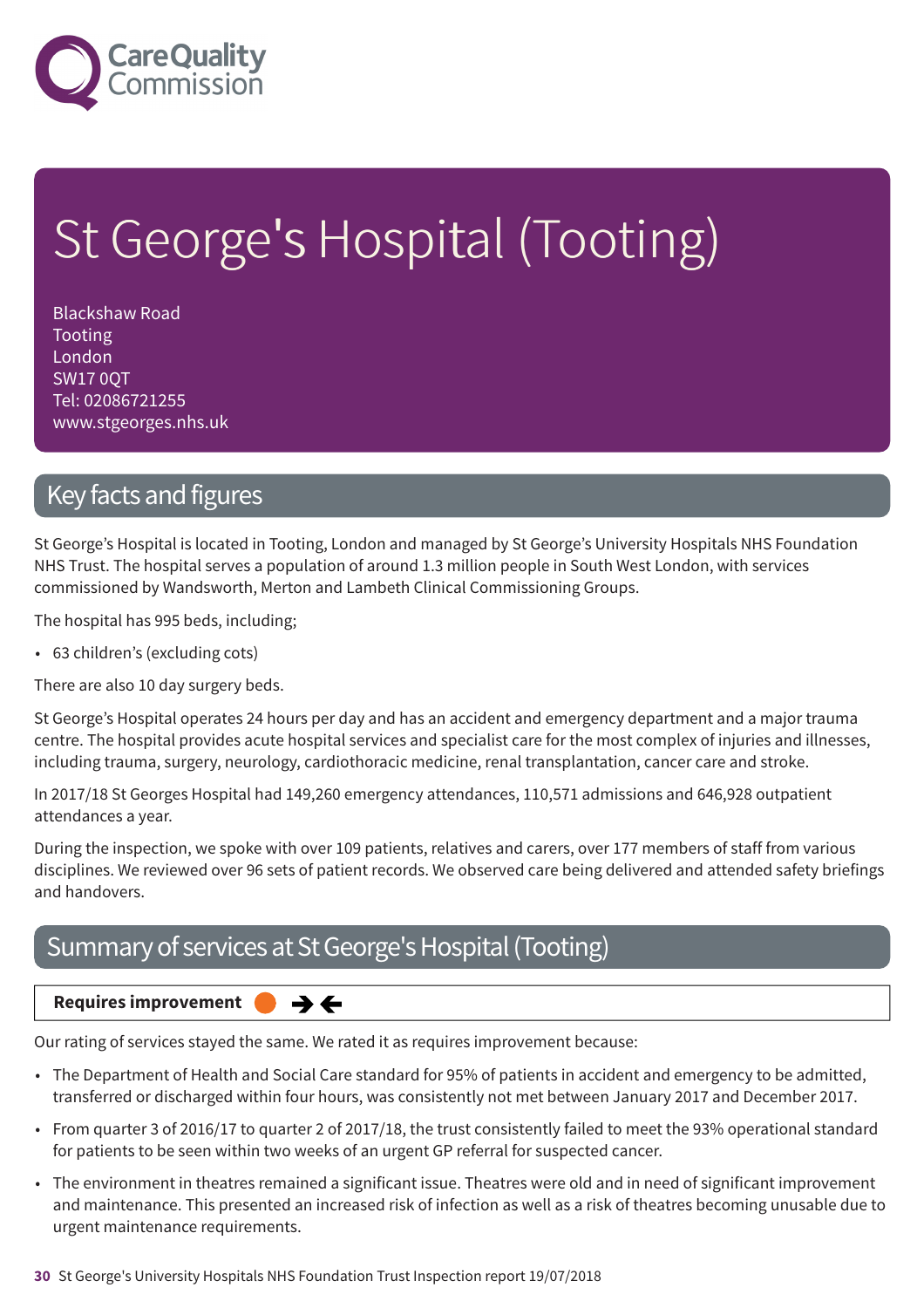- The trust was still not reporting Referral to Treatment Time (RTT) data. This meant the trust could not be fully assured that all patients had received their appointments nor could they identify what stage patients were at in their treatment pathway.
- There was a lack of recording of information about physical restraint and the administration rapid tranquillisation to patients. This meant the trust could not be assured that these practices were being reviewed and monitored or were in line with NICE guidance.
- Risks were not being dealt with in a timely way. For example, in accident and emergency, some risks entered on to the register in 2014, were still waiting to be resolved.
- There was low compliance in some mandatory training modules for most staff groups and staff appraisal rates were below the trust target.
- Medical records were not always held securely and were not completed consistently with gaps in documentation. There were three separate recording systems in place, which meant there could be difficulty in accessing records when patients were moved between wards. We found this was similar at the last inspection.
- Some staff had limited knowledge of the Mental Capacity Act (MCA) and Deprivation of Liberty Safeguards (DoLS) and some staff did not always complete the required documentation fully or consistently. We found this was similar at the last inspection.
- Pain score tools were not consistently completed and records demonstrated that timely pain relief was not always administered to patients. We found this was similar at the last inspection.
- Some complaints were not investigated and closed in line with the trust policy of 85% of complaints being responded to within 25 working days of receipt.
- The hospital was in the bottom 25% of trusts in terms of the proportion of patients not developing pressure ulcers.
- The paediatric service was not meeting guidelines for consultants to review patients within 14 hours of admission.
- In the outpatients department, nasoendoscopes were occasionally decontaminated in a way that was not in line with best practice guidance, as a result of problems with formal sterilisation equipment. This meant there was a risk that a patient could have a procedure carried out with a nasoendoscope that had not been formally sterilised and this was not always reported as an incident.

- The emergency department (ED) was meeting the Royal College of Emergency Medicine (RCEM) recommendations that consultants should provide 24 hour, 7 days a week cover, as the hospital was a major trauma centre. **I**
- There was a good incident reporting culture and learning from incidents were shared across the hospital.
- There was effective multi-disciplinary team working in all areas.
- Staff cared for patients with compassion, involved them and those close to them in decisions about their care and took time to ensure patients and their families understood treatment. Feedback from patients we spoke with was overwhelmingly positive about the care they received.
- Paediatric ED nursing staff were interviewed by a children's interview panel as well as going through a normal recruitment process. The children were usually service users who had been treated by the ED.
- The trust planned and provided services in a way that met the needs of local people and took account of patients' individual needs ensuring people could access the service when they needed it. The trust had robust processes in place to manage flow through the hospital.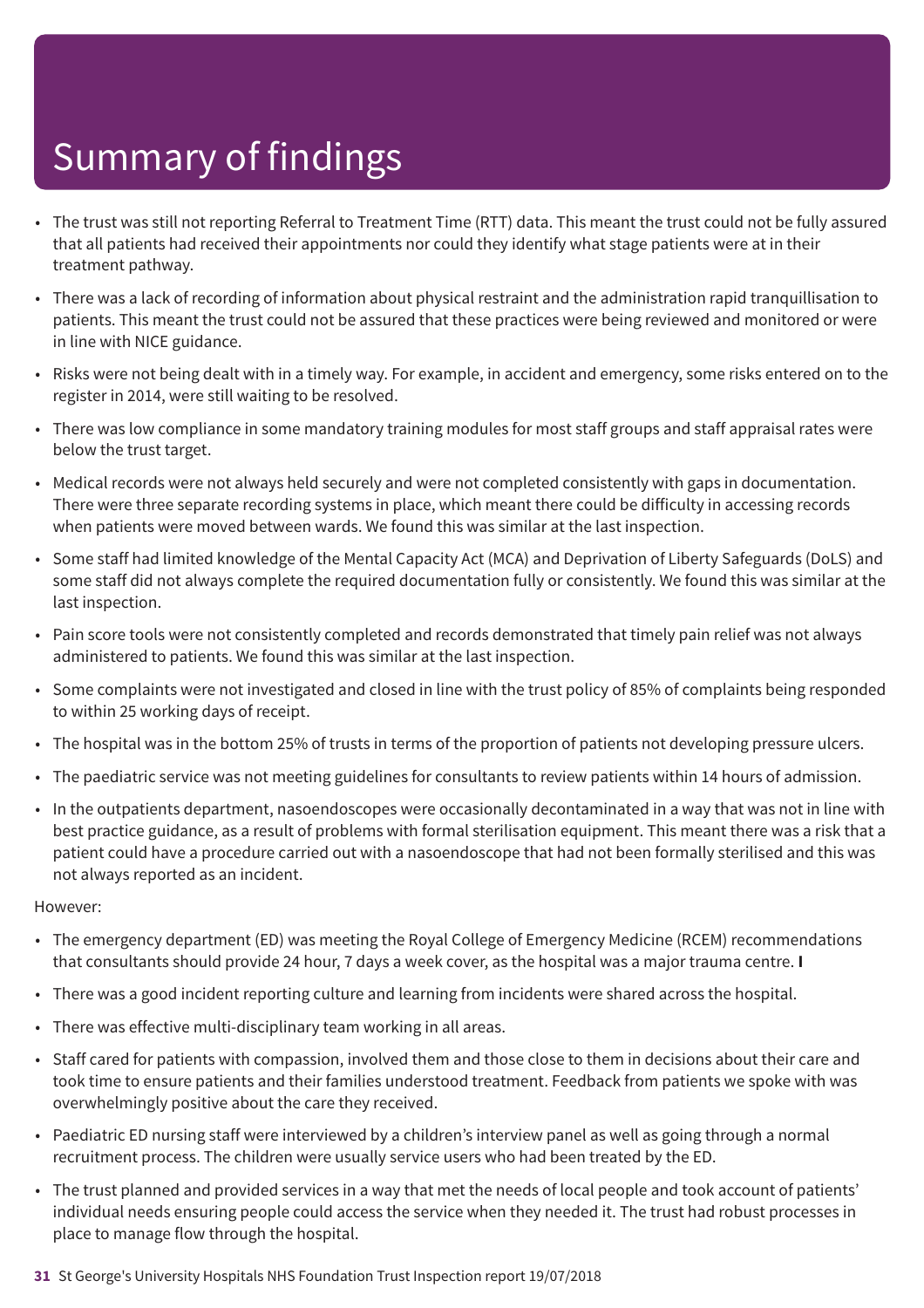- There were effective systems in place to safeguard children and young people from harm. Children were monitored to identify any deterioration in their condition. Children and young people living with mental health challenges were cared for in an anti-ligature bay on Frederick Hewitt Ward.
- There was strong evidence of a good education and research culture, particularly within the cardiac investigation unit and the therapies department.
- The trust had introduced an automatic text or phone reminder system which had reduced the 'Did Not Attend' rate of appointments by approximately 7%.
- The hospital had improved the process to ensure there was a complete set of contemporaneous patient notes on site during clinic appointments through a scanning system and had tracked down 1,081 missing files since August 2017.
- In medical records, some patient notes were equipped with electronic stationery meaning they could be tracked on their journey throughout the hospital.
- In the therapies department, therapists could use software to send videos of exercises to send to their patients to complete, which staff told us had improved patient outcomes.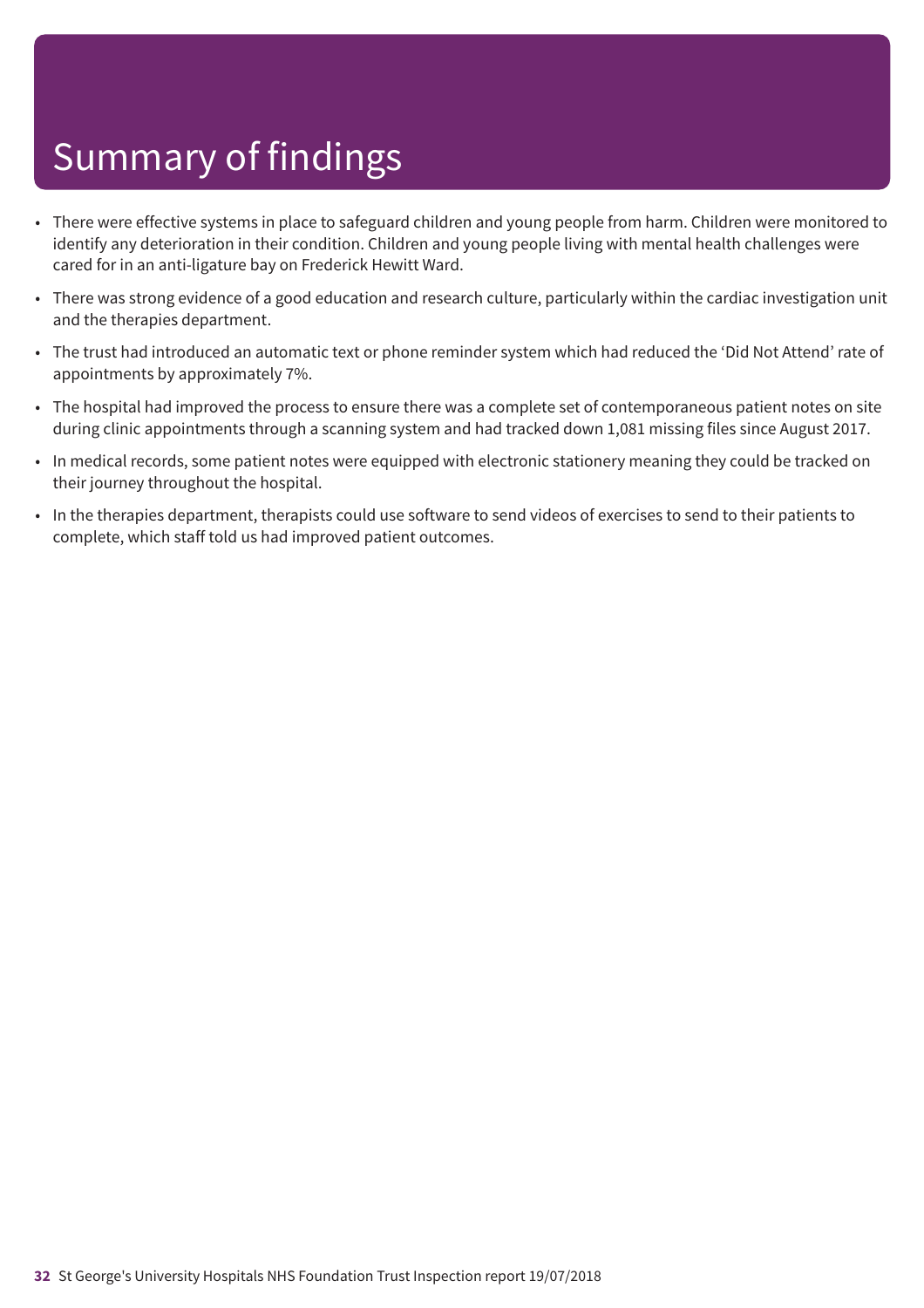### **Requires improvement**  $\rightarrow$   $\leftarrow$

## Key facts and figures

St George's Hospital provides urgent and emergency care services which are open 24 hours a day, 365 days per year. The hospital provides services to the local populations within South west London including the London boroughs of Wandsworth, Merton, Lambeth and Surrey. St George's emergency department (ED) is a trauma receiving unit for emergency adult, paediatric and maternity patients.

Between April 2016 to March 2017, the ED had 169,825 attendances. In the twelve month period from April 2017 to March 2018 the ED had 146,543 attendances. Of these 33,112 (22.5%) were children and young people under the age of 17 years.

Patients present to the department by walking into the reception area, arriving by ambulance via a dedicated ambulance-only entrance or by the Helicopter Emergency Medical Service (HEMS). Patients transporting themselves to the department were seen by a streaming nurse who would triage them.

The ED had different areas where patients were treated depending on their acuity including majors, resuscitation area, clinical decision unit (CDU), and the urgent care centre (UCC). There was a separated paediatric ED with its own waiting area.

During the inspection the trust was on OPAL Level 4 and the ED was under additional pressure due to the increased volume of patients. We were careful in our approach to interviewing staff and gathering of observational evidence so as not to disrupt the work of the department.

During this inspection we spoke with 34 staff from a range of clinical and non-clinical roles and of varying grades. We spoke with 19 patients and three relatives. We reviewed 23 patient records, including seven related to children and young people. We made observations and looked at documentary information accessible within the department and provided by the trust.

### **Summary of this service**

- Our overall rating of this service stayed the same. We rated it as requires improvement because:
- The Department of Health's standards for 95% emergency departments to admit, transfer or discharge patients within four hours was consistently not met between January 2017 and December 2017.
- The Royal College of Emergency Medicine recommends that the time patients should wait from time of arrival to receiving treatment is no more than one hour. The trust consistently failed to meet the standard.
- From January to November 2017, the monthly median percentage of patients leaving the trust's urgent and emergency care services before being seen for treatment was worse than the England average in five out of 11 months.
- The holistic needs of people living with mental health issues were not always met.
- The lack of recording of information about restraint and rapid tranquillisation meant that the trust could not be assured that this practice was being reviewed and monitored and was in line with NICE guidance.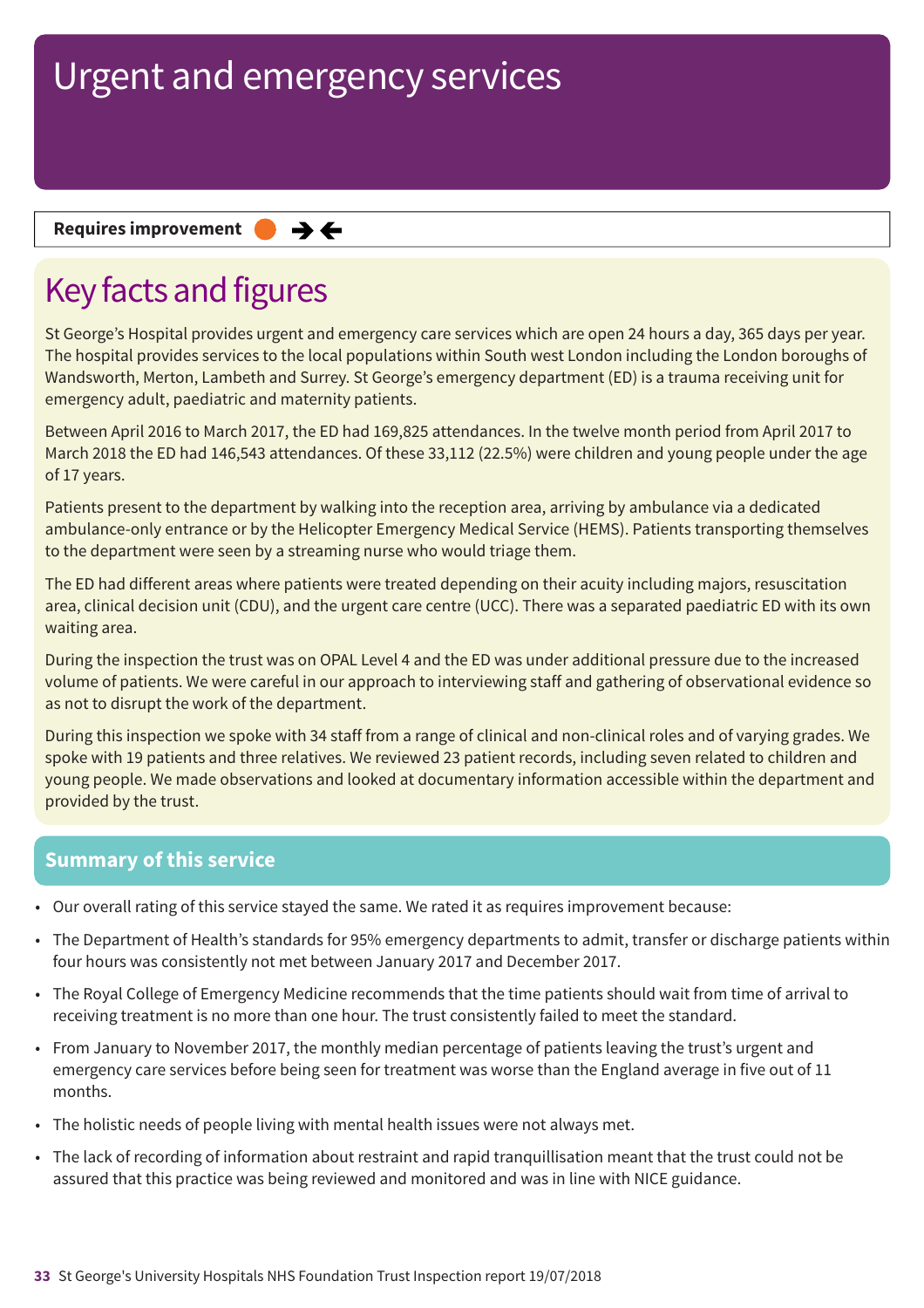- The risk register had eight risks identified including five risks linked to the environment, however, risks were not being dealt with in a timely way with some risk being entered on to the risk register in 2014 and were still waiting to be resolved.
- The ED had two dedicated cubicles for patients who presented with mental health needs that were not compliant for patients with mental health needs.
- Mandatory training in key skills was below the trust's target of 85%.
- Safeguarding assessments for children and adults were not always completed in records.
- The management of sharps did not always comply with Health and Safety (sharps instruments in healthcare) regulation 2013.
- The management of hazardous substances did not always comply with Control of Substances Hazardous to Health (COSHH) regulations 2002.
- Medical records were not always held securely and were not completed consistently with gaps in documentation. We found this was similar at the last inspection.
- The ED did not have specific arrangements to identify and meet the needs of patients living with dementia.
- Appraisals rates for nursing staff were below the trust target of 90%. As of October 2017, 26% of nursing staff had not had an appraisal.
- Staff had limited knowledge of the Mental Capacity Act (MCA) and Deprivation of Liberty Safeguards (DoLS). We found this was similar at the last inspection
- Patients' consent was not always recorded and where decisions had been taken in a patient's best interest these were not always recorded in patients notes.
- Pain score tools were not consistently completed and records demonstrated that timely pain relief was not always administered. We found this was similar at the last inspection.
- Complaints were not investigated and closed in line with the trust policy of 85% of complaints being responded to within 25 working days of receipt.
- Not all the issues identified in the last inspection had been addressed for example we had concerns about ED staff's limited knowledge of the Mental Capacity Act (MCA) and Deprivation of Liberty Safeguards (DoLS) and found no capacity assessment had been documented within records where this should have been appropriate.
- There was a need for stability in the department due to the high turnover of senior nursing staff over the past six years.

- The ED was meeting the Royal College of Emergency Medicine (RCEM) recommendations that consultants should provide 24 hour 7 days a week cover as the ED was a major trauma centre. **I**
- There was effective multi-disciplinary team working across the ED.
- The ED participated in Royal College of Emergency Medicine (RCEM) audits. Re -audits of moderate and acute severe asthma, consultant sign off demonstrated an improvement in patient outcomes.
- Staff provided treatment and care in a kind and compassionate way and treated people with respect.
- In November 2017, 84% of patients indicated they would recommend the service provided in the emergency department in the Friend and Family Test (FFT).
- **34** St George's University Hospitals NHS Foundation Trust Inspection report 19/07/2018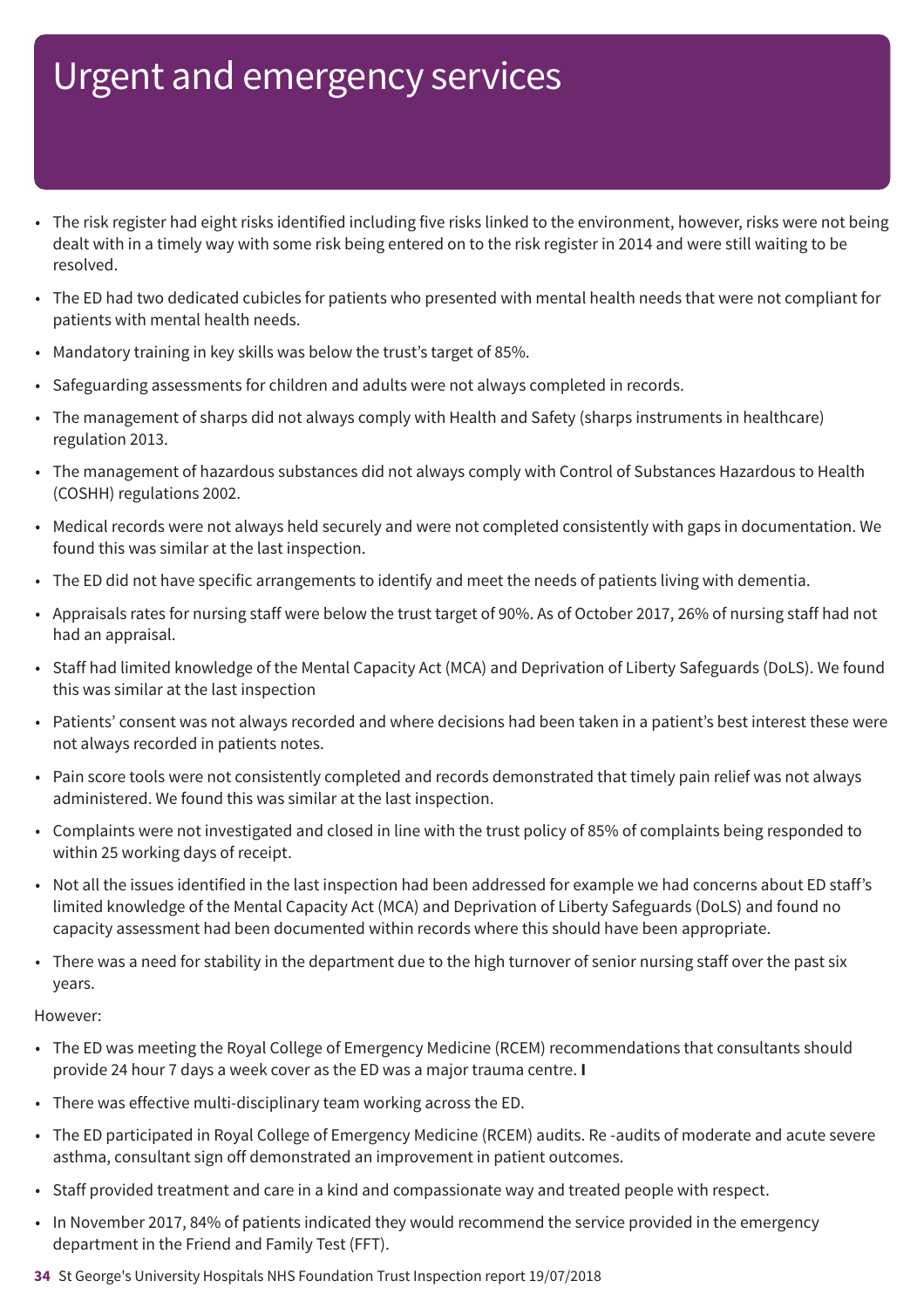- The emergency department had a relative's room where families could go to discuss issues with medical staff or amongst themselves relating to loved ones care or emotional support.
- Staff took time to ensure patients and their families understood treatment. We observed doctors speaking respectfully and professionally about next steps for patients.
- The trust scored "about the same as" other trusts for all three Emergency Department Survey questions relevant to the responsive domain in 2016.
- From January 2017 to December 2017, only three of the trust's patients waited more than four hours from the decision to admit until being admitted. The trust's performance for this metric was much better than the England average.
- Paediatric ED nursing staff were interviewed by a children's interview panel as well as going through a normal recruitment process. The children were usually service users who had been through the ED journey.
- Staff had secure access to the trust intranet which gave then access to trust news, policies and procedures and their training and personal development records.

### **Is the service safe?**

**Requires improvement**  $\rightarrow$   $\leftarrow$ 

Our rating of safe stayed the same. We rated it as requires improvement because:

- The ED had two dedicated cubicles for patients who presented with mental health needs that were not compliant for patients with mental health needs.
- Staffing levels for nurses in the paediatric ED were not always in line with The Royal College of Paediatrics and Children's Health (RCPCH).
- Mandatory training in key skills was below the trust target of 85%.
- Safeguarding assessments for children and adults were not always completed.
- The management of sharps did not always comply with Health and Safety (sharps instruments in healthcare) regulation 2013.
- The management of hazardous substances did not always comply with Control of Substances Hazardous to Health (COSHH) regulations 2002.
- Medical records were not held securely and were not completed consistently with gaps in documentation. We found this was similar at the last inspection.
- Documentation used to record if a patient's condition was deteriorating was not always fully completed.

However:

• The ED was meeting the Royal College of Emergency Medicine (RCEM) recommendations that consultants should provide 24 hour 7 days a week cover as the ED was a major trauma centre.

| Is the service effective?       |  |
|---------------------------------|--|
| Reauires improvement<br>_______ |  |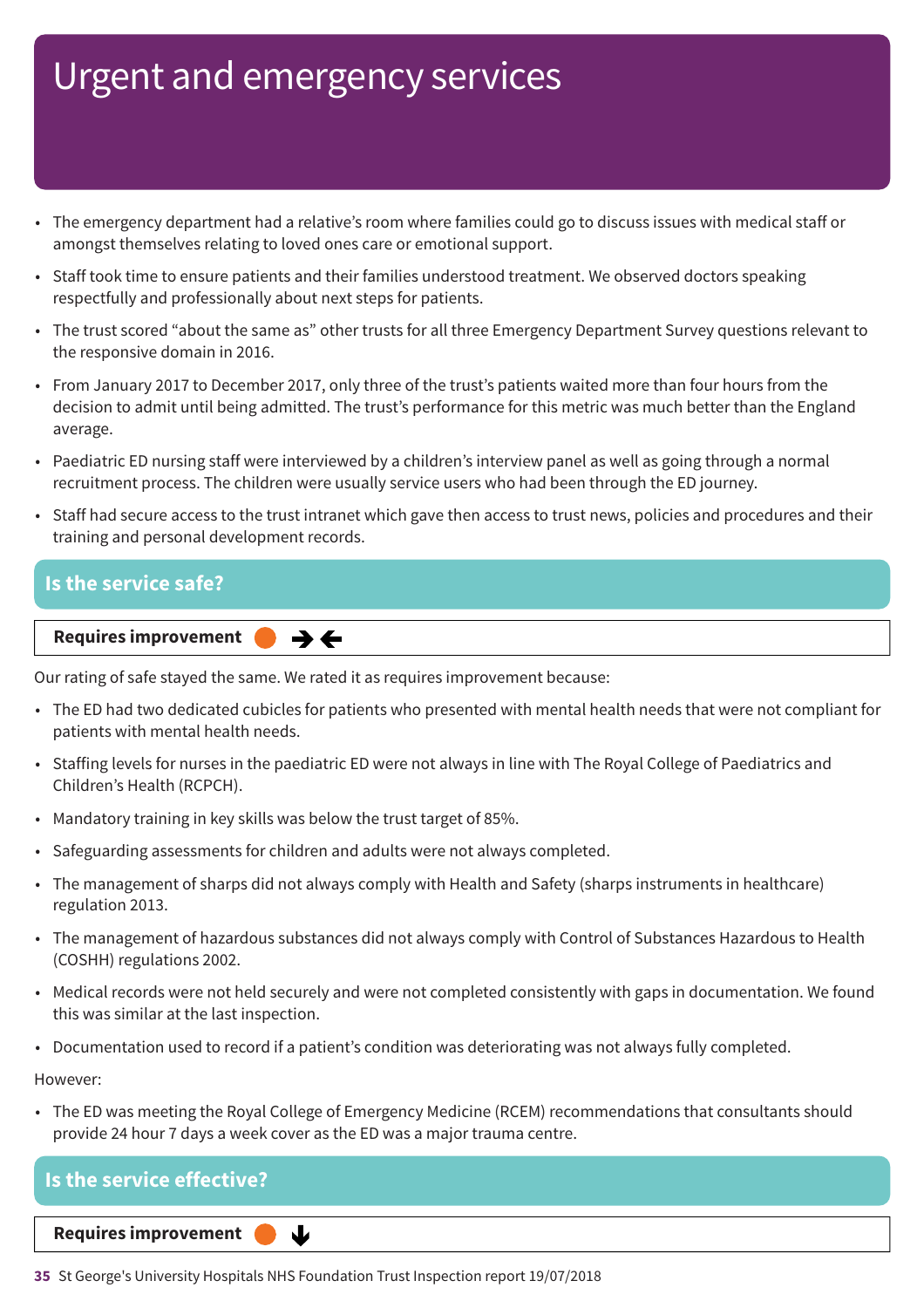Our rating of effective went down. We rated it as requires improvement because:

- Appraisals rates for nursing staff were below the trust target of 90%. As of October 2017 26% of nursing staff had not had an appraisal.
- Staff had limited knowledge of the Mental Capacity Act (MCA) and Deprivation of Liberty Safeguards (DoLS). We found this was similar at the last inspection
- Patients' consent was not always recorded and where decisions had been taken in a patient's best interest these were not recorded in patients notes.
- The holistic needs of people living with mental health issues were not always met.
- Pain scores tools were not consistently completed and records demonstrated that timely pain relief was not always administered. We found this was similar at the last inspection.

However:

- There was effective multi-disciplinary team working across the ED.
- The ED participated in Royal College of Emergency Medicine (RCEM) audits. Re -audits of moderate and acute severe asthma, consultant sign off demonstrated an improvement in patient outcomes.

### **Is the service caring?**

**Same–––rating Good –––**  $\rightarrow$   $\leftarrow$ 

Our rating of caring stayed the same. We rated it as good because:

- Staff provided treatment and care in a kind and compassionate way and treated people with respect.
- In November 2017, 84% of patients indicated they would recommend the service provided in the emergency department in the Friend and Family Test (FFT).
- The emergency department had a relative's room where families could go to discuss issues with medical staff or amongst themselves relating to loved ones care or emotional support.
- Staff took time to ensure patients and their families understood treatment. We observed doctors speaking respectfully and professionally about next steps for patients.

However:

• There were three instances where patients had their dignity compromised. A patient being moved within the emergency department had their thighs exposed; and two patients in the waiting room were stripped to the waist having their blood pressure taken.

### **Is the service responsive?**

**Requires improvement** 

Our rating of responsive went down. We rated it as requires improvement because:

J

• The Department of Health and Social Care accident and emergency standard, for 95% of patients to be admitted, transferred or discharged within four hours, was consistently not met between January 2017 and December 2017.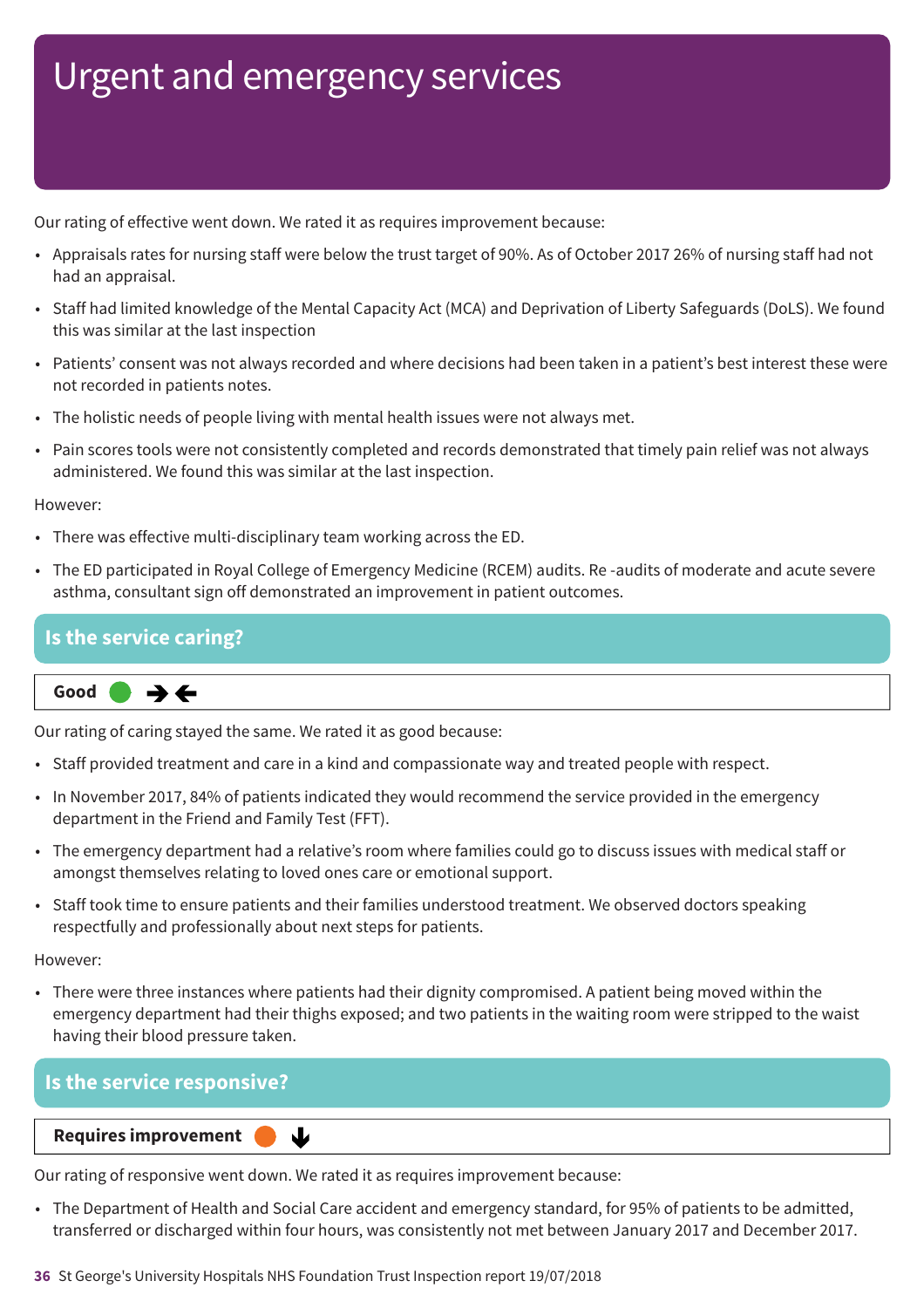- Complaints were not investigated and closed in line with the trust policy of 85% of complaints being responded to within 25 working days of receipt.
- The ED did not have specific arrangements to meet the needs of patients with dementia or means of identifying people with dementia by means of an identity band or special sticker.
- The Royal College of Emergency Medicine recommends that the time patients should wait from time of arrival to receiving treatment is no more than one hour. The trust consistently failed to meet the standard.
- From January to November 2017, the monthly median of the percentage of patients leaving the trust's urgent and emergency care services before being seen for treatment was worse than the England average in five out of 11 months.

However:

- The trust scored "about the same as" other trusts for all three Emergency Department Survey questions relevant to the responsive domain in 2016.
- From January 2017 to December 2017, only three of the trust's patients waited more than four hours from the decision to admit until being admitted. The trust's performance for this metric was much better than the England average.

### **Is the service well-led?**

**Same–––rating Requires improvement –––**  $\rightarrow$   $\leftarrow$ 

Our rating of well-led stayed the same. We rated it as requires improvement because:

- The systems for monitoring and improving the quality and safety of care and treatment provided were not effective. Some issues identified in the last inspection report had not been addressed, but there had been some early signs of improvement.
- The ED was part of the medicine and cardiovascular division and staff commented on the need for stability, as there had been five heads of nursing and six matrons over the last six years in the department.
- The head of nursing and general manager were relatively new in post. Staff were positive about the head of nursing, who was very clear about what needed to be done and was working hard to deliver the necessary improvements. However, the ED would need more support to drive the improvements needed.
- Staff lacked an understanding of mental health and did not know how to care for patients who were experiencing psychotic symptoms.
- The lack of recording of information about restraint and rapid tranquillisation meant that the trust could not be assured that this practice was being reviewed and monitored and was in line with NICE guidance.
- The risk register had eight risks identified including five risks linked to the environment. These risks were not being dealt with in a timely way.

- Paediatric ED nursing staff were interviewed by a children's interview panel as well as going through a normal recruitment process. The children were usually service users who had been through the ED journey.
- Staff had secure access to the trust intranet which gave then access to trust news, policies and procedures and their training and personal development records.
- **37** St George's University Hospitals NHS Foundation Trust Inspection report 19/07/2018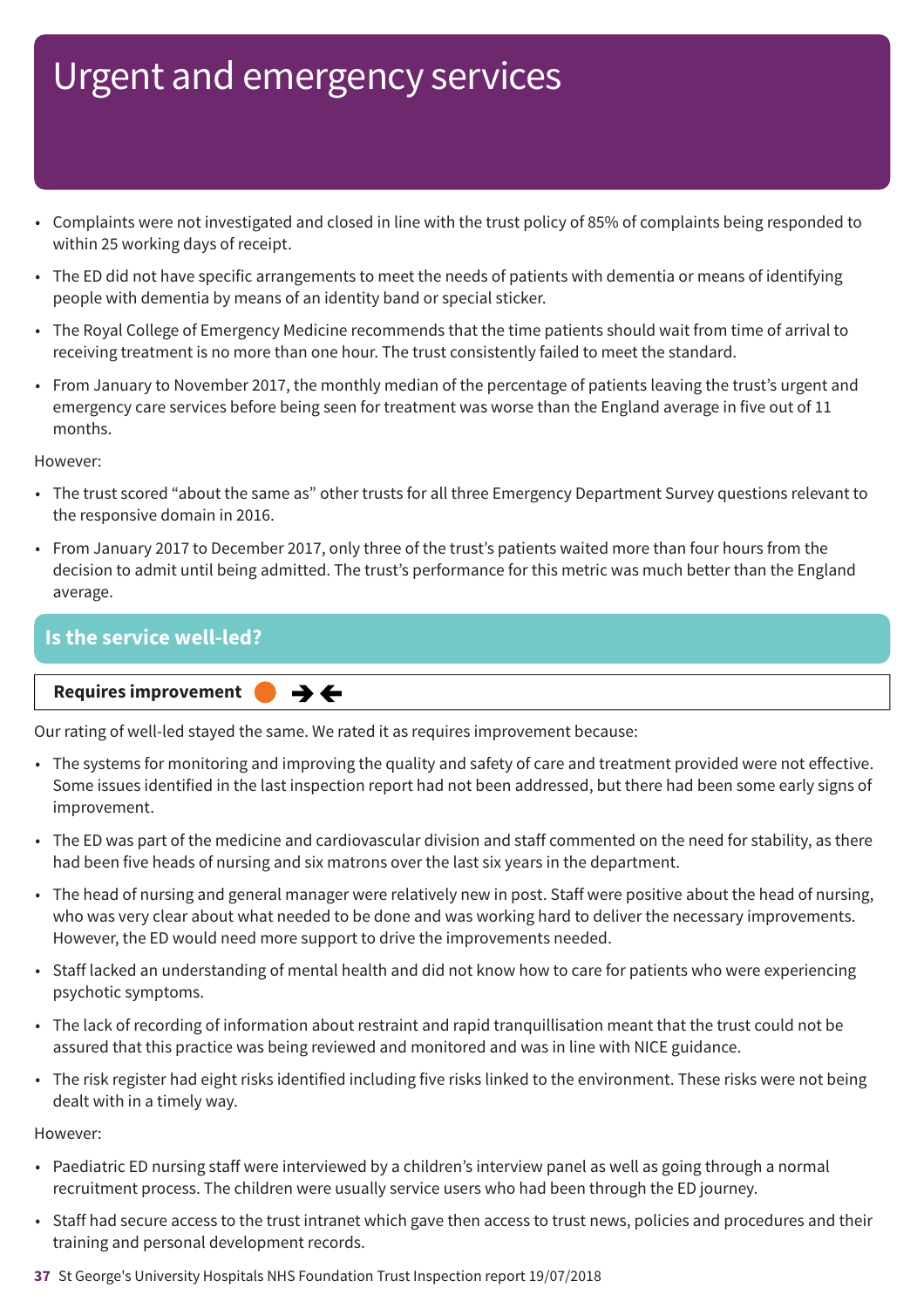## Areas for improvement

•

We found areas for improvement in this service. See the Areas for Improvement section above.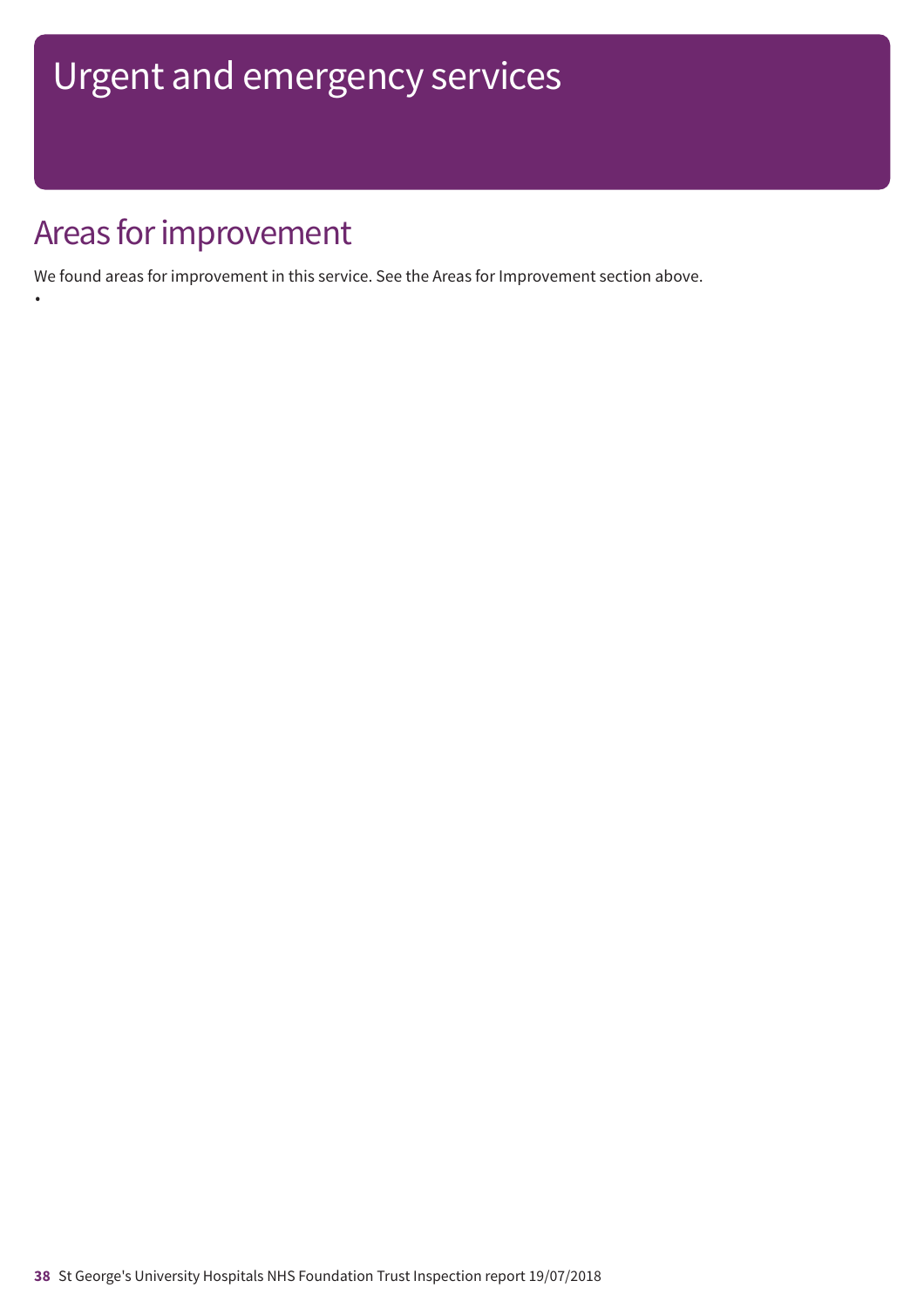### **Requires improvement**  $\rightarrow$   $\leftarrow$

## Key facts and figures

St George's Hospital NHS Trust provided a range of medical services including older peoples care. The Hospital serves a population of 1.3 million across southwest London and provided a large number of services, such as cardiothoracic medicine, neurosciences and renal transplantation. The hospital also provided services to some parts of Surrey and Sussex, thus totalling around 3.5 million people it provided care and treatment.

The hospital had 423 beds across 18 medical wards and these included a variety of different specialities such as cardiology, neurology, gastroenterology, respiratory, stroke care, older peoples care and endoscopy.

The trust had 44,881 medical admissions from October 2016 to September 2017. Emergency admissions accounted for 16,645 (37.1%), 3,323 (7.4%) were elective, and the remaining 24,913 (55.5%) were day case.

Admissions for the top three medical specialties were:

- Gastroenterology with 13,924 admissions
- General medicine with 10,877 admissions
- Neurology with 7,660 admissions

### *(Source: CQC Insight)*

The medical services are managed by the medicine and cardiovascular services division. The division includes the medical wards, cardiology and the acute medical unit.

During this inspection we visited the acute medical unit, general medical wards, neurosciences day unit and the discharge lounge.

We spoke to 42 patients and relatives. We also spoke with 33 members of staff, including senior managers, specialist nurses, registered nurses, student nurses, healthcare assistants, junior doctors, consultants, allied health professionals. We observed care and treatment and looked at 28 patient care records.

Our inspection was unannounced (staff did not know we were coming) to enable us to observe routine activity and we re-inspected all domains and key questions. During the inspection, we visited all 18 wards, this included the acute medical wards and the elderly care wards.

### **Summary of this service**

Our rating of this service stayed the same. We rated it as requires improvement because:

- There was low compliance in some mandatory training modules for most staff groups and appraisals and safeguarding training was below the trust target.
- We reviewed the documentation for Mental Capacity Act assessments and Deprivation of Liberty Safeguards and found most staff did not always complete the required documentation fully or consistently.
- The trust reported that their Mental Capacity Act (MCA) training which incorporates Deprivation of Liberty Safeguards (DoLS) training was a "non-standard" training provided to all staff group. This meant staff were not applying the concept of MCA and DoLs consistently across the medical directorate.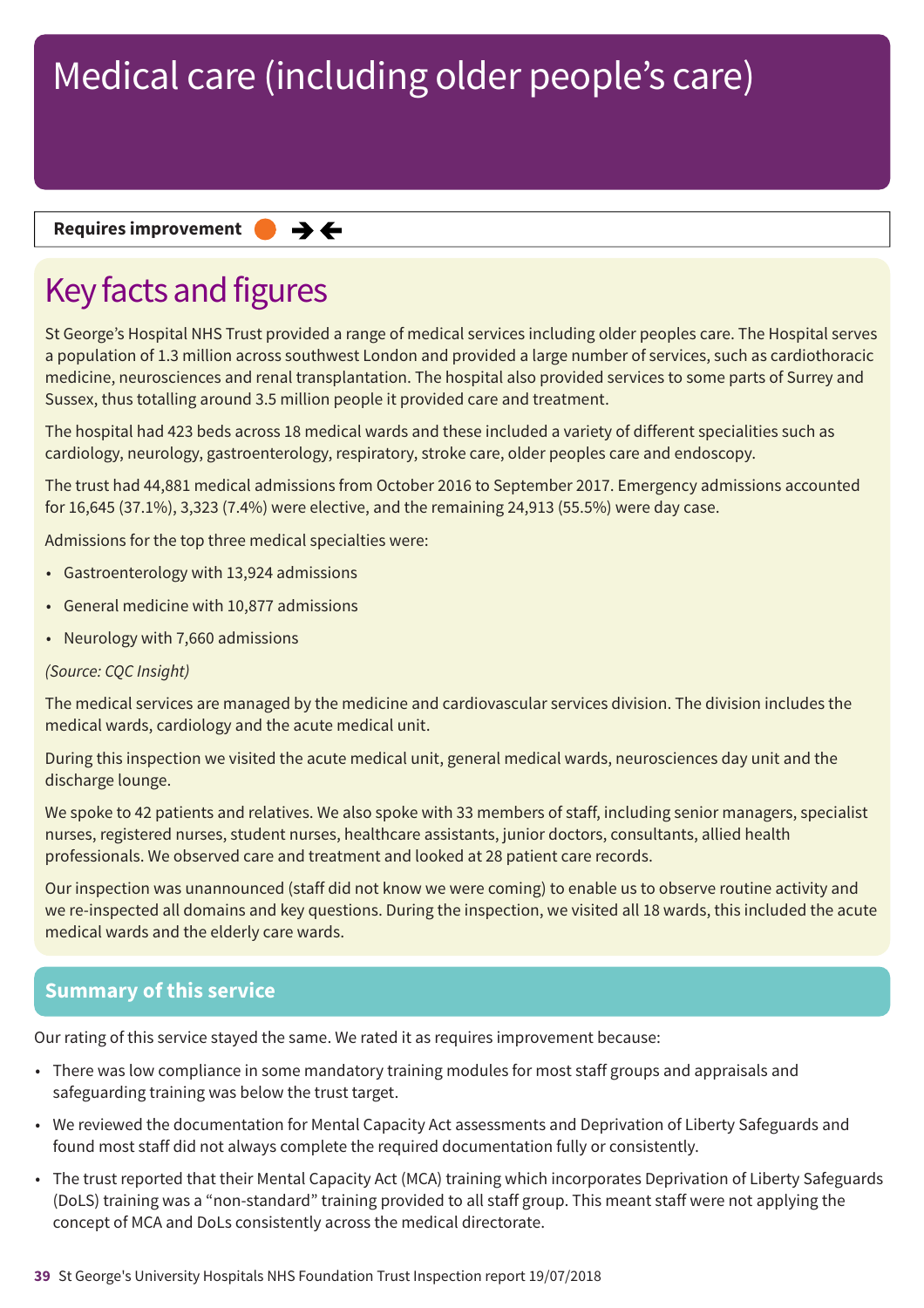- There were no consistency in the use of 'Forget me not' stickers on patient records and on whiteboards to indicate that a patient was living with dementia in some wards where dementia patients were been cared for.
- The planned number of registered nurses and healthcare assistants on the medical wards was not always achieved. The hospital relied heavily on the use of bank and agency staff due to a high number of vacancies.
- The trusts performance was variable in the national audit of inpatient falls, the national heart failure audit and the national lung cancer audit. In the lung cancer audit, the trust did not meet the audit minimum standard of 90% of patients seen by a Cancer Nurse Specialist.
- The trust performed poorly in the National Diabetes Inpatient Audit 2016 and National Audit of Inpatient Falls.
- In the heart failure audit, the trust achieved only 1.1% score for the referral to cardiac rehabilitation against the national score of 12.1%.
- There were inconsistent pain assessments for patients on some wards we visited during the inspection.

#### However:

- The trust planned and provided services in a way that met the needs of local people and took account of patients' individual needs ensuring people could access the service when they needed it.
- Staff recognised incidents and reported them appropriately. The service used safety monitoring results well. Staff collected safety information and shared it with staff, patients and visitors.
- Staff were attentive and provided compassionate care. Feedback from patients we spoke with was positive; that staff treated them well and with kindness.
- Staff cared for patients with compassion, involved them and those close to them in decisions about their care and provided emotional support to ease any distress.
- Staff spoke of good teamwork and we saw examples of multidisciplinary teamwork on all the wards we visited.
- The trust had robust processes in place to manage patients flow through the hospital.
- Staff told us that their line managers were visible, approachable and supportive. We saw positive leadership at ward and team level. Staff were aware of the trust's vision and values, and we saw these displayed on various locations within the hospital.
- Governance arrangements were robust and heads of nursing attended divisional governance meetings and matrons attend directorate governance meetings.
- Ward managers were aware of the risks to their service.

### **Is the service safe?**

#### **Up one rating Requires improvement –––**

Our rating of safe improved. We rated it as requires improvement because:

♠

- The percentage of staff who completed infection prevention and control was low. There was variable adherence to infection prevention and control procedures. Isolation doors were not always closed, staff were not always bare below elbow, and there were no cleaning schedules in place.
- The percentage of staff who had information governance training was low and care records were not stored securely, increasing the risk of unauthorised access.

#### **40** St George's University Hospitals NHS Foundation Trust Inspection report 19/07/2018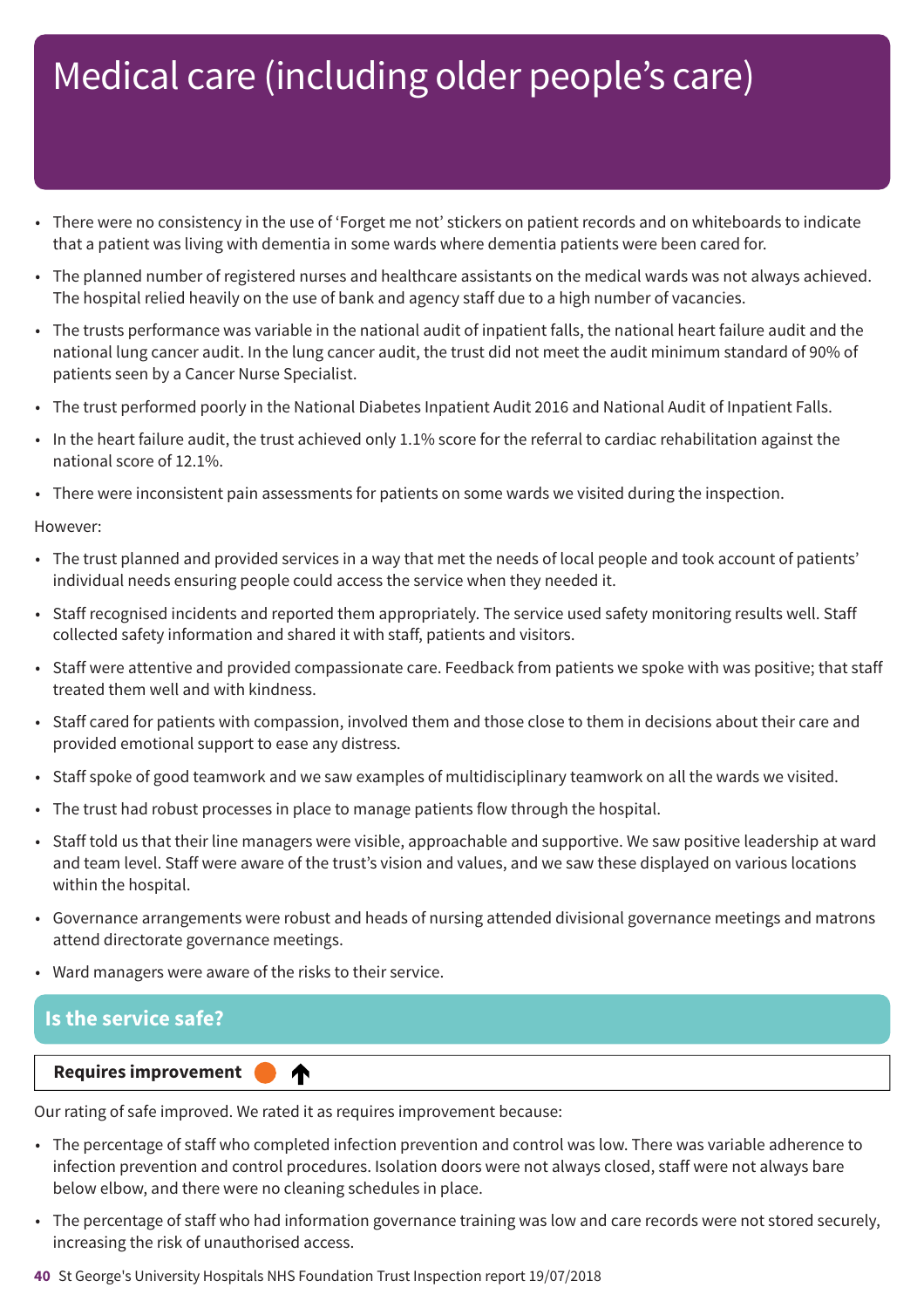- Equipment was not always available for use and there were delays in equipment being repaired.
- There was insufficient medical and nursing staff with required skill mix to meet the needs of the patients on a day to day basis. The actual number of nurses and healthcare assistants were less than the planned number on some occasions.

However:

- Staff had a good understanding of their response to major incidents. We witnessed staff responding to a fire alarm on Heberden Ward. Staff responded extremely well, following procedures and maintaining the safety of patients, staff and visitors.
- Staff were managing the risks to patients well. Staff monitored changes in the patients' conditions using nationally recognised systems and escalated deteriorating patients. The majority of patients had risk assessments completed and reviewed regularly from admission to discharge.
- Managers investigated incidents and shared lessons learned to their respective teams to prevent them happening again.

### **Is the service effective?**

**Requires improvement**  $\rightarrow$   $\leftarrow$ 

Our rating of effective stayed the same. We rated it as requires improvement because:

- Patient outcomes were variable. The trust performance had stayed the same in the most recent Sentinel Stroke National Audit Programme.
- We reviewed the documentation for Mental Capacity Act assessments and Deprivation of Liberty Safeguards and found staff did not always complete the required documentation fully or consistently.
- There were inconsistent pain assessments for patients on some wards we visited during the inspection. Patients' pain was not assessed, recorded and actioned; and their pain relief were not monitored for effectiveness, particularly for patients with terminal illness.
- Clinical staff appraisal rates were below trust average in some wards and departments within the medical division.

- The service provided care and treatment based on national guidance and there was evidence of its effectiveness. Managers checked to make sure staff followed guidance.
- The service audited the effectiveness of care and treatment and used the findings to improve them. They compared local results with those of other services to learn from them.
- Some managers appraised staff's work performance and held supervision meetings with them to provide support.
- Nursing staff gave patients enough food and drink to meet their needs and improve their health. They used special feeding and hydration techniques when necessary.
- Clinical staff from different departments and divisions worked together as a team to benefit patients. Doctors, nurses and other healthcare professionals supported each other to provide patient care.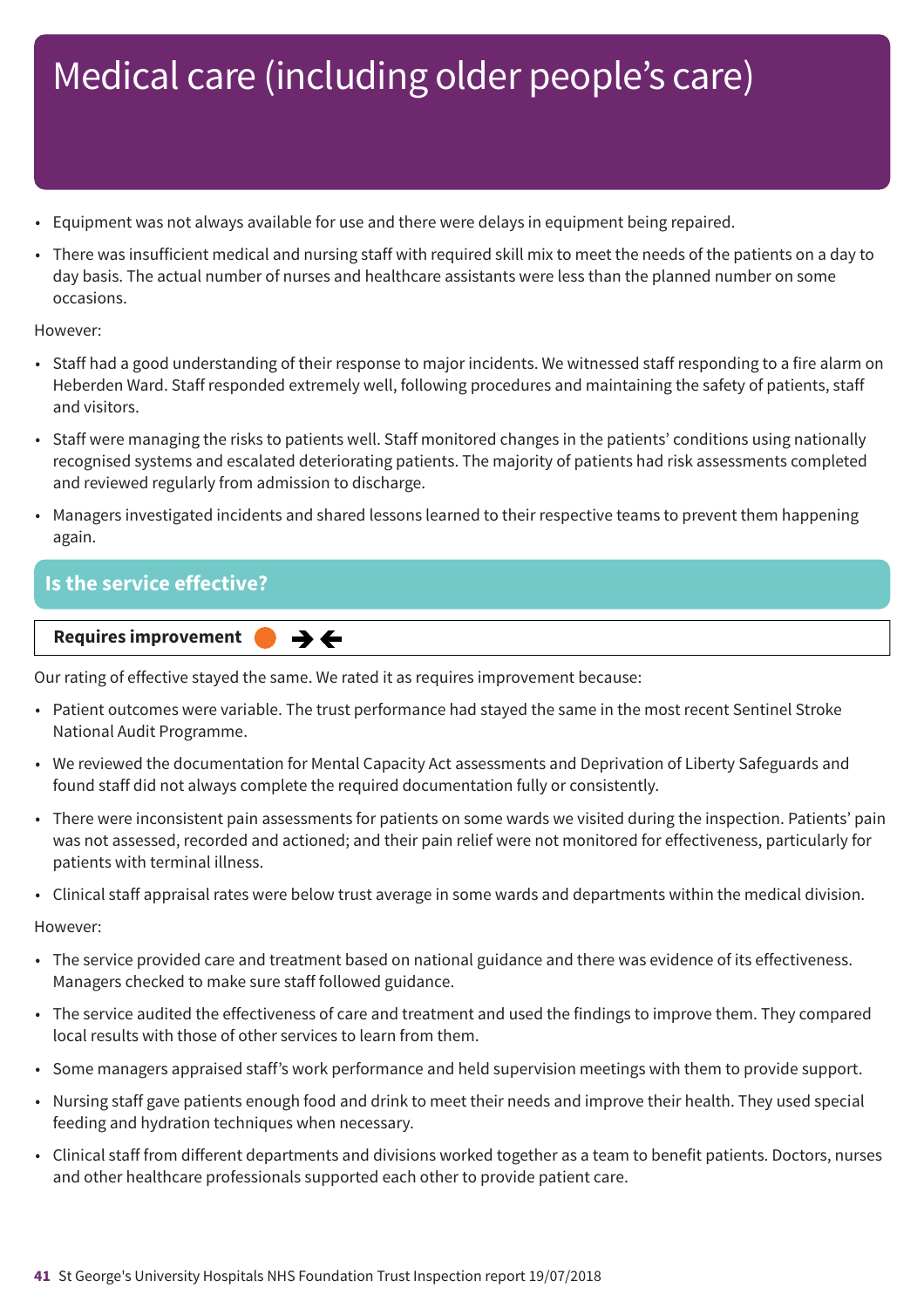### **Is the service caring?**

⋔

**Up one rating Good –––**

Our rating of caring improved. We rated it as good because:

- Staff were observed to be caring, compassionate and attentive in their interactions with patients.
- Feedback from patients was positive and confirmed staff treated them well and with dignity and compassion.
- Staff clearly understood the effects of a patient's condition both socially and emotionally.
- Staff took time to explain information and provide support for patients' and their relatives.
- Patients told us staff respected their needs and most patients felt involved in their care.

### **Is the service responsive?**

₳

**Up one rating Good –––**

Our rating of responsive improved. We rated it as good because:

- Services were planned to meet the needs of the local population.
- The trust had made changes designed to improve patient flow since our last inspection.
- Translation services were available when needed. A patient we spoke with told us he had been supported with his diet and prayer needs.
- We saw that the details of complaints and how learning from complaints was shared with staff through huddles and safety meetings.

However:

- There were increasing numbers of medical patients being cared for on surgical wards and this continued to be a challenge for the trust.
- There were issues with higher bed occupancy rates and bed moves including some at nights and at weekends.

### **Is the service well-led?**



Our rating of well-led improved. We rated it as good because:

- There were clear leadership structures across the medicine and cardiovascular division and each speciality had a clinical lead. Senior managers we spoke with told us of the vision for the services.
- Managers could articulate some of the challenges caused by the continuing operational pressures, and the impact this had on the quality and delivery of sustainable services, however, they had plans in place to mitigate risks or address challenges.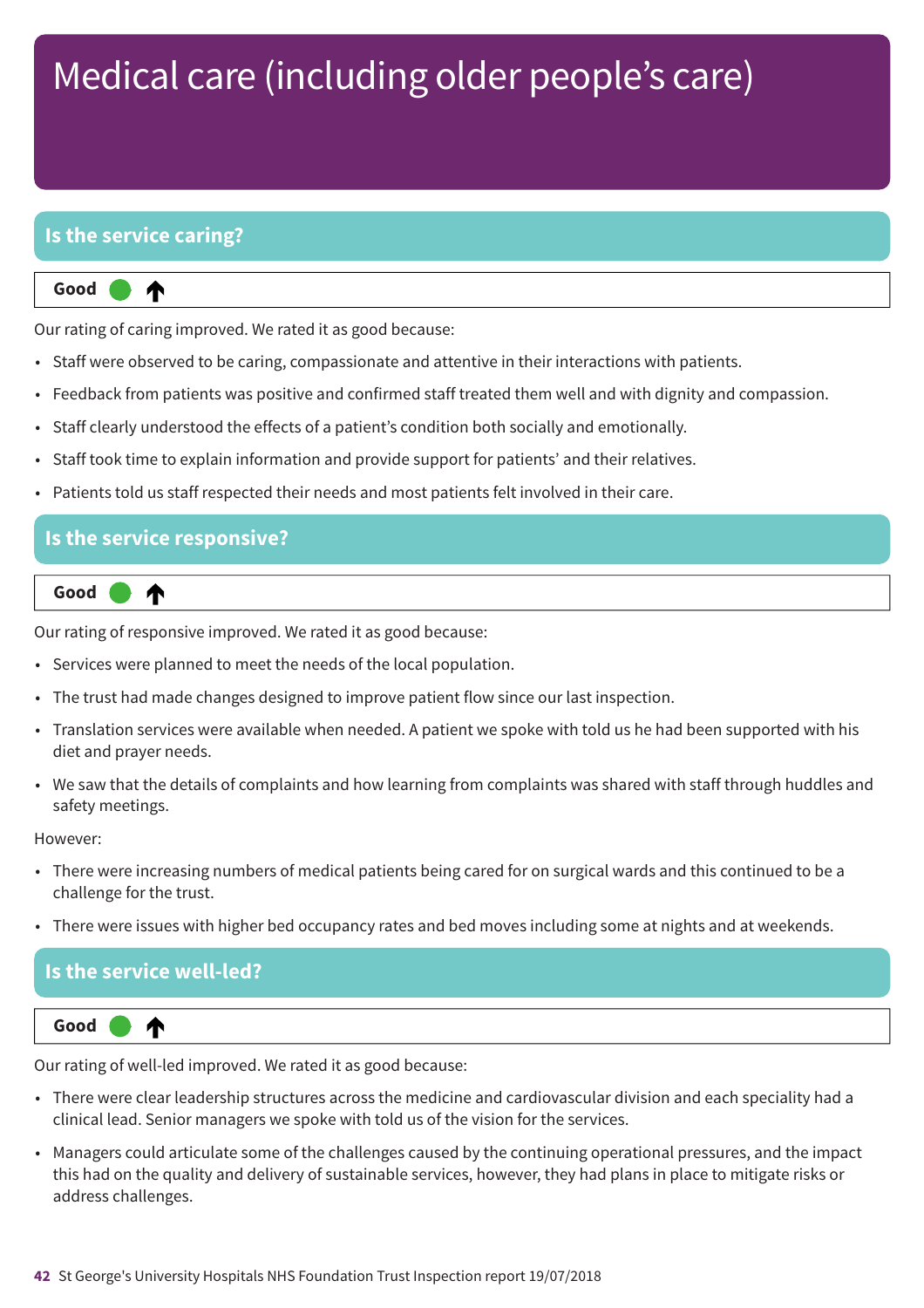- We noted that morale was good across the services and staff described good team working and supportive management.
- Governance was managed through operational management meetings in the service and senior staff attended weekly patient safety meetings. There was a governance structure to support the delivery of care and treatment and staff at different levels were clear about their roles and responsibilities.
- A risk register was in place and the patient safety team would notify staff when risks required review. What we found on the risk register matched what was found during the onsite inspection. Senior managers were aware of the main risks to the service including staffing and IT infrastructure.
- Staff had access to the relevant information systems such as the incident reporting system and policies available through the intranet. Information was shared with staff through newsletters, email and ward meetings.

## Areas for improvement

We found areas for improvement in this service. See the Areas for Improvement section above.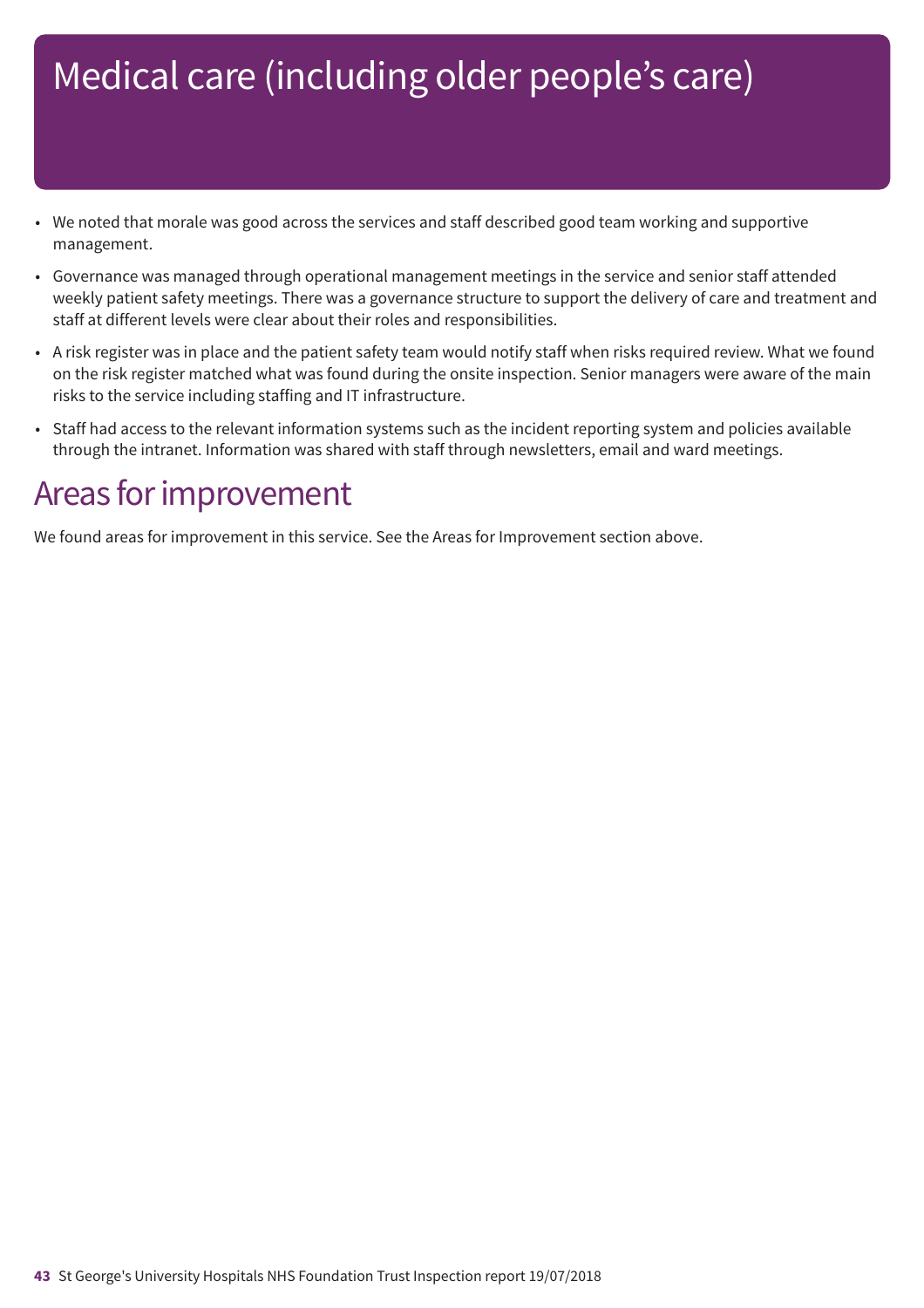

**Requires improvement**  $\rightarrow$   $\leftarrow$ 

## Key facts and figures

The surgical specialties at St George's Hospital, Tooting (the hospital) include trauma and orthopaedics, plastics, urology, neurosurgery, cardiac, vascular, ear nose and throat (ENT), colorectal, and maxillofacial. The hospital provides surgical services to local residents from the London Boroughs of Wandsworth and Merton.

There are specialist surgical services providing treatment regionally, and in some cases nationally, including neurosurgery, cardiac surgery, bariatric surgery (for patients who are severely overweight) and urology cancer treatments.

The hospital is the major trauma centre for South West London and Surrey and receives patients with multiple serious injuries, such as head injuries, internal injuries and multiple fractures by helicopter and ambulance.

There are 31 operating theatres in the hospital, although two of these are operated and staffed by Moorfields Eye Hospital. These include four specialist cardiac theatres, four neurosurgery theatres and a hybrid theatre for vascular surgery and interventional radiology procedures. There are two trauma theatres available at all times and a theatre for general emergency surgery. Each of the theatre suites has recovery areas. There is a unit for assessing patients before they come for surgery, and an admissions lounge for patients coming to the hospital on the day of surgery. There are 14 wards with surgical patients. The day surgery unit is self-contained, with five theatres, a recovery area and seats for patient waiting for discharge.

Therapists in dietetics, physiotherapy, occupational therapy and speech and language therapy (SALT) work with surgical patients to optimise recovery. The surgery, theatre, neurosciences and cancer division (the surgical division) oversees the theatre and anaesthetics, surgical, and neurosciences directorates, which are sub-divided into care groups for each specialty.

The major trauma directorate in the division co-ordinates the trauma network for south-west London and Surrey.

During our inspection in March 2018 we visited all of the theatre suits and each of the surgical wards. In addition, we visited the day surgery unit. We reviewed 25 patient records, and spoke to approximately 40 staff, including ward clerks, domestic staff, healthcare assistants, all grades of nurses, theatre staff, clinical nurse specialists, general managers, junior doctors, surgical and

anaesthetic consultants and divisional leaders.

In addition, we spoke with 10 patient and their relatives.

We reviewed national data about surgical services in England and information provided by the trust, such as policies, audits, risk registers, incident data, and plans for developments.

### **Summary of this service**

Our rating of this service stayed the same. We rated it as requires improvement because:

• The environment in theatres remained a significant issue. Theatres were old and in need of significant improvement and maintenance. This presented an increased risk of infection as well as a risk of theatres becoming unusable due to urgent maintenance requirements.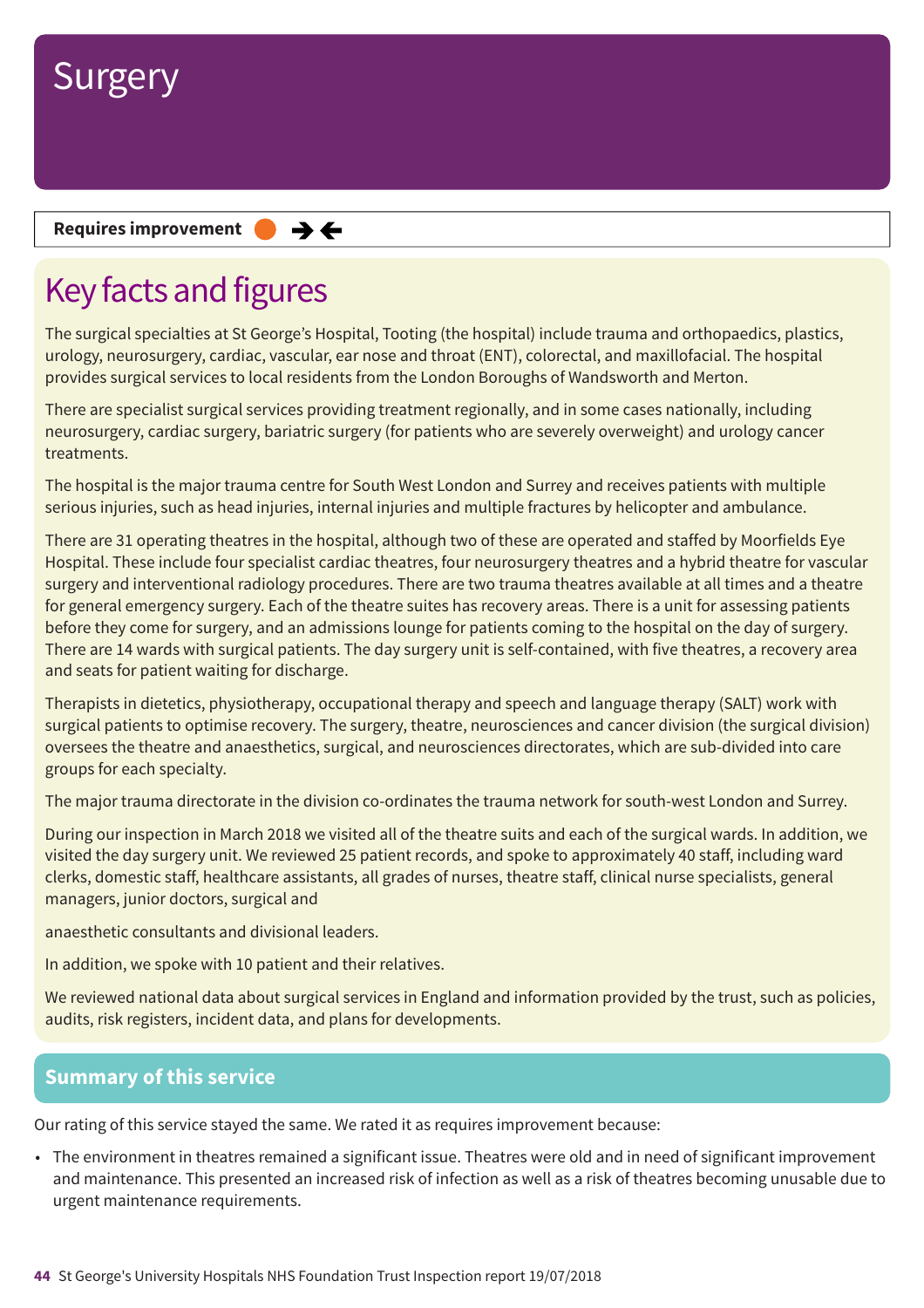- The environment throughout the directorate was cluttered, with equipment, both disused and in use, stored in corridors.
- Patient records were not always fully completed.
- There were three separate recording systems in place, which meant there could be difficulty in accessing records when patients were moved between wards.
- Records were not always securely stored and we observed staff leaving computer screens unlocked with patient identifiable data on them.
- The directorate preformed worse than the national average in respect of the proportion of patients receiving treatment on the day of or day after admission.
- The hospital performed worse than the national average of Patient Reported Outcomes Measures (PROMS) in respect of groin hernias, varicose veins, hip replacements and knee replacements.
- The hospital was in the bottom 25% of trusts in terms of the proportion of patients not developing pressure ulcers.

#### However:

- There was a good incident reporting culture, and learning from incidents were shared throughout the service.
- Staff demonstrated genuine care and compassion when speaking about patients.
- There was a non-hierarchical culture throughout the directorate. The contribution of all staff was recognised and staff at all levels felt able to raise concerns and challenge poor practice and the majority of staff spoke highly of the leadership, both at a local and directorate level. They said that they felt supported and able to escalate their concerns.

### **Is the service safe?**



Our rating of safe improved. We rated it as requires improvement because:

- Whilst there had been improvements to the environment in theatres since our inspection of June 2017, and there were plans in place to refurbish all of the theatres, the environment remained a significant issue. Theatres were old and in need of significant improvement and maintenance. This presented an increased risk of infection as well as a risk of theatres becoming unusable due to urgent maintenance requirements.
- The environment throughout the directorate was cluttered, with equipment, both disused and in use, stored in corridors. In Paul Calvert Theatres in particular, there was no storage space for equipment or deliveries, with the corridor being used as the designated storage space.
- Patient records were not always fully completed. In addition, there were three separate recording systems in place, which meant there could be difficulty in accessing records when patients were moved between wards. Records were not always securely stored and we observed staff leaving computer screens unlocked with patient identifiable data on them.
- The trust were unable to provide local mandatory training completion rates for individual staff groups within the surgery, theatres, neurosciences and cancer division. However, the majority of staff we spoke with told us that their mandatory training was up to date.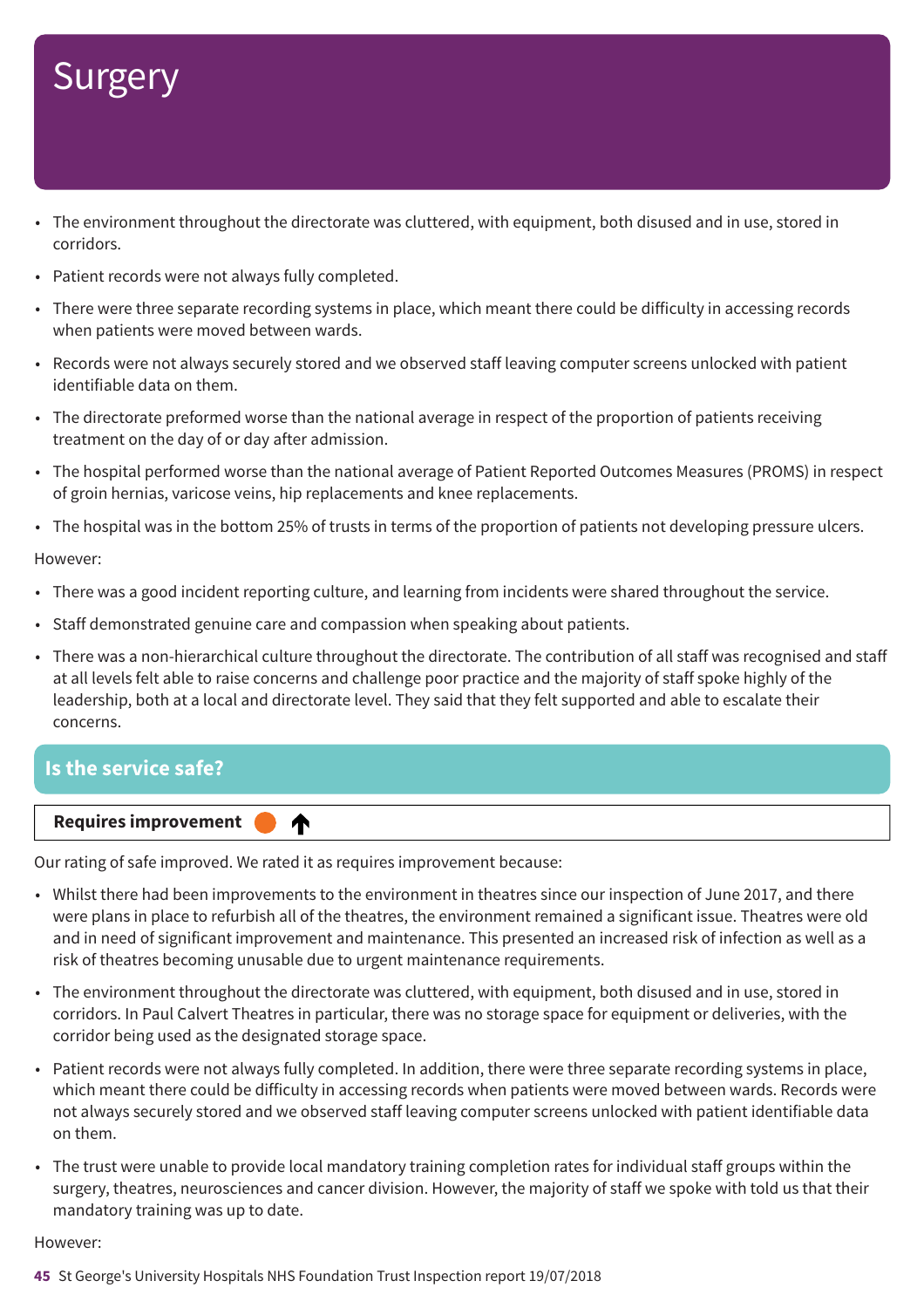- There was a good incident reporting culture, and learning from incidents were shared throughout the service.
- Staff had a good understanding of the principles of safeguarding and when it was necessary to raise concerns. Staff had an awareness of female genital mutilation (FGM) and Child Sexual Exploitation (CSE).
- On the wards, vital signs were measured and escalated using the National Early Warning Scores (NEWS). Patients with NEWS score at a certain level were referred to the critical care outreach team.
- There was an improvement plan in place to address the environmental concerns in theatres.
- The directorate had introduced a specialist nurse practitioner role in order to provide greater expertise in the care of patients with specific conditions. This improved safety by ensuring that patients could be escalated to staff with relevant skills more quickly.

### **Is the service effective?**

### **Requires improvement**  $\rightarrow$   $\leftarrow$

Our rating of effective stayed the same. We rated it as requires improvement because:

- The directorate preformed worse than the national average in respect of the proportion of patients receiving surgery on the day of or day after admission.
- The hospital was in the bottom 25% of trusts in terms of the proportion of patients not developing pressure ulcers.
- The hospital performed worse than the national average of Patient Reported Outcomes Measures (PROMS) in respect of groin hernias, varicose veins, hip replacements and knee replacements.

#### However:

- We saw strong multidisciplinary team working throughout the directorate. In addition, the directorate staff described a strong working relationship with staff working in the community.
- There were discharge co-ordinators to ensure complex discharges were effective.

### **Is the service caring?**



Our rating of caring stayed the same. We rated it as good because:

- Staff demonstrated genuine care and compassion when speaking about patients.
- We observed positive interactions between staff and patients.
- From December 2016 to November 2017 the Friends and Family Test response rate for surgery at St George's University Hospitals NHS Foundation Trust was 50%. This was better than the England average of 29% over these 12 months.
- All of the patients we spoke with told us that they had been kept informed and felt involved in the decision making processes surrounding their care. Where there were options for care, patients said that the consequences of each option had been explained to them fully.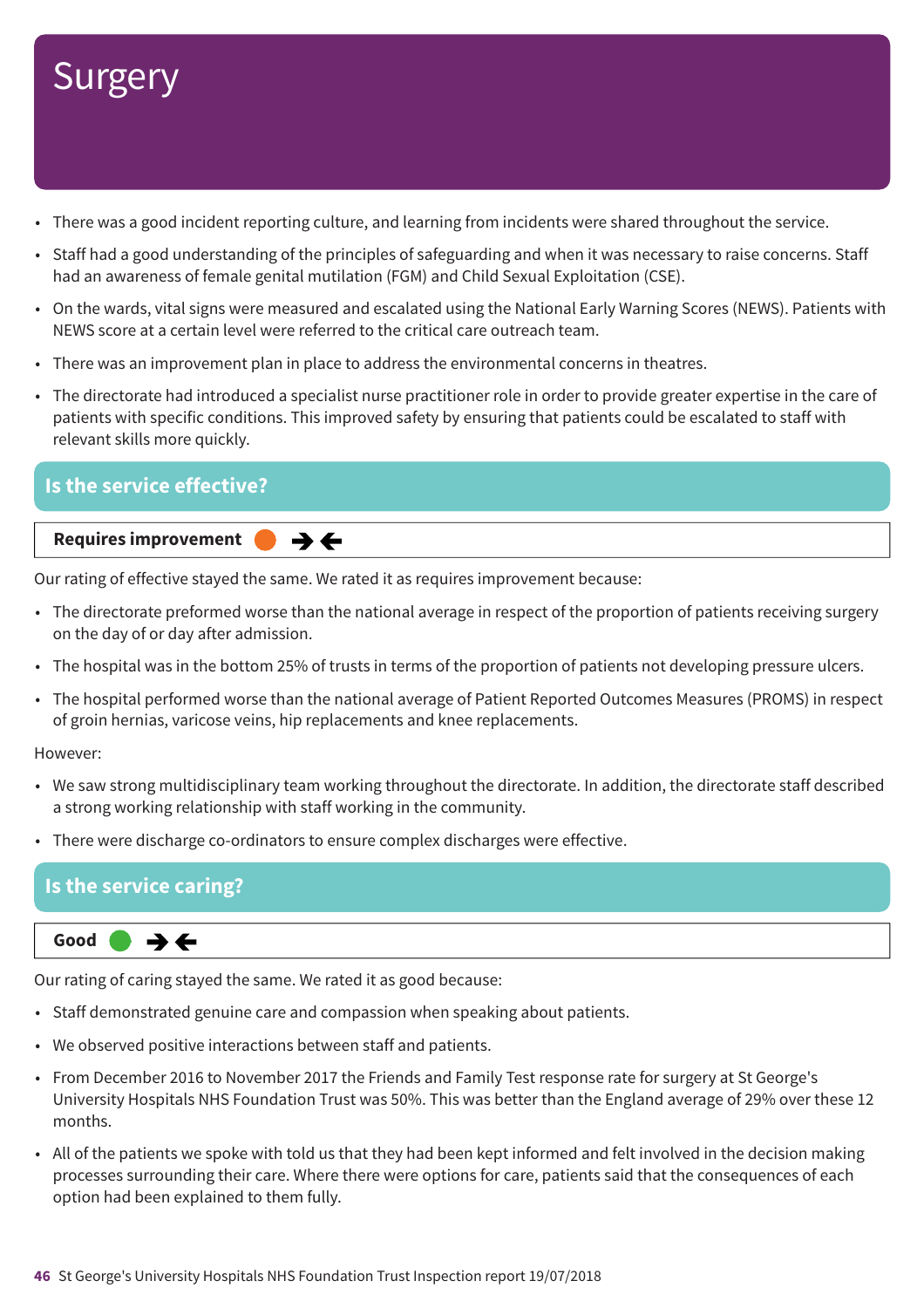

### **Is the service responsive?**

#### **Same–––rating Requires improvement –––**

Our rating of responsive stayed the same. We rated it as requires improvement because:

 $\rightarrow$   $\leftarrow$ 

- The trust's Elective Care Recovery Programme (ECRP) identified a large number of patients where the trust cannot say with certainty that they had been treated or were at the correct stage of their pathway.
- The trust performed consistently worse than the England average in terms of the percentage of patients who were not treated within 28 days after a cancelled operation. Whilst there had been an improvement in the first quarter of 2017/ 18 (April to June 2017), there was a deterioration in the second quarter.

#### However:

- The average length of stay for elective and non-elective surgical patients was similar to the England average October 2016 and September 2017.
- There was a positive learning culture within the directorate. Staff we spoke with were able to describe learning and actions that had arisen from complaints and concerns across the directorate and throughout the hospital.
- There was effective provision for patients with learning difficulties, and support for staff in providing care for them.

### **Is the service well-led?**



Our rating of well-led improved. We rated it as good because:

- There were clear lines of governance throughout the directorate.
- There was a non-hierarchical culture throughout the directorate. The contribution of all staff was recognised and staff at all levels felt able to raise concerns and challenge poor practice.
- After a period of instability, there was a stable senior leadership team within the directorate.
- The majority of staff spoke highly of the leadership, both at a local and directorate level. They said that they felt supported and able to escalate their concerns.
- Where concerns were raised about a member of staff within the directorate, the leadership team had a standard operating procedure of speaking to that member of staff on the same day that the complaint was raised, in order to deal with concerns promptly and effectively.
- The senior leadership had a clear overview of risk within the directorate and worked proactively to manage and mitigate it.

- Whilst the senior leadership team was working towards addressing the concerns identified in respect of the hospital environment, progress towards achieving the aims set out was slow, albeit that many of the factors impacting on the speed of progress were outside of the direct control of the surgical leadership.
- There remained issues with the IT systems; although the senior leadership team told us that there was a trust-wide plan to upgrade the systems.
- **47** St George's University Hospitals NHS Foundation Trust Inspection report 19/07/2018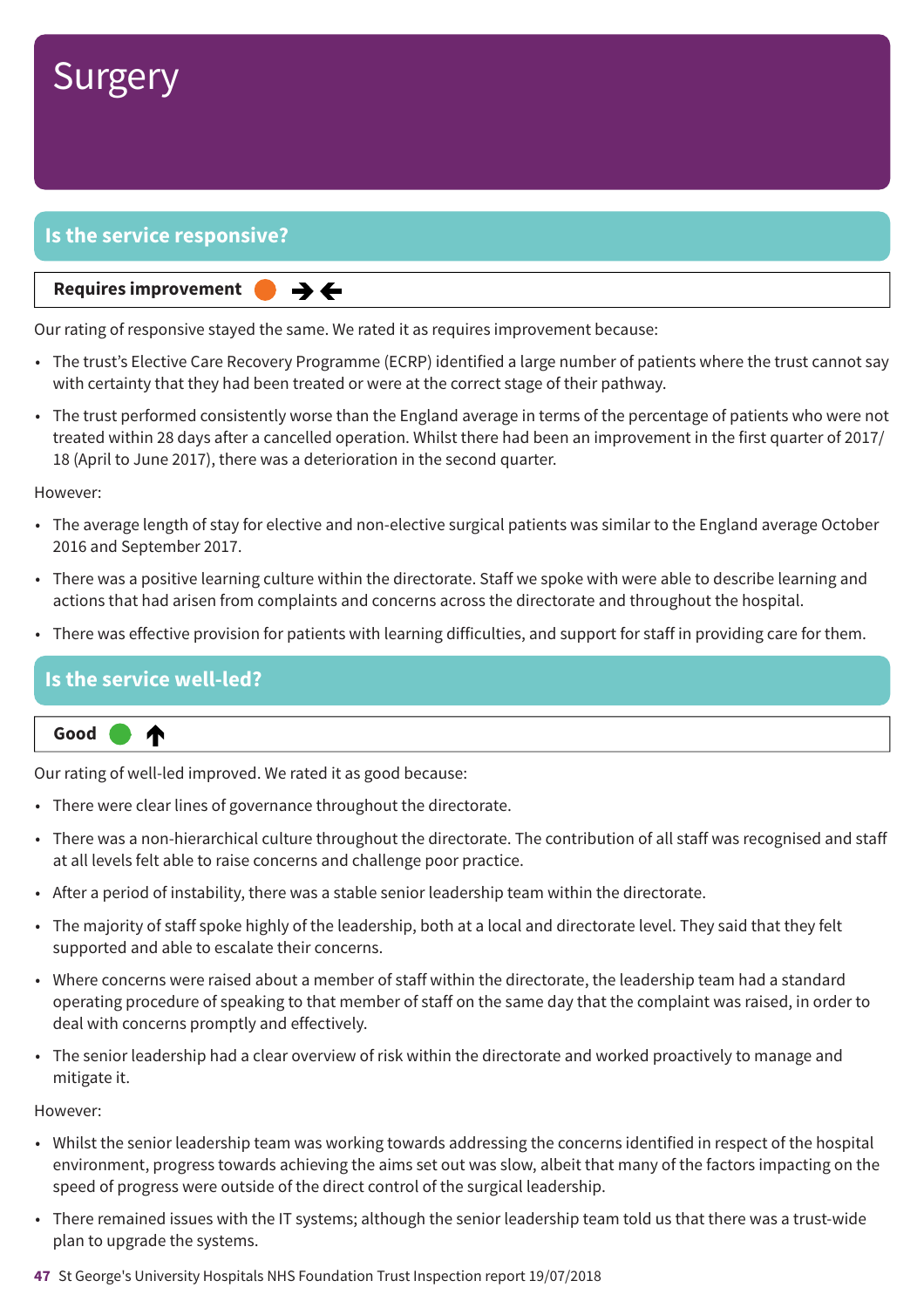## **Outstanding practice**

We found examples of outstanding practice in this service. See the Outstanding Practice section above.

## Areas for improvement

We found areas for improvement in this service. See the Areas for Improvement section above.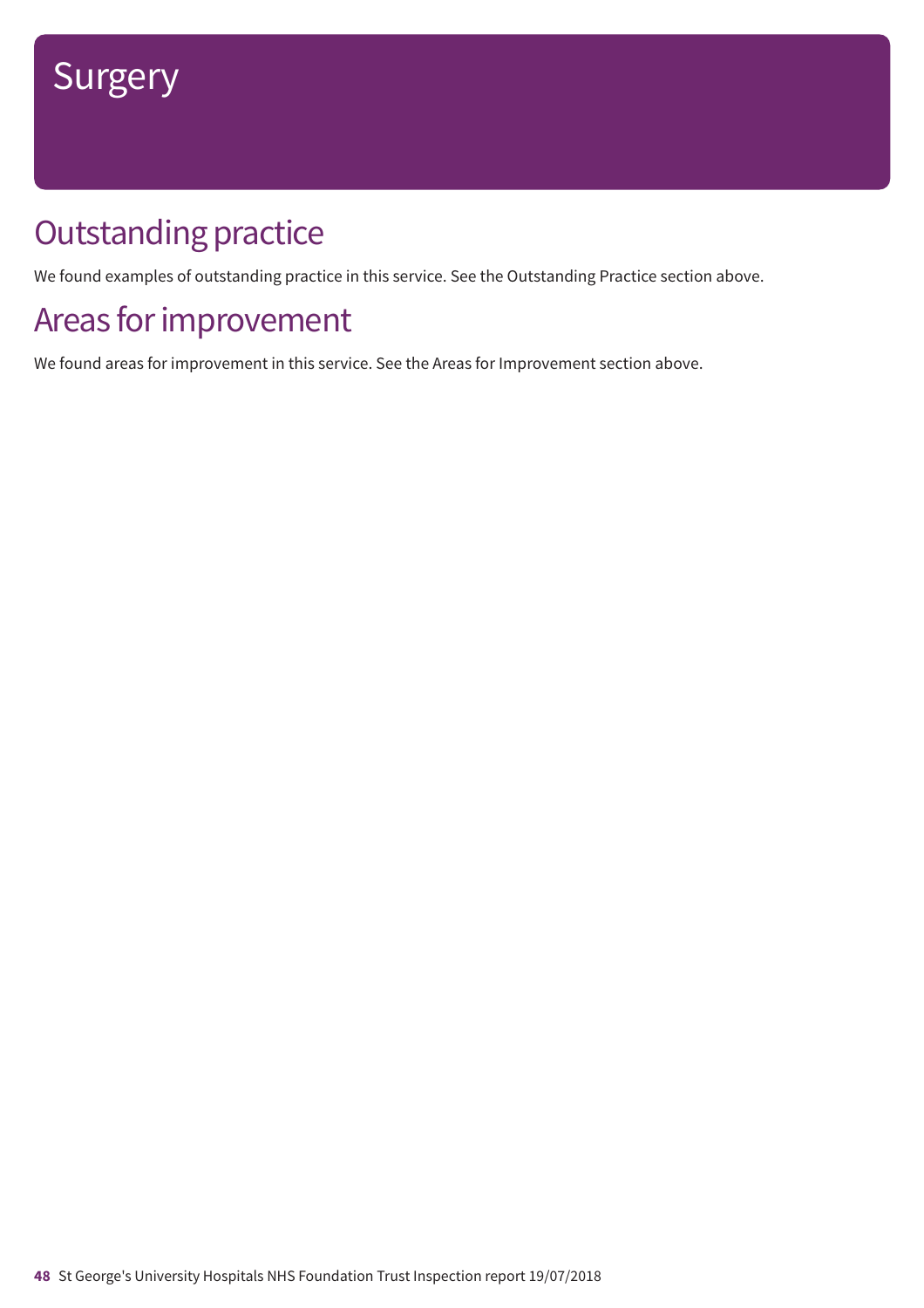**Requires improvement**  $\rightarrow$   $\leftarrow$ 

## Key facts and figures

Children services at St Georges Hospital serves the South West London Boroughs of Wandsworth and Merton. The trust provides paediatric service to the local population as well as providing highly specialised regional services wider population.

There were 9,770 admissions from October 2016 to September 2017. Forty-six of these were emergency admissions, 44% were day cases and 10% were planned admissions.

The trust provides outreach clinics for tertiary specialities including respiratory medicine, diabetes, gastroenterology, infectious diseases, oncology (as a joint principal treatment centre with Royal Marsden Hospital), neurology, endocrinology, surgery, urology, neurosurgery, trauma and orthopaedics, ear nose and throat.

There are two paediatric medical wards; Frederick Hewitt Ward, a 17 bedded ward for general medicine; and Pinckney Ward, a 15 bedded ward which cared for children with infectious diseases and oncology.

Nicholls Ward is a 19 bedded paediatric surgical ward caring for patients from the local population. It also provides specialist and tertiary surgery for patients beyond its local population. Jungle Ward is a day case unit for patients undergoing minor surgery. It also took in a few patients admitted for trauma and orthopaedics as emergencies.

The paediatric intensive care unit (PICU) consists of six intensive care beds and six high dependency beds. The unit supports both local and tertiary services.

The neonatal service at St Georges Hospital is the regional centre for the South West London Neonatal Network. The neonatal unit consists of 12 intensive care beds, 12 high dependency beds and 14 special care units.

Paediatric outpatients are seen in the paediatric outpatient department located in the Dragon Centre. This consists of 14 clinic rooms with specialist clinics such as neurology, urology, rheumatology, gastroenterology, endocrinology and diabetes, respiratory medicine, asthma and allergy.

The Dragon Centre also housed the Child Development Centre (CDC). The CDC offered specialist advice and treatment for children and young people (aged zero to 16 years) with potential or actual development or problems. The CDC team included consultant paediatricians, clinical psychologists, occupational therapists, speech therapists and physiotherapist.

The service had launched the Blue Sky Centre for children and young people's ambulatory care a week prior to our inspection. The centre opened with the aim of reducing admissions into the emergency department or paediatric wards. The centre cares for children who had appropriate conditions for ambulatory care. The unit could care for up to six children at a time.

During our inspection, we spoke with 30 members of staff including consultants, doctors, nurses, play specialists and domestic staff. We spoke to 11 parents, and three children and young people who were using the service at the time of our inspection. We observed care and treatment and looked at 13 patient records and 13 medication charts.

### **Summary of this service**

Our rating of this service stayed the same. We rated it as requires improvement because: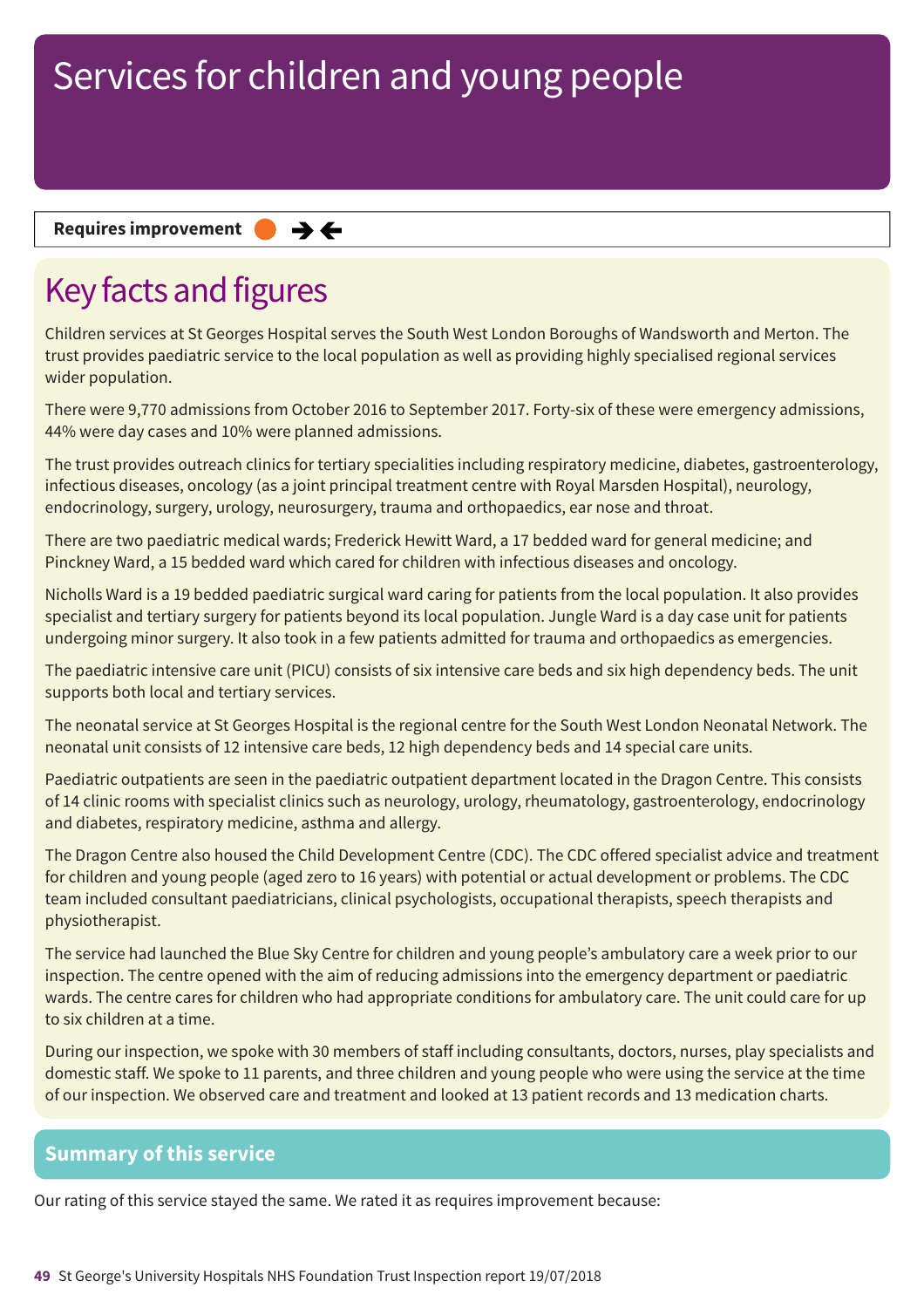- Many problems that we found during previous inspections still existed; there were insufficient staffing levels on paediatric wards. The percentage of staff qualified in the speciality were still below recommended guidelines for the neonatal unit. Long standing risks to paediatric and neonatal staffing remained on the risk register since our last inspection and there had been little or no improvements in this area.
- There was no clear strategy for children and young people's service.
- Some nurses told us they felt 'bullied and intimidated' to admit patients to the inpatient ward even when they felt it was unsafe to do so.
- The service was not meeting guidelines for consultants to review patients within 14 hours of admission.
- Spaces between beds on Jungle Ward did not comply with recommended guidelines.
- There were insufficient controls in place to address the risks to fire safety on some of the inpatient wards.
- Air conditioning on Frederick Hewitt Ward was unreliable and we noted excess levels of heat on the ward.
- Curtains used on the anti-ligature bay on Frederick Hewitt Ward were transparent. This compromised patients' privacy and dignity.
- Nursing staff did not feel supported by the divisional leadership team.

However:

- There were effective systems in place to safeguard children and young people from harm. Staff attendance at level three safeguarding training had improved significantly from the last inspection and was meeting the trust's target of 85%.
- Children were monitored to identify any deterioration in their condition. Patients with mental health conditions were now cared for in an anti-ligature bay on Frederick Hewitt Ward.
- The results of investigations into incidents were discussed in departmental and governance meetings and action was taken to follow up on the results of investigations.
- The service contributed to a wide range of national audits and undertook local audits to monitor and improve patient care.
- Feedback for the services inspected were mostly positive. Staff respected confidentiality, dignity and privacy of patients.
- Patients had access to same day and next day clinics and an ambulatory care centre had been set up to ease patient flow from the emergency department.

### **Is the service safe?**

**Same–––rating Requires improvement –––**  $\rightarrow$   $\leftarrow$ 

Our rating of safe stayed the same. We rated it as requires improvement because:

• There were still high level of staffing vacancies on the neonatal unit and paediatric wards, which meant the service had high use of agency and bank staff. Agency staff were not able to carry out all the procedures undertaken by permanent staff and contributed to delays in caring for patients. In addition, staffing levels on the inpatient wards were often below the established level required for the shift.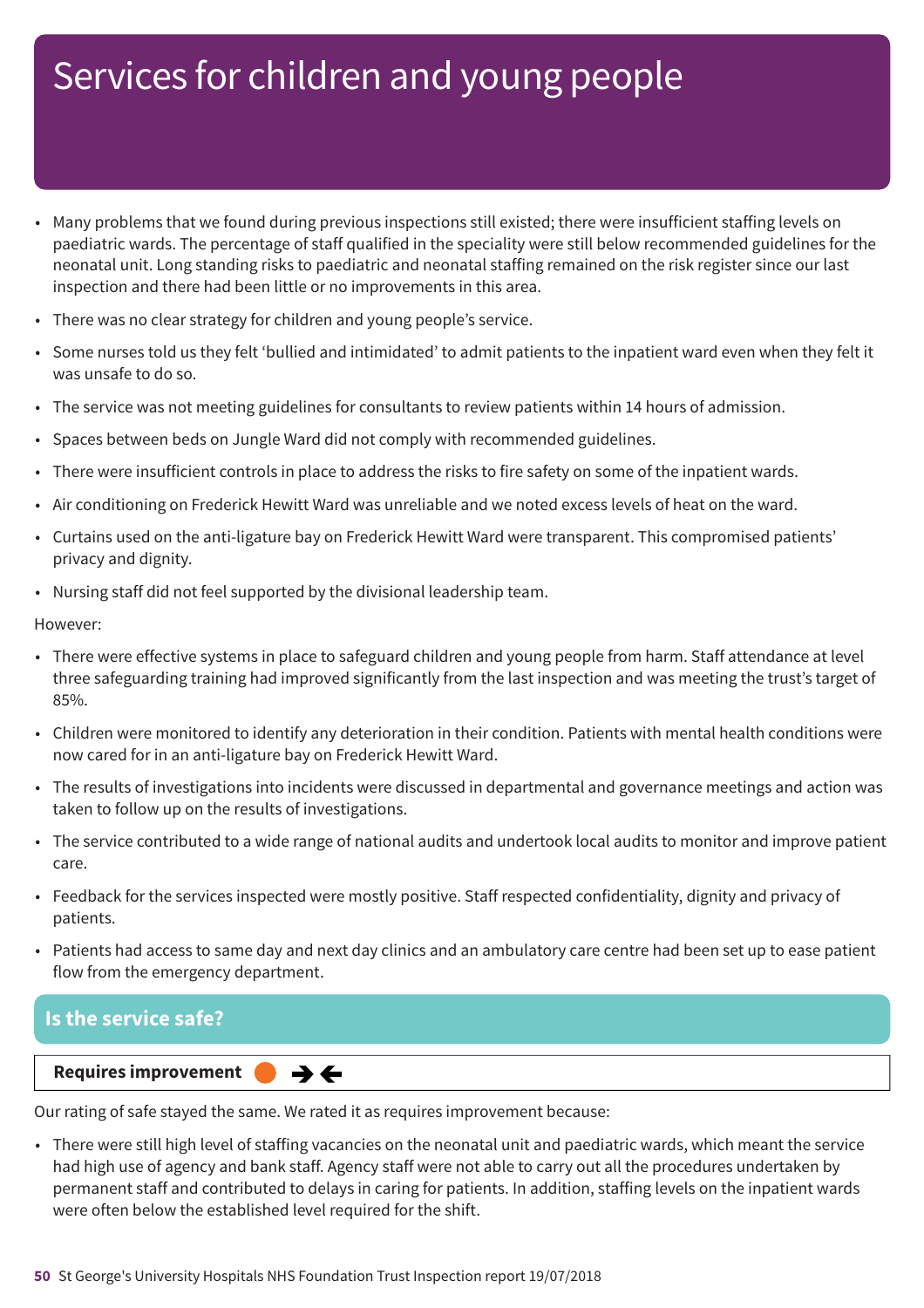- The neonatal unit was not meeting national standards requiring 70% of nurses to be qualified in the specialty. Only 40% of nurses were qualified in the specialty.
- The service was not meeting guidelines for consultants to review patients within 14 hours of admission.
- Spaces between beds on Jungle Ward did not comply with the recommended guidelines.

However:

- There were effective systems in place to safeguard children and young people from harm. Staff attendance at level three safeguarding training had improved significantly from the last inspection and was meeting the trust's target of 85%.
- Medicines were stored securely and staff followed appropriate procedures for controlled drugs.
- We observed staff complied with infection prevention and control guidelines, although results from audits showed this was inconsistent.
- Patient records were comprehensive and appropriate risk assessments were completed.
- An anti-ligature bay had been created on Frederick Hewitt Ward for children and young people with mental health conditions.

### **Is the service effective?**

**Same–––rating Good –––**  $\rightarrow$   $\leftarrow$ 

Our rating of effective stayed the same. We rated it as good because:

- Policies and procedures were developed in line with national guidance and best practice. Guidelines were easily accessible on the trust intranet page and staff were able to demonstrate ease of access.
- Patients were cared for by appropriately qualified staff. Nurses had gone through an induction and achieved specific competencies before being able to care for patients independently. Medical staff received regular training as well as support from consultants.
- The service participated in national audits, which meant its services could be benchmarked against other trusts. There was a program of local audits to monitor and improve patient care. Patient outcomes were mostly above the national average.
- There was effective multidisciplinary working between teams based in the trust and with other organisations and networks.

However:

• The paediatric diabetes audit showed that the proportions of patients receiving all key care processes annually, was worse than the national average.

### **Is the service caring?**

 $\rightarrow \leftarrow$ **Same–––rating Good –––**

Our rating of caring stayed the same. We rated it as good because: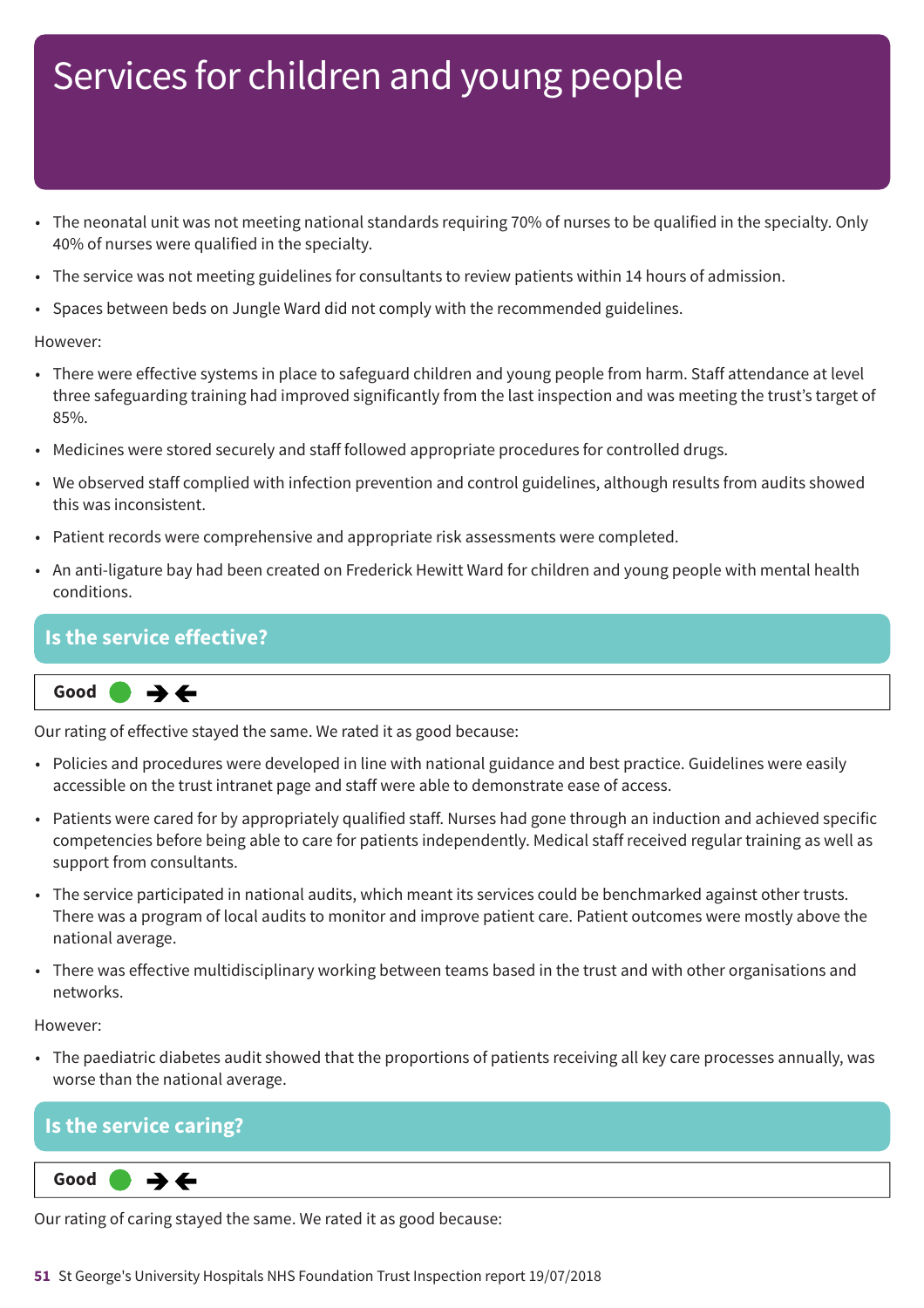- Staff provided a caring, kind and compassionate service, which involved patients in their care and we received numerous positive comments from children and their families.
- Observations of care showed staff maintained patients' privacy and dignity on most wards visited, and patients and their families were involved in their care.
- Staff were skilled in communicating with children and young people. Staff used communication aids where necessary to ensure children were informed about all aspects of their care.
- Children and young people, as well as their families had access to counselling services and psychological support.

#### However:

• Curtains used on the anti-ligature bay on Frederick Hewitt Ward were transparent. This compromised patients' privacy and dignity.

### **Is the service responsive?**



Our rating of responsive stayed the same. We rated it as good because:

- Services were planned to meet the needs of local people. The hospital delivered a broad range of services for children and young people, including a number of highly specialist paediatric services.
- Children and young people had access to same day and next day clinics. GPs could obtain advice from paediatricians via a hotline.
- There were effective transition arrangements in place for children with complex conditions.
- Children and young people had access to interpreting services so that they could make decisions about their care.
- The hospital school was rated as 'outstanding' by Ofsted and teachers at the school provided educational and learning support to children and young people across the hospital.
- The hospital play team provided a very comprehensive programme of play support to children across all paediatric clinical areas.

### **Is the service well-led?**

**Requires improvement** 

Our rating of well-led stayed the same. We rated it as requires improvement because:

 $\rightarrow$   $\leftarrow$ 

- At the previous inspection, we found there was no clear strategy for the service. At this inspection, we found there was still no overall strategy for the service.
- We received mixed feedback about the leadership of the unit. Whilst it was clear that staff felt supported by senior ward staff, nursing staff expressed lack of support from more senior staff.
- Long standing risks to paediatric and neonatal staffing remained on the risk register since our last inspection and there had been little or no improvements in this area.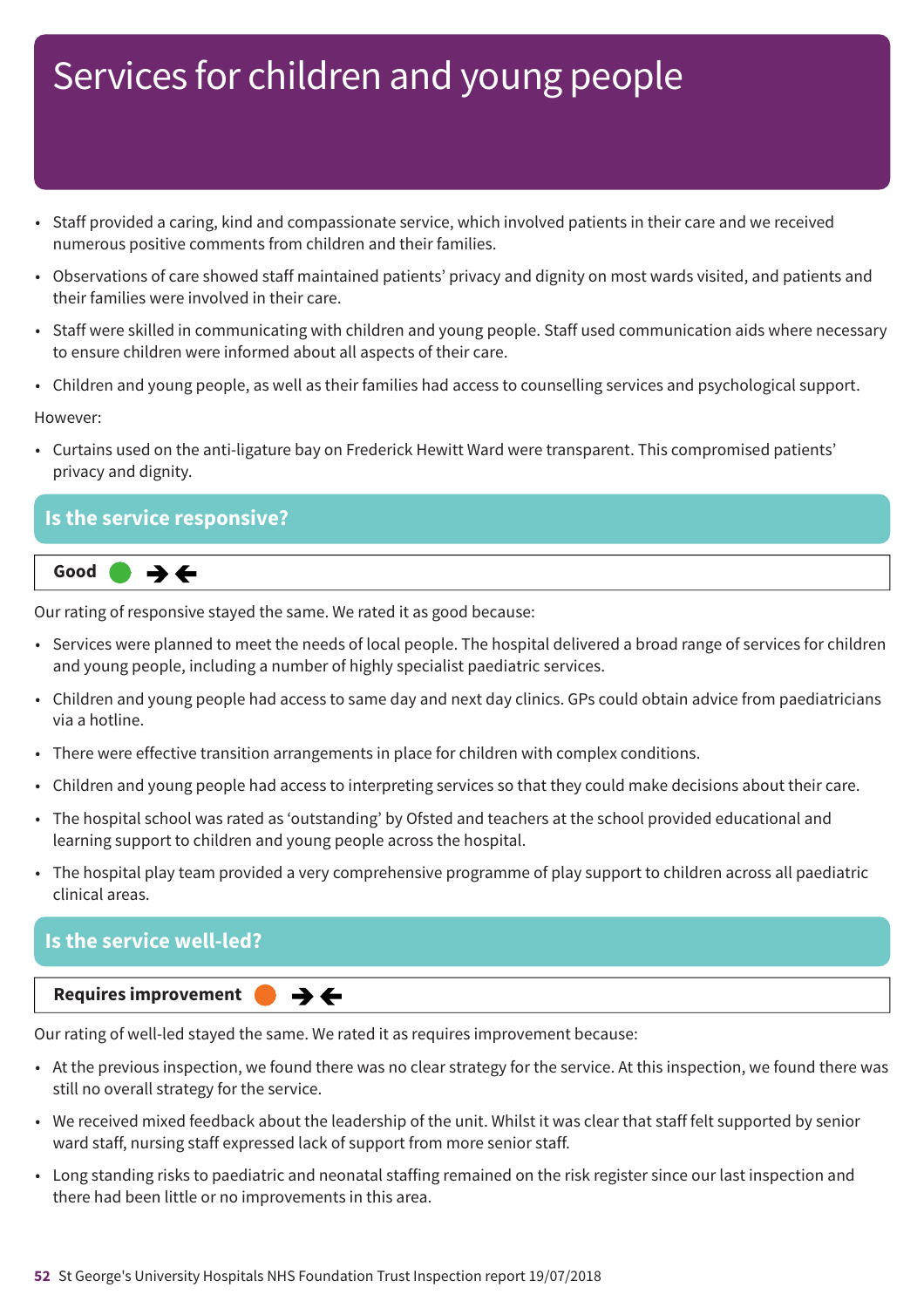• Nursing staff felt they did not have a voice when pressured to accept more patients on the ward and told us they sometimes felt 'bullied and intimidated' to do so.

However:

• There was a robust governance structure in place and feedback from governance meetings were disseminated to staff.

## **Outstanding practice**

We found examples of outstanding practice in this service. See the Outstanding practice section above.

## Areas for improvement

We found areas for improvement in this service. See the Areas for Improvement section above.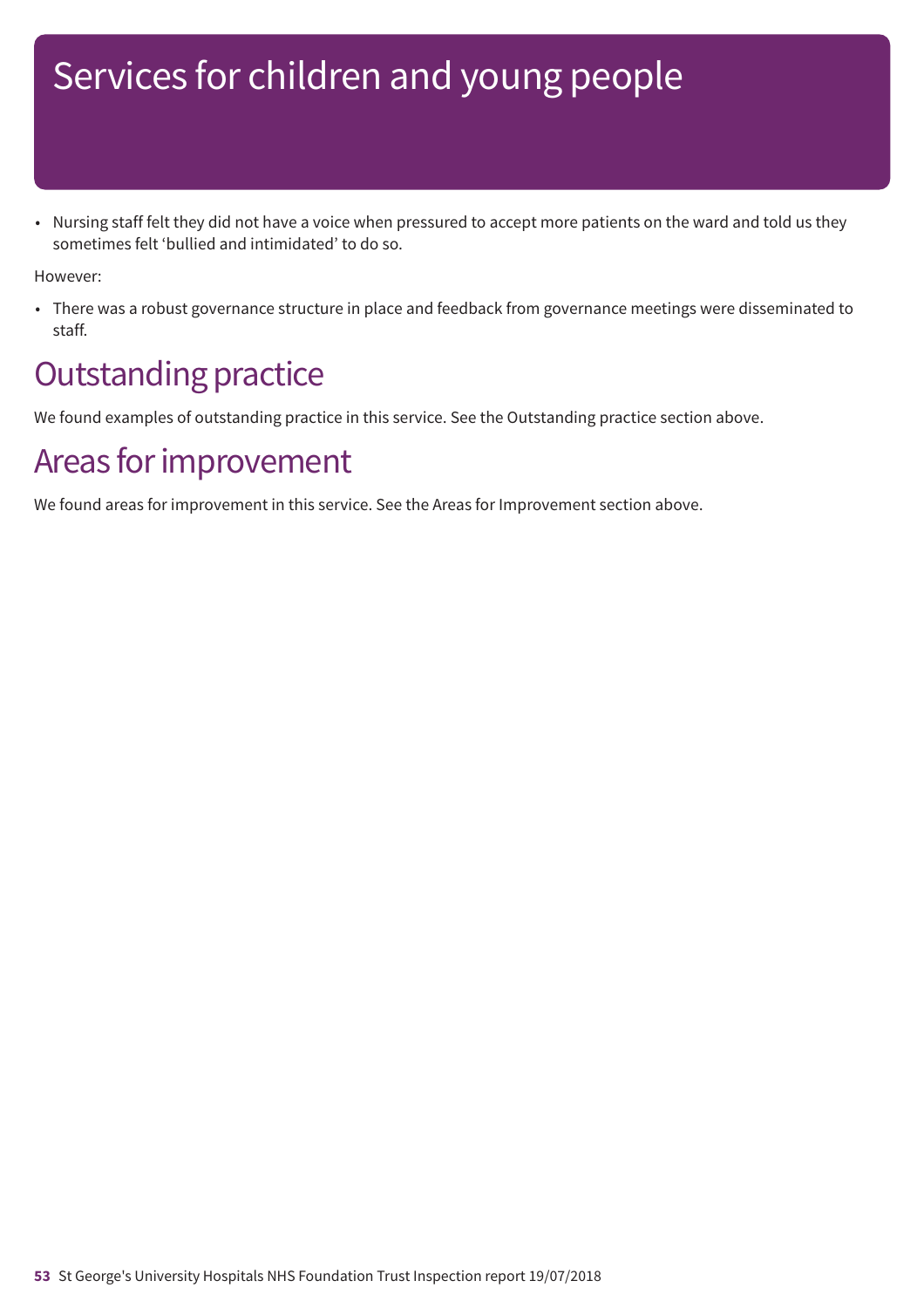#### **Requires improvement –––**

## Key facts and figures

The outpatients department (OPD) at St. George's Hospital (SGH) was located across the hospital. The OPD was open Monday to Friday 8.30am to 5pm approximately, with some clinics offering appointments at the weekend.

The trust provided information which stated St George's Hospital (excluding Queen Mary's Hospital) had 648,163 first and follow-up outpatient appointments from October 2016 to September 2017.

The trust ran a wide range of outpatient clinics including a chest clinic, dermatology, cardiology, neurology, gastroenterology, care of the elderly, haematology and oncology, breast care and rheumatology. There were surgical clinics for ear, nose and throat, colorectal, vascular, orthopaedics and trauma.

During our inspection a team of specialist advisors, a lead inspector and an expert by experience visited the main outpatients area, dermatology, rheumatology, urology, cardio investigations, neurology, breast care outpatients, haematology and oncology, trauma and orthopaedics, phlebotomy, and the therapy services department.

Our inspection was unannounced (staff did not know we were coming) to enable us to observe routine activity and we inspected all domains and key questions.

We spoke with 21 patients, relatives and carers. We spoke with approximately 40 members of staff including managers, nursing staff of all grades, doctors, therapists, reception and medical records staff, and healthcare assistants. We observed care in outpatient clinics and looked at seven sets of patient records. We received comments from our staff 'drop in' events and from patients and the public directly.

### **Summary of this service**

We previously inspected outpatients jointly with diagnostic imaging so we cannot compare our new ratings directly with previous ratings.

We rated this service as requires improvement because:

- Referral to Treatment Time (RTT) data was still not being reported. This meant that OPD could not yet be fully assured that all patients had received their appointments or could not identify what stage patients were at in their treatment pathway. Although there was an Elective Care Recovery Programme designed to restart reporting of RTT data, this lack of assurance had a negative impact on our ratings for the responsive and well led domains in the OPD.
- There was one resuscitation trolley shared by seven clinics in Lanesborough Wing. This meant that in some clinics, the resuscitation trolley was a distance away and would have to be brought to the patient through a busy area.
- Nasoendoscopes were occasionally decontaminated in a way that was not in line with best practice guidance, as a result of problems with formal sterilisation equipment. This meant there was a risk that a patient could have a procedure carried out with a nasoendoscope that had not been formally sterilised and this was not always reported as an incident.
- Staff told us it was difficult to meet the demand of overbooked clinics with the baseline staffing levels available.
- Confidential medical records were not always stored securely, which meant they could be accessible to unauthorised persons.
- There was a lack of local audits and information on patient outcomes.
- **54** St George's University Hospitals NHS Foundation Trust Inspection report 19/07/2018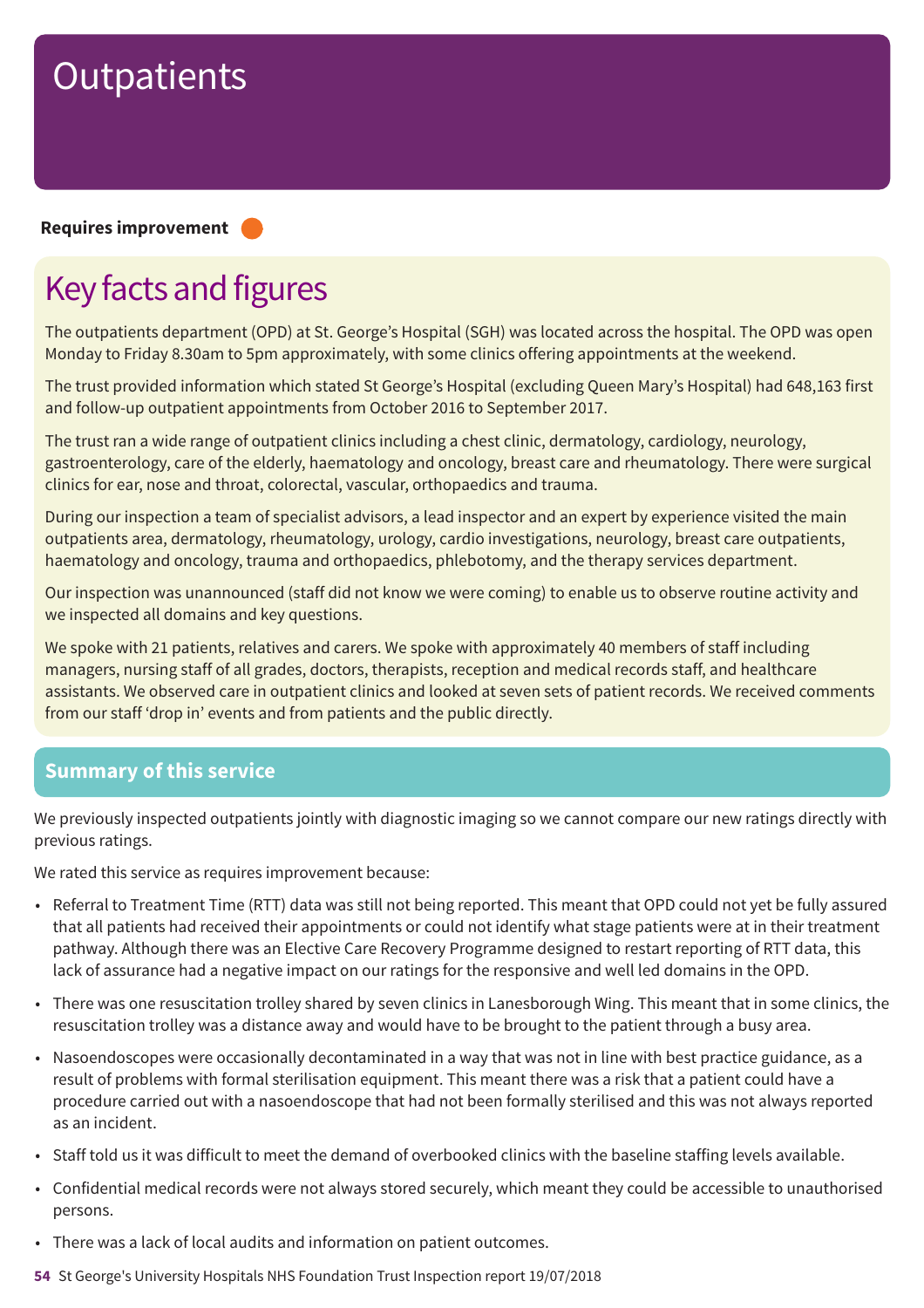- The cramped environment in the infusion suite had a negative impact on patient privacy and dignity, particularly when full.
- From quarter 3 of 2016/17 to quarter 2 of 2017/18, the trust consistently failed to meet the 93% operational standard for patients to be seen within two weeks of an urgent GP referral for suspected cancer.
- The system for blood testing in Lanesborough Wing was unclear which caused confusion amongst patients and long queues at the reception desk.
- Most clinics overran due to overbooking, and there were too many patients to be seen in too few clinic slots. This meant patients waited longer than they needed to for their appointment.
- There was not always leadership capacity to deliver high-quality and sustainable care in the OPD, due to heavy workloads for some key staff and a lack of senior staff in some areas.
- Some staff felt issues were not solved, or their personal development was not funded due to a leadership culture weighted towards achieving financial stability.
- Not all risks on the risk register had associated actions, a date for review or a date by which actions to be completed.

However:

- Staff were aware of their responsibilities to report incidents and staff told us of a culture of learning from incidents in outpatients.
- The trust had introduced daily pre-clinic briefings to discuss clinic lists and staffing which were in the process of being embedded.
- The OPD used a combination of best practice and national guidance to deliver care and treatment to patients, and staff were competent to provide this care.
- There was strong evidence of a good education and research culture within the cardiac investigation unit and the therapies department.
- Staff understood their roles and responsibilities under the Mental Health Act 1983 and the Mental Capacity Act 2005.
- Staff interacted with patients and their families in a kind and compassionate manner, and patients spoke positively about the care they received.
- There were a range of support teams available including dementia, learning disability and mental health liaison to meet patient's individual needs.
- The trust had introduced an automatic text or phone reminder system which had reduced the Did Not Attend rate by approximately 7%.
- Staff told us there had been an increase in the visibility of leadership from the trust board in the OPD since our last inspection.
- The hospital had improved the process to ensure there was a complete set of contemporaneous patient notes on site during clinic appointments through a scanning system and had tracked down 1,081 missing files since August 2017.

### **Is the service safe?**

### **Requires improvement –––**

We rated safe as requires improvement because:

**55** St George's University Hospitals NHS Foundation Trust Inspection report 19/07/2018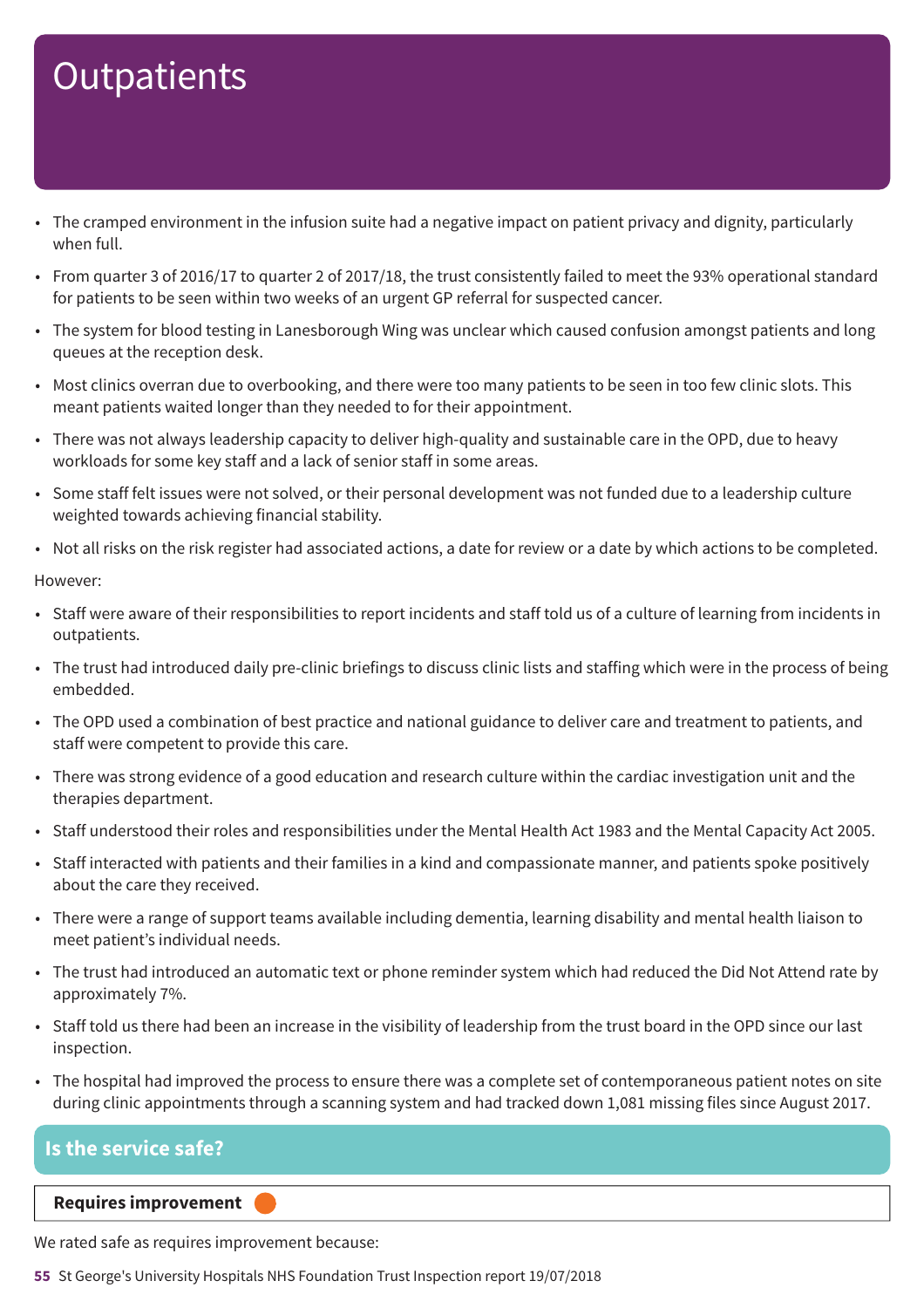- Staff told us if there was a problem with sterilisation equipment in the hospital they decontaminated nasoendoscopes locally within the Ear Nose and Throat clinic, which was not in line with best practice guidance. This meant that patients could have a procedure with a nasoendoscope that had not been centrally decontaminated.
- There was one resuscitation trolley shared by seven clinics. This meant that in some clinics, the resuscitation trolley was a distance away and would have to be brought to the patient through a busy area. Not all clinic consultation rooms had emergency call bells.
- Staff told us it was difficult to meet the demand of overbooked clinics with the staffing levels available.
- Confidential medical records were not always stored securely, which meant they could be accessible to unauthorised persons.
- The infusion suite in Clinic C was a cramped environment. The door was narrow making it difficult for the resuscitation trolley to be brought in to the suite. Staff told us they had continuously requested a mini resus trolley to enable them to attend to patients inside the suite, but this had not been fulfilled.
- In the infusion suite staff told us they did not know how to use a cytotoxic spillage kit. This meant there was a risk that appropriate action would not be taken in the event of a cytotoxic spillage.

However:

- Staff were aware of their responsibilities to report incidents and some staff told us of a culture of learning from incidents in outpatients. However, staff did not always report incidents, particularly for decontamination of nasoendoscopes.
- The trust had introduced daily pre-clinic briefings to discuss clinic lists and staffing which were in the process of being embedded.
- Progress had been made to ensure patient records were tracked and could be located for clinicians.

### **Is the service effective?**

### **Not sufficient evidence to rate –––**

We do not rate effective:

- The OPD used a combination of best practice and national guidance to deliver care and treatment to patients, and staff were competent to provide this care.
- There was strong evidence of a good education and research culture within the cardiac investigation unit and the therapies department.
- Staff received a corporate induction to the trust and a local induction to the area they worked in. We saw completed local induction checklists which reflected this.
- Staff we spoke with told us they received an appraisal and it was useful.
- There were regular multidisciplinary team (MDT) meetings in outpatients.
- Staff understood their roles and responsibilities under the Mental Health Act 1983 and the Mental Capacity Act 2005. They knew how to support patients who lacked the capacity to make decisions about their care or where to go for advice.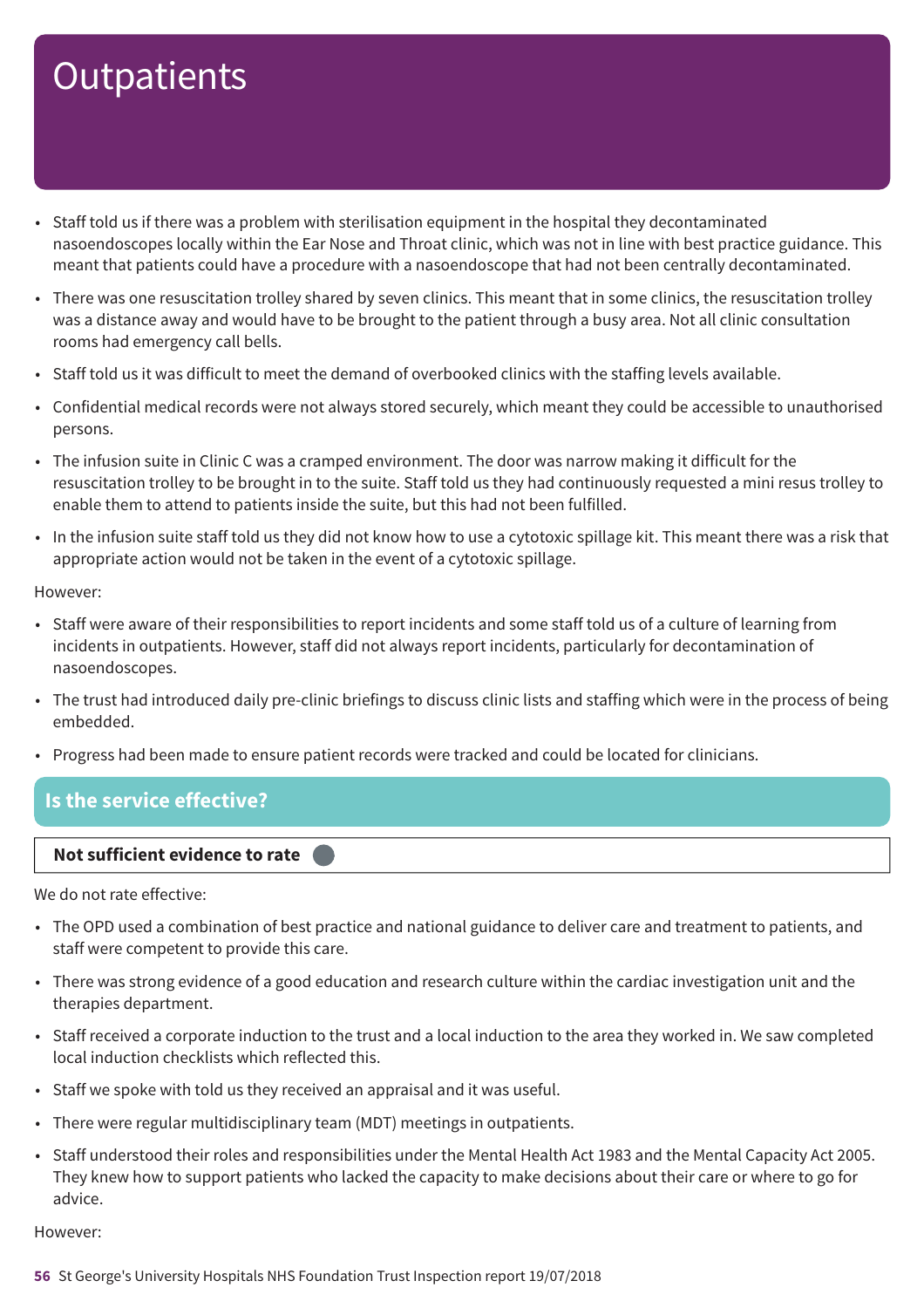• There was a lack of local audits and information on patient outcomes.

### **Is the service caring?**

### **Good –––**

We rated caring it as good because:

- Staff interacted with patients and their families in a kind and compassionate manner, and patients spoke positively about the care they received.
- Staff understood their role in providing emotional support to patients. There was chaplaincy and clinical psychologist support available for patients.
- Patients told us they felt informed of on-going plans and treatment and had the opportunity to be involved in decisions about their care.
- Staff communicated with patients and those close to them in a way they could understand and took time to answer their questions.

#### However:

• The cramped environment in the infusion suite had a negative impact on patient privacy and dignity, particularly when full.

### **Is the service responsive?**



We rated responsive as requires improvement because:

- Referral to treatment data was still not being reported to NHS England. An external review of the data quality in June 2016 identified that patients were not being treated in chronological order, as a result of a high number of unknown start times of a patient's referral journey.
- From quarter 3 of 2016/17 to quarter 2 of 2017/18, the trust consistently failed to meet the 93% operational standard for patients to be seen within two weeks of an urgent GP referral for suspected cancer.
- Most clinics overran due to the high demand for clinic slots, meaning patients waited longer than they needed to for their appointment. Waiting times were not always displayed in a way that was accessible to less mobile patients.
- The system for booking appointments varied which caused confusion amongst patients. Most new appointments were booked by an external call centre, but some new and most follow-up appointments were dealt with by the specialities themselves. Staff reported that more staff were needed to handle this workload, as the system relied upon staff being able to answer the phones, who were also required to complete other tasks
- The system for blood testing in Lanesborough Wing was unclear meaning most patients queued for the reception desk to report for their blood test. This caused long queues. Staff had raised this as an issue with management but action had not been taken.
- We requested the percentage of clinics cancelled from the trust, who told us they had sent it. However, at the time of writing this report, this information was not found or resent by the trust.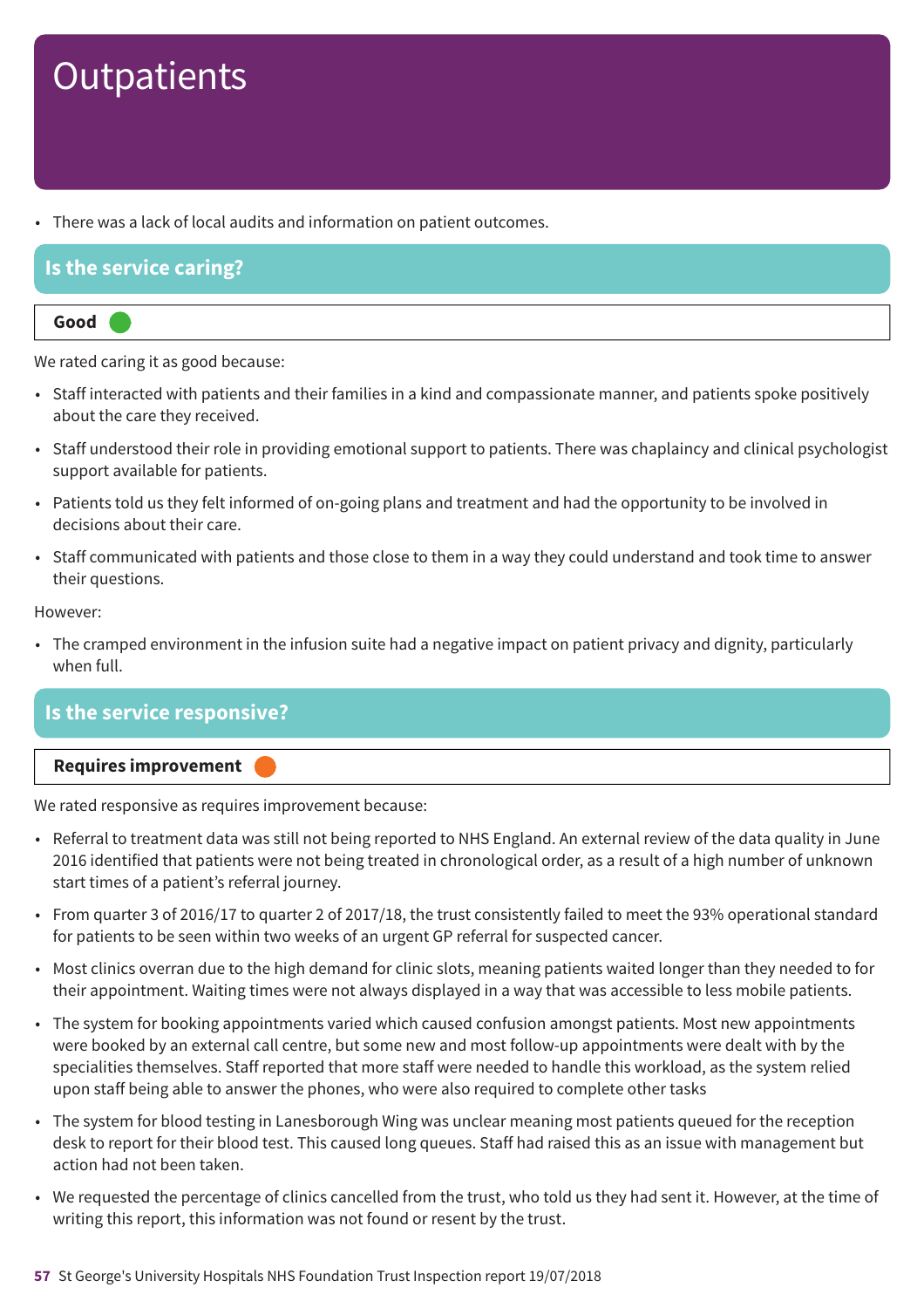• We requested the percentage of patients waiting longer than 30 minutes to see a clinician from the trust who told us they had sent it. However, at the time of writing this report, this information was not found or resent by the trust. The trust provided some information, however it was an audit for a select number of days in May and June 2017, therefore, we were unable to make a judgement from it.

However:

- There were a range of support teams available including dementia, learning disability and mental health liaison to meet patient's individual needs.
- There was access to face to face and telephone translation services and patient information leaflets could be accessed in languages other than English upon request.
- The trust had introduced an automatic text or phone reminder system which had reduced the Did Not Attend rate by approximately 7%.

### **Is the service well-led?**



We rated well led as inadequate because:

- There was not always leadership capacity to deliver high-quality and sustainable care in the OPD, due to heavy workloads for some key staff and a lack of senior staff in some areas.
- The trust had an Elective Care Recovery Programme in place which was progressing slowly. However, as RTT was still not being reported this meant the OPD was not fully assured about the identification and treatment of patients referred to them. So far, five cases of severe harm and two cases of moderate harm to patients had been identified, as a result of delays in making their follow up appointments.
- There was an OPD transformation team in place, however at the time of our inspection the trust did not have an explicit strategy for the OPD at St George's Hospital, although one was being developed.
- There was a lack of oversight of occasions when nasoendoscopes were not decontaminated in line with best practice guidance, due to insufficient incident reporting.
- Staff felt issues were not solved, or their development was not funded due to financial pressures on the trust.
- Not all risks on the risk register had associated actions, a date for review or a date by which actions to be completed.

However:

• The hospital had improved the process to ensure there was a complete set of contemporaneous patient notes on site during clinic appointments through a scanning system and had tracked down 1,081 missing files since August 2017.

## **Outstanding practice**

We found examples of outstanding practice in this service. See the Outstanding Practice section above.

### Areas for improvement

We found areas for improvement in this service. See the Areas for Improvement section above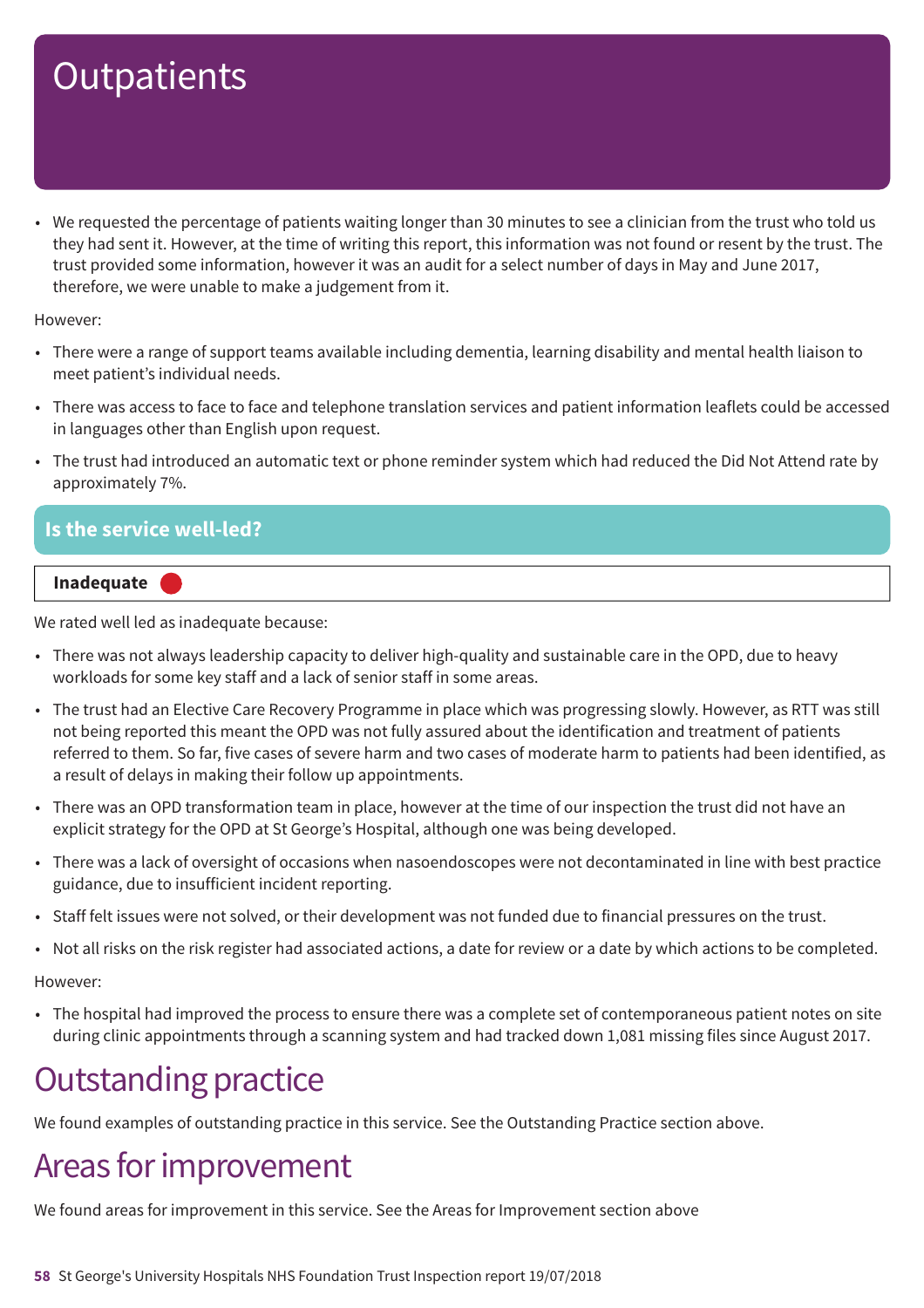

# Community health services

### Background to community health services

The trust provides community services for adults and community services for children, young people and families, which includes sexual health services. There are community inpatient beds at Queen Mary's Hospital. The trust no longer provides community end of life care services. Community health services are provided from the trust's hospital locations and a variety of health centres, clinics and GP surgeries across the London Borough of Wandsworth.

We previously inspected community health services during the announced comprehensive inspection in June 2016. On this occasion, we only inspected the community inpatient service.

### Summary of community health services

### **Requires improvement –––**

Our rating of community services stayed the same. We rated them as requires improvement overall because:

- Nursing staffing shortages on Mary Seacole Ward were having an impact on patient care. Staff were unable to meet the needs of patients, particularly patients requiring one to one care.
- There were a number of vacancies in the nursing management on Mary Seacole Ward and there was a lack of leadership for the staff. While cover arrangements were in place, leadership arrangements lacked stability and clarity and shortages meant there was limited time for senior staff to cover managerial duties.
- Patient records on Mary Seacole Ward were inconsistent. Fluid balance charts were incomplete and hydration recording was incomplete meaning patients were at greater risk of dehydration and urinary tract infections.
- Services were not meeting the trust target for basic or intermediate life support training. This meant that there was a risk that not all staff had the skills needed to respond to patients requiring life support.
- Medicines on Mary Seacole Ward were not always managed in line with best practice. Some controlled drugs had their labels obliterated by a pen and the medicines resource folder in the room contained out of date policies which could increase the risk of incorrect medication or staff not following correct trust guidelines.
- Overall appraisal completion rates were low and below the trust target of 90% for Mary Seacole Ward. This meant that managers were not supporting all staff to deliver effective care and treatment or giving staff opportunities to discuss development.
- Best practice guidance was not always being followed. Inconsistency of patient records on Mary Seacole Ward meant that patient needs were not being accurately recorded and best practice guidelines not followed.
- Morale on Mary Seacole Ward was low among some staff groups. Staff described feeling a lack of acknowledgement of the pressures on the ward and did not feel their concerns were being addressed.
- The risk register for community services did not fully reflect the risks on the ward's risk register and some of the ward risks lacked suitable assurances in place.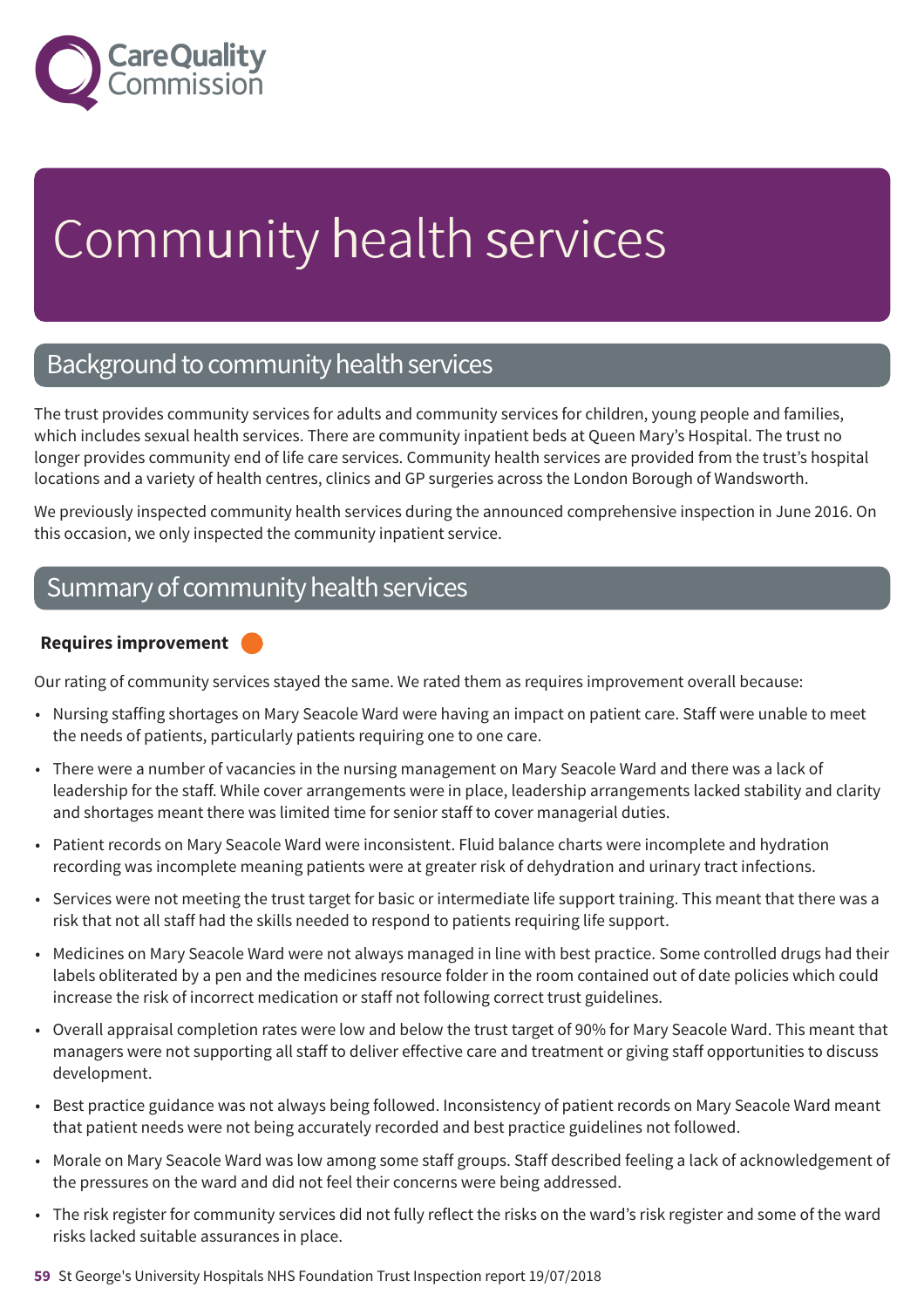- Improvements had been made on Gwynne Holford Ward since the previous inspection. Leadership had stabilised and staff felt supported. Staff were engaged and there was a clear management support structure in place.
- Multidisciplinary team (MDT) working was well established on both wards and formed an integral part of patient care.
- Both wards had comprehensive multidisciplinary assessments for patients, care was patient centred and there was a holistic approach to treatment.
- There was a strong ethos of continuous learning and improvement on Gwynne Holford Ward. Staff were engaged and supported to contribute to service improvement and we saw several examples of innovative approaches and practices.
- Staff actively involved patients and their family in their treatment. Patients spoke positively of the staff and the care which was provided and described staff as supportive, friendly and compassionate.
- Staff understood how to report incidents and feedback was shared with staff. Safety performance was regularly reported on and clearly displayed on both wards.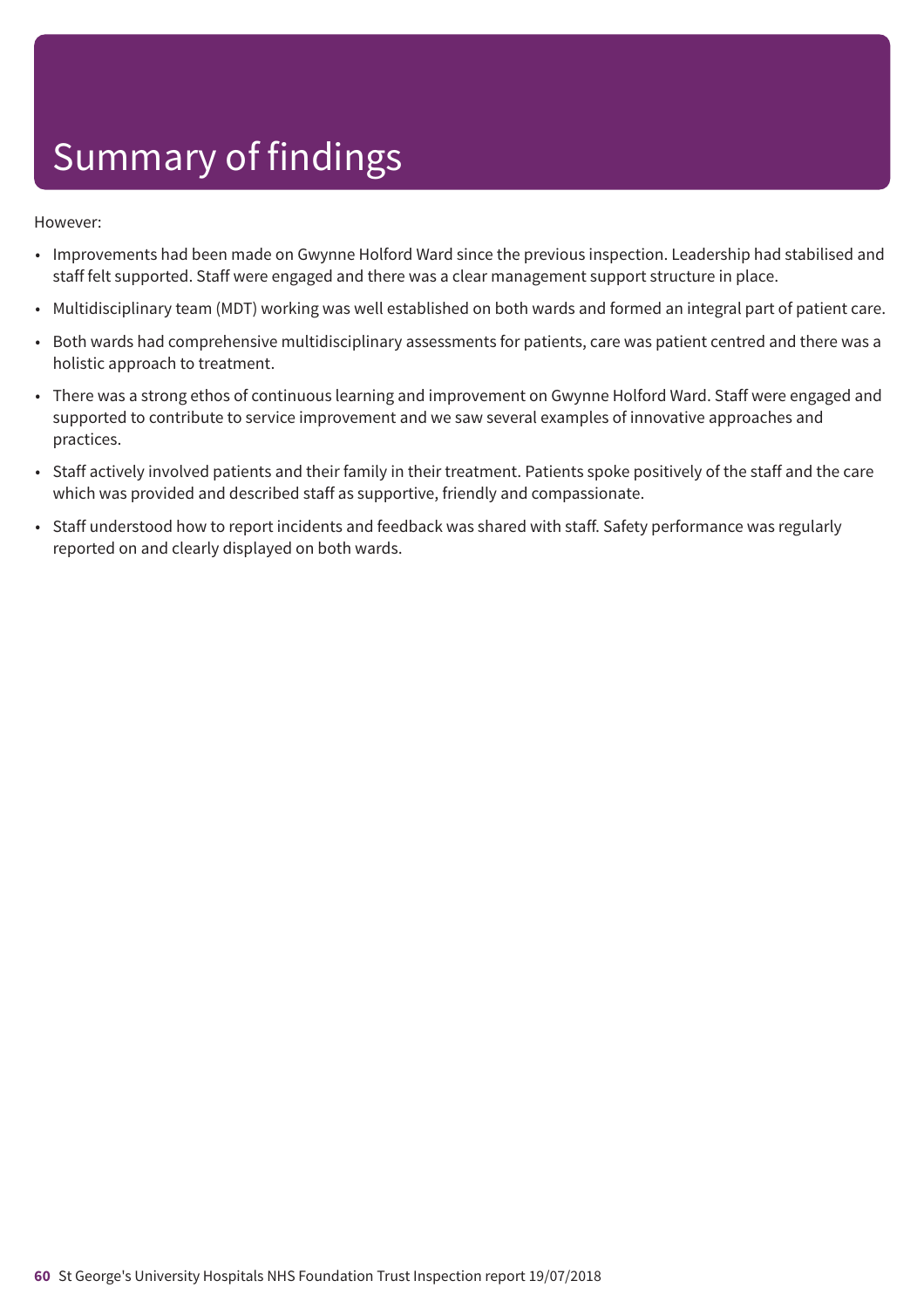₳

#### **Requires improvement**

## Key facts and figures

Adult community inpatient services are provided in two inpatient wards at Queen Mary's Hospital, Roehampton. Mary Seacole Ward has 42 beds and provides sub-acute care, treatment and rehabilitation for older people. Gwynne Holford Ward has 36 beds and provides rehabilitation and support for adults who have had limb amputations or who require neurorehabilitation. Mary Seacole Ward is in the trust's community services division, whilst Gwynne Holford Ward is in the trust's surgery, theatres, neurosciences and cancer division.

Our inspection was unannounced (staff did not know we were coming) to enable us to observe routine activity.

During our inspection, we reviewed information from a wide range of sources to get a balanced view of the hospital. We reviewed data supplied by the trust and visited both wards in the hospital. We spoke with 15 patients and three relatives. We also observed care being delivered by staff. We visited the two community inpatients wards at Queen Mary's Hospital and looked at the quality of the environment and observed how staff cared for patients. We looked at a range of policies, procedures and other documents relating to the running of the service. We held a drop-in session before the inspection where staff from both wards could talk to inspectors and share their experiences of working at the trust. We spoke with over 33 members of staff working in a wide variety of roles at the hospital.

### **Summary of this service**

Our rating of this service improved. We rated it as requires improvement because:

- Nursing staffing shortages on Mary Seacole Ward were having an impact on patient care. Staff were unable to meet the needs of patients, particularly patients requiring one to one care.
- There were a number of vacancies in the nursing management on Mary Seacole Ward and there was a lack of leadership for the staff. While cover arrangements were in place, leadership arrangements lacked stability and clarity and shortages meant there was limited time for senior staff to cover managerial duties.
- Patient records on Mary Seacole Ward were inconsistent. Fluid balance charts were incomplete and hydration recording was incomplete meaning patients were at greater risk of dehydration and urinary tract infections.
- Services were not meeting the trust target for basic or intermediate life support training. This meant that there was a risk that not all staff had the skills needed to respond to patients requiring life support.
- Medicines on Mary Seacole Ward were not always managed in line with best practice. Some controlled drugs had their labels obliterated by a pen and the medicines resource folder in the room contained out of date policies which could increase the risk of incorrect medication or staff not following correct trust guidelines.
- Overall appraisal completion rates were low and below the trust target of 90% for Mary Seacole Ward. This meant that managers were not supporting all staff to deliver effective care and treatment or giving staff opportunities to discuss development.
- Best practice guidance was not always being followed. Inconsistency of patient records on Mary Seacole Ward meant that patient needs were not being accurately recorded and best practice guidelines not followed.
- Morale on Mary Seacole Ward was low among some staff groups. Staff described feeling a lack of acknowledgement of the pressures on the ward and did not feel their concerns were being addressed.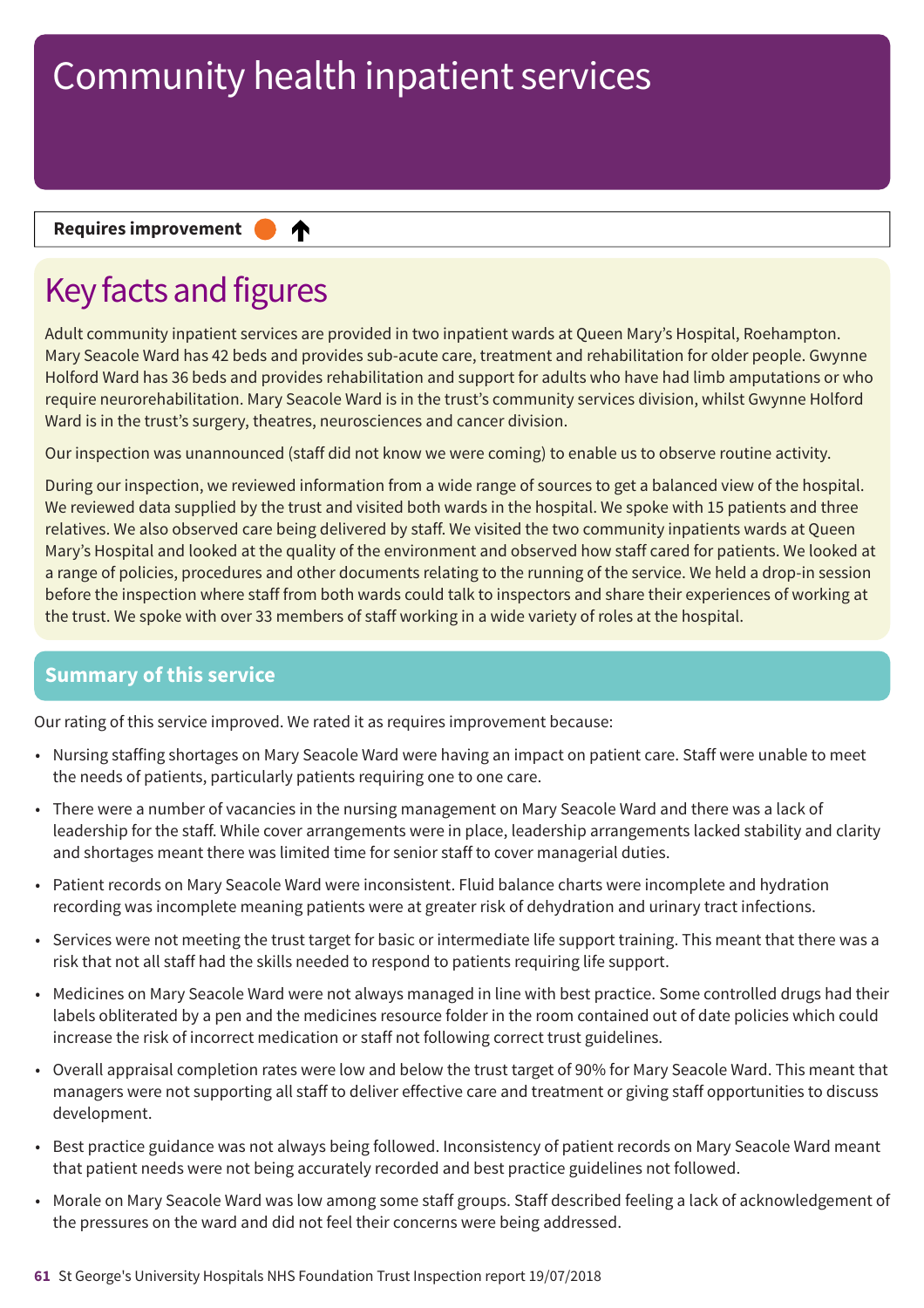• The risk register for community services did not fully reflect the risks on the ward's risk register and some of the ward risks lacked suitable assurances in place.

However:

- Improvements had been made on Gwynne Holford Ward since the previous inspection. Leadership had stabilised and staff felt supported. Staff were engaged and there was a clear management support structure in place.
- Multidisciplinary team (MDT) working was well established on both wards and formed an integral part of patient care. Both wards had comprehensive multidisciplinary assessments for patients, care was patient centred and there was a holistic approach to treatment.
- There was a strong ethos of continuous learning and improvement on Gwynne Holford Ward. Staff were engaged and supported to contribute to service improvement and we saw several examples of innovative approaches and practices.
- Staff actively involved patients and their family in their treatment. Patients spoke positively of the staff and the care which was provided and described staff as supportive, friendly and compassionate.
- Staff understood how to report incidents and feedback was shared with staff. Safety performance was regularly reported on and clearly displayed on both wards.

### **Is the service safe?**

**Requires improvement** 

Our rating of safe improved. We rated it as requires improvement because:

♠

- Nursing staffing shortages on Mary Seacole Ward was having an impact on patient care. Staff were unable to meet the needs of patients, particularly patients requiring one to one care.
- Patient records on Mary Seacole Ward were inconsistent. Fluid balance charts were incomplete and hydration recording was incomplete meaning patients were at greater risk of dehydration and urinary tract infections.
- Services were not meeting the trust target for basic or intermediate life support training. This meant that there was a risk that not all staff had the skills needed to respond to patients requiring life support.
- Medicines on Mary Seacole Ward were not suitably managed. Some controlled drugs had their labels obliterated by a pen and the medicines resource folder in the room contained out of date policies which could increase the risk of incorrect medication or staff not following correct trust guidelines.

However:

- Both wards were clean and tidy and demonstrated good compliance with hand hygiene and infection prevention and control audits.
- Safety performance was regularly reported on and clearly displayed on both wards.
- Staff understood how to report incidents and feedback was shared with staff.

## **Is the service effective?**

**Up one rating Good –––** ⋔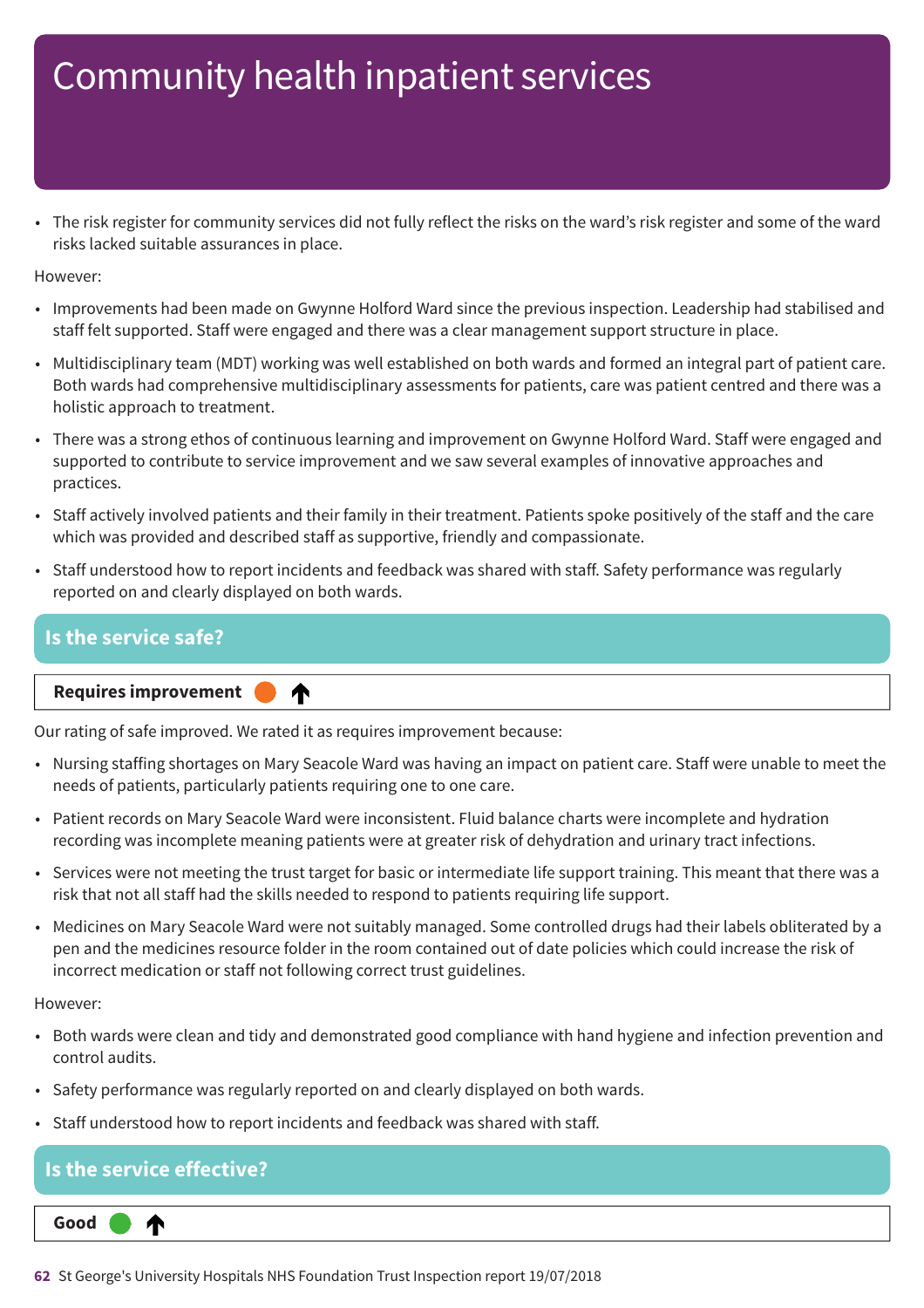Our rating of effective improved. We rated it as good because:

- Multidisciplinary team (MDT) working was well established on both wards and formed an integral part of patient care.
- Services assessed patient needs and delivered care and treatment in line with evidence-based guidance. Services incorporated British Society of Rehabilitation Medicine (BSRM) Standards for Rehabilitation Services into service design and patient treatment.
- Senior staff were actively engaged with other rehabilitation units in the region and were aware of how the service benchmarked against similar units.
- Although the trust was unable to provide detailed information for training completion rates in the Mental Capacity Act (MCA), staff we spoke with on both wards demonstrated a good awareness and understanding of consent, MCA and Deprivation of Liberty Safeguards (DoLS).

However:

- Best practice guidance was not always being followed. Inconsistency of patient records on Mary Seacole ward meant that patient needs were not being accurately recorded and best practice guidelines not followed.
- Overall appraisal completion rates were low and below the trust target of 90% on Mary Seacole Ward. This meant that managers were not supporting all staff to deliver effective care and treatment or giving staff opportunities to discuss development.

### **Is the service caring?**



Our rating of caring stayed the same. We rated it as good because:

- Patients spoke positively of the staff and the care they received, describing staff as supportive, friendly and compassionate. Patients on Gwynne Holford Ward in particular spoke incredibly highly of the staff and care they received. We observed staff taking the time to interact with patients and those close to them, building relationships which were strong, caring, respectful and supportive.
- Care was patient centred and there was a holistic approach to treatment.
- Staff actively involved patients and their family in their treatment. Staff we spoke to made efforts to involve patients in decision making about their care.
- During the inspection, we saw staff closing curtains and doors when providing care to protect patients' privacy and dignity. Patients we spoke with told us that staff protected their privacy and were respectful of their needs.
- Both wards scored highly in the friends and family test. In January 2018, 100% of patients on both wards said they would recommend the ward.

However:

• Staffing shortages on Mary Seacole Ward meant that some patients did not receive the level of care or input they required, such as mouth care.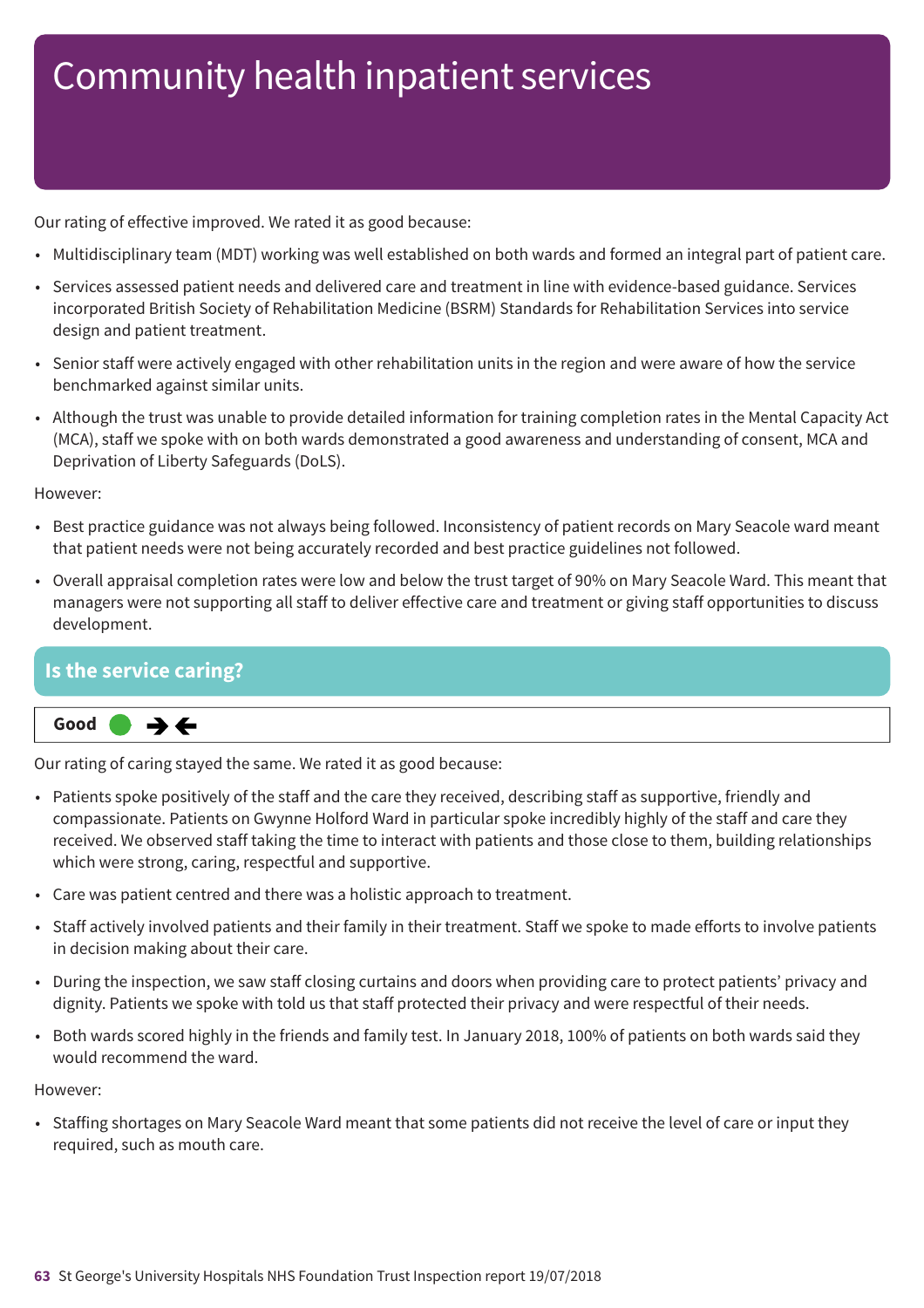### **Is the service responsive?**



Our rating of responsive improved. We rated it as good because:

- Both wards had low numbers of complaints. Managers on the wards engaged patients to discuss issues as they arose and patients we spoke to described staff as approachable and told us they felt comfortable raising concerns.
- Both wards had clear discharge planning processes to ensure flow through the wards. Services worked collaboratively with local and additional community services to support patients after discharge from the ward.
- Both wards had developed systems of referral screening to ensure patient referrals were appropriate. These systems were designed to ensure patients were admitted to the right service and avoid waits for treatment where possible.
- Both wards had comprehensive multidisciplinary assessments for patients. The assessment tools and clinics were patient centred and used a range of clinical input to ensure patient needs were clearly identified.

However:

- Staff on Mary Seacole Ward were unable to meet all the needs of all patients. Staffing shortages meant that patients who required one to one nursing care or additional support did not always receive the care they needed.
- Although staff identified patients with dementia on Mary Seacole Ward, some staff we spoke with were unclear on the number of patients with dementia in their bay and some patient records we reviewed did not have relevant dementia documentation such as a dementia passport.

# **Is the service well-led?**

**Up one rating Requires improvement –––** ♠

Our rating of well-led improved. We rated it as requires improvement because:

- There were a number of vacancies in the nursing leadership on Mary Seacole Ward and there was a lack of leadership for the staff. While some cover arrangements were in place, staffing shortages among staff nurses and senior staff nurses meant there was limited time for senior staff to cover managerial duties.
- Morale on Mary Seacole Ward was low among some staff groups. Staff described feeling a lack of acknowledgement of the pressures on the ward and did not feel that concerns were being addressed.
- There were high levels of work overload on Mary Seacole Ward. During the inspection, we saw nursing staff struggling to manage the number of patients and their workload.
- The risk register for community services did not fully reflect the risks on the ward's risk register and some of the ward risks lacked suitable assurances in place.

However:

• Leadership on Gwynne Holford Ward had stabilised and staff felt supported. Staff were engaged and there was a clear management support structure in place.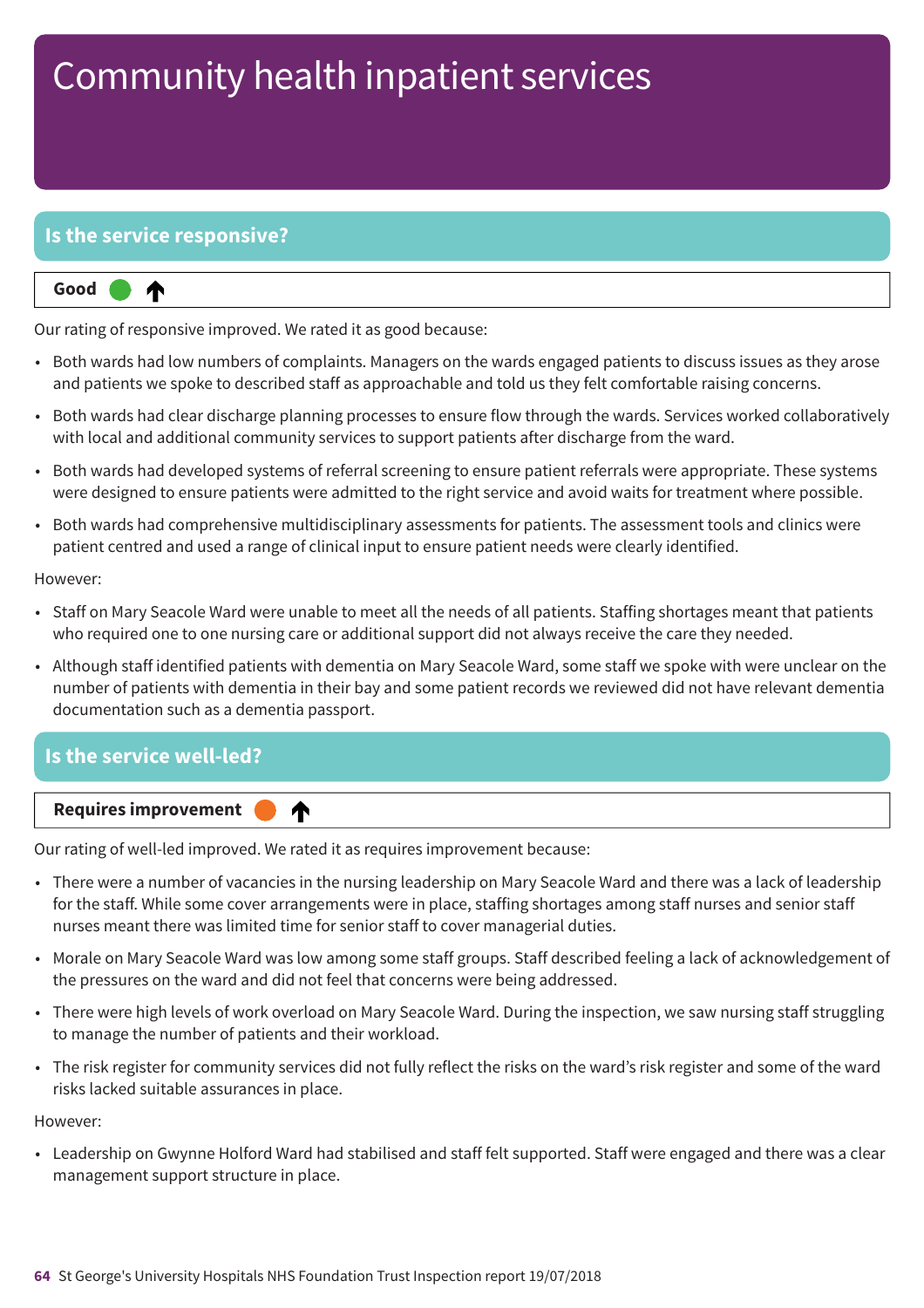• There was a strong ethos of continuous learning and improvement on Gwynne Holford Ward. Staff were engaged and supported to contribute to service improvement and we saw several examples of innovative approaches and practices.

## **Outstanding practice**

We found examples of outstanding practice in this service. See the Outstanding Practice section above.

### Areas for improvement

We found areas for improvement in this service. See the Areas for Improvement section above.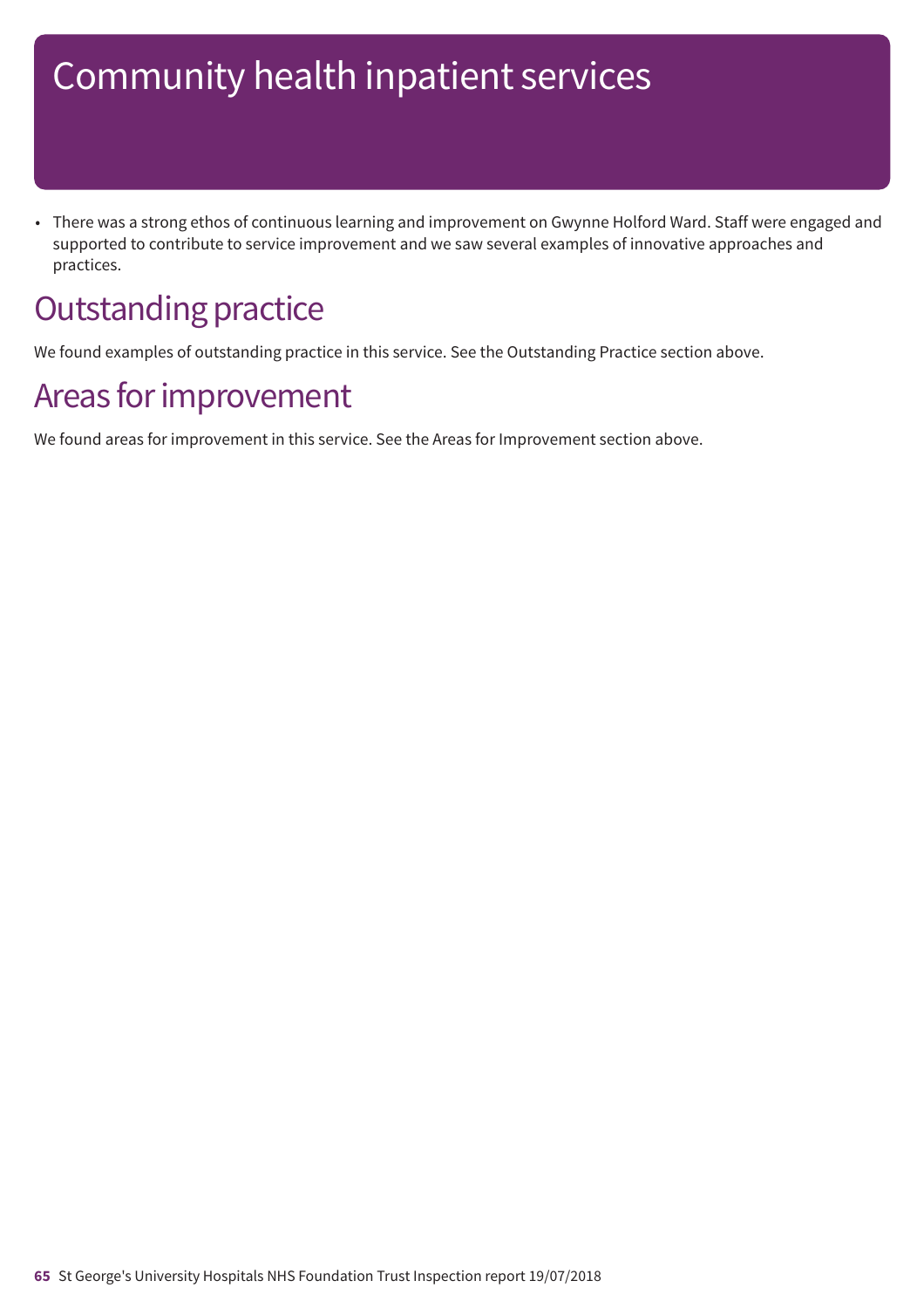## Requirement notices

## Action we have told the provider to take

The table below shows the legal requirements that the service provider was not meeting. The provider must send CQC a report that says what action it is going to take to meet these requirements.

For more information on things the provider must improve, see the Areas for improvement section above.

**Please note:** Regulatory action relating to primary medical services and adult social care services we inspected appears in the separate reports on individual services (available on our website www.cqc.org.uk)

**This guidance** (see goo.gl/Y1dLhz) describes how providers and managers can meet the regulations. These include the fundamental standards – the standards below which care must never fall.

### **Regulated activity**

Diagnostic and screening procedures

Surgical procedures

Treatment of disease, disorder or injury

### **Regulated activity**

Diagnostic and screening procedures

Surgical procedures

Treatment of disease, disorder or injury

### **Regulated activity**

Diagnostic and screening procedures

Surgical procedures

Treatment of disease, disorder or injury

### Regulated activity

Diagnostic and screening procedures

Surgical procedures

Treatment of disease, disorder or injury

### **Regulated activity**

Diagnostic and screening procedures Surgical procedures

## Regulation

Regulation 11 HSCA (RA) Regulations 2014 Need for consent

## Regulation

Regulation 17 HSCA (RA) Regulations 2014 Good governance

### Regulation

Regulation 18 HSCA (RA) Regulations 2014 Staffing

### Regulation

Regulation 15 HSCA (RA) Regulations 2014 Premises and equipment

### Regulation

Regulation 12 HSCA (RA) Regulations 2014 Safe care and treatment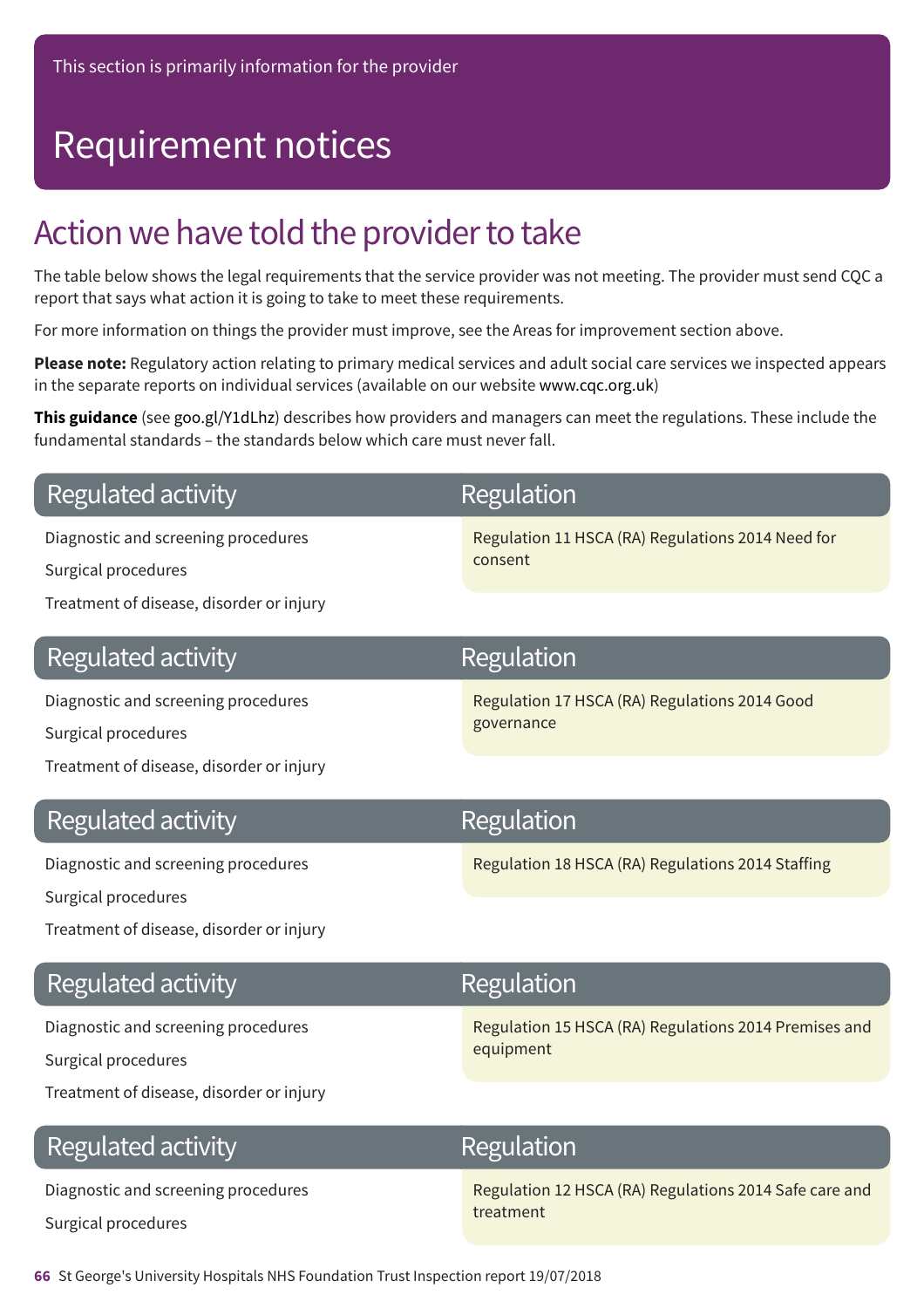## Requirement notices

Treatment of disease, disorder or injury

### Regulated activity

Accommodation for persons who require treatment for substance misuse

### Regulation

Regulation 5 (Registration) Regulations 2009 Registered manager condition

Family planning services